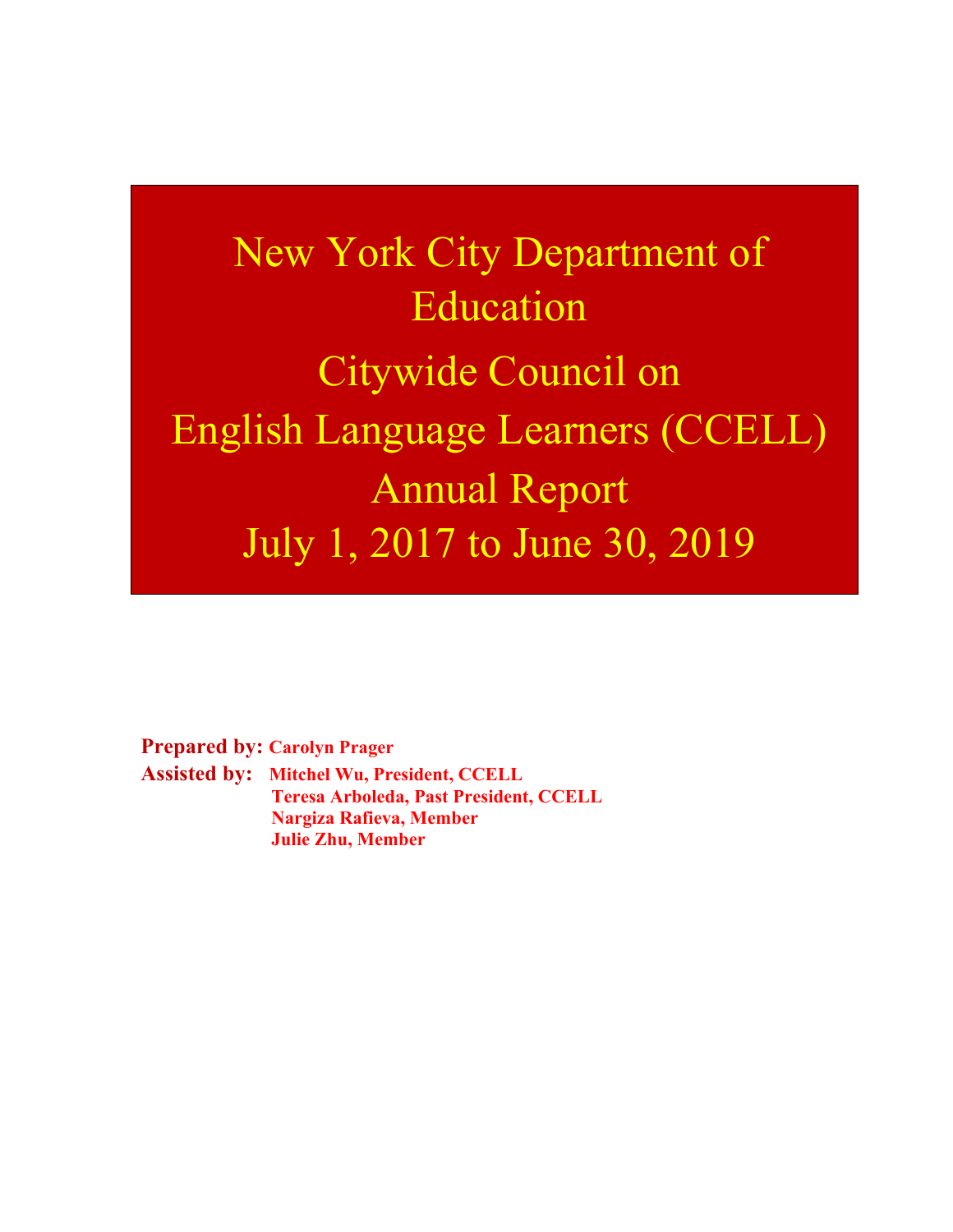# **Table of Contents**

| <b>Sections</b>                                                                        | Pages          |
|----------------------------------------------------------------------------------------|----------------|
| I. Introduction, Mission, and Goals                                                    | $1 - 2$        |
| · Mission                                                                              | 1              |
| $\cdot$ Goals                                                                          | $\overline{2}$ |
| II. Context: New York City Public School ELL Population and Programs                   | $3-9$          |
| · ELL Student Population                                                               | 3              |
| · Name and Terminology                                                                 | 3              |
| · Enrollment                                                                           | $\overline{4}$ |
| · ELL Place of Birth and Home Language                                                 | $\overline{4}$ |
| · 'Other" Category in DOE Demographic Report                                           | 6              |
| · Ell Graduation Rates and Postsecondary Participation After High School<br>Graduation | 6              |
| · ELL State Common Core, SAT, and Other Test Results                                   | 8              |
| · English Language Arts (ELA)                                                          | 8              |
| $\cdot$ Math                                                                           | 8              |
| · SAT and other State or National Test or Standard                                     | 8              |
| · Summary Table                                                                        | 9              |
| · New York City Public School Program Categories                                       | 9              |
| <b>III. CCELL Creation and Composition</b>                                             | $10-13$        |
| · State Intervention into NYC ELL Education                                            | 10             |
| · Governance of NYC Educational Programs and Policies                                  | 10             |
| · Creation of Citywide Community Education Councils                                    | 10             |
| · Early Membership Challenges                                                          | 11             |
| · Organization and Bylaws                                                              | 12             |
| · Office Location and Administrative Support                                           | 13             |
| <b>IV. CCELL Advocacy</b>                                                              | $14 - 15$      |
| Bilingual/Dual Language Program Expansion and Funding                                  | 14             |
| · DACA/Dream Act and Other Programs Impacting Service for ELL Students                 | 15             |
| V. Building Connections: Communication and Outreach                                    | $16 - 21$      |
| · Translation and Interpretation Services, Strategies, and Implementation              | 16             |
| · CCELL Digital Outreach-Website and Social Media                                      | 16             |
| CCELL Logo and Other Promotion                                                         | 17             |
| · Connecting to Others by Fostering Council Relationship with the Community            | 17             |
| · Relationship with Elected and Appointed Officials and Other Official Bodies          | 18             |
| Presentations of Others To the CCELL, 2017-2019                                        | 19             |
| Presentations by CCELL Members to Others in the Communities They Serve                 | 20             |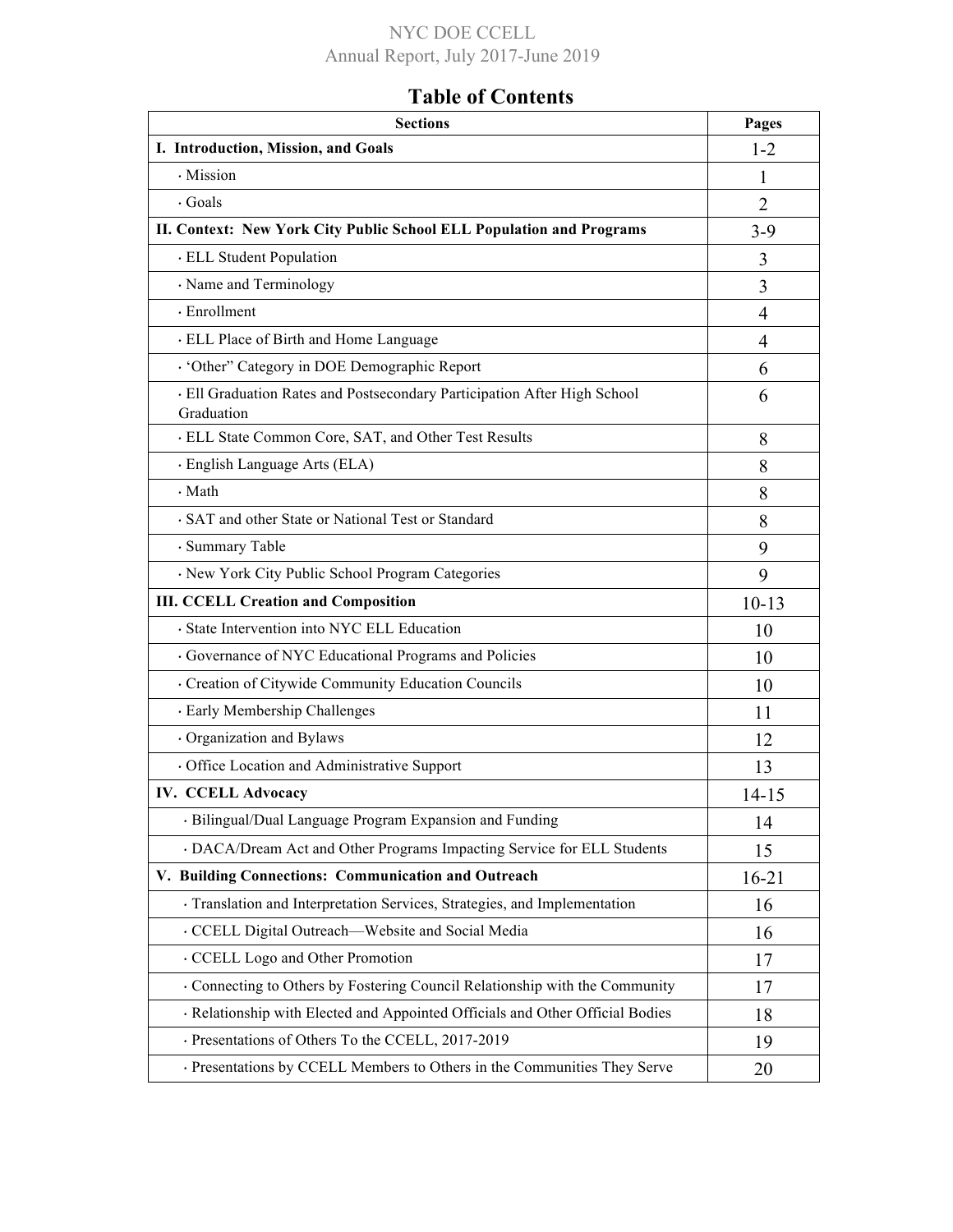# **Table of Contents**

| VI. Professional Development: Education and Training    | 22    |
|---------------------------------------------------------|-------|
| Education Initiatives                                   | 22    |
| · Training Initiatives                                  | 22    |
| VII. Strategic Planning and Recommendations             | 23-24 |
| · Strategic Planning                                    | 23    |
| · Recommendation                                        | 24    |
| VII. Ten Years: Representing the Multilingual Community | 25    |
| <b>Attachment:</b> Memorandum of Understanding          | 26-38 |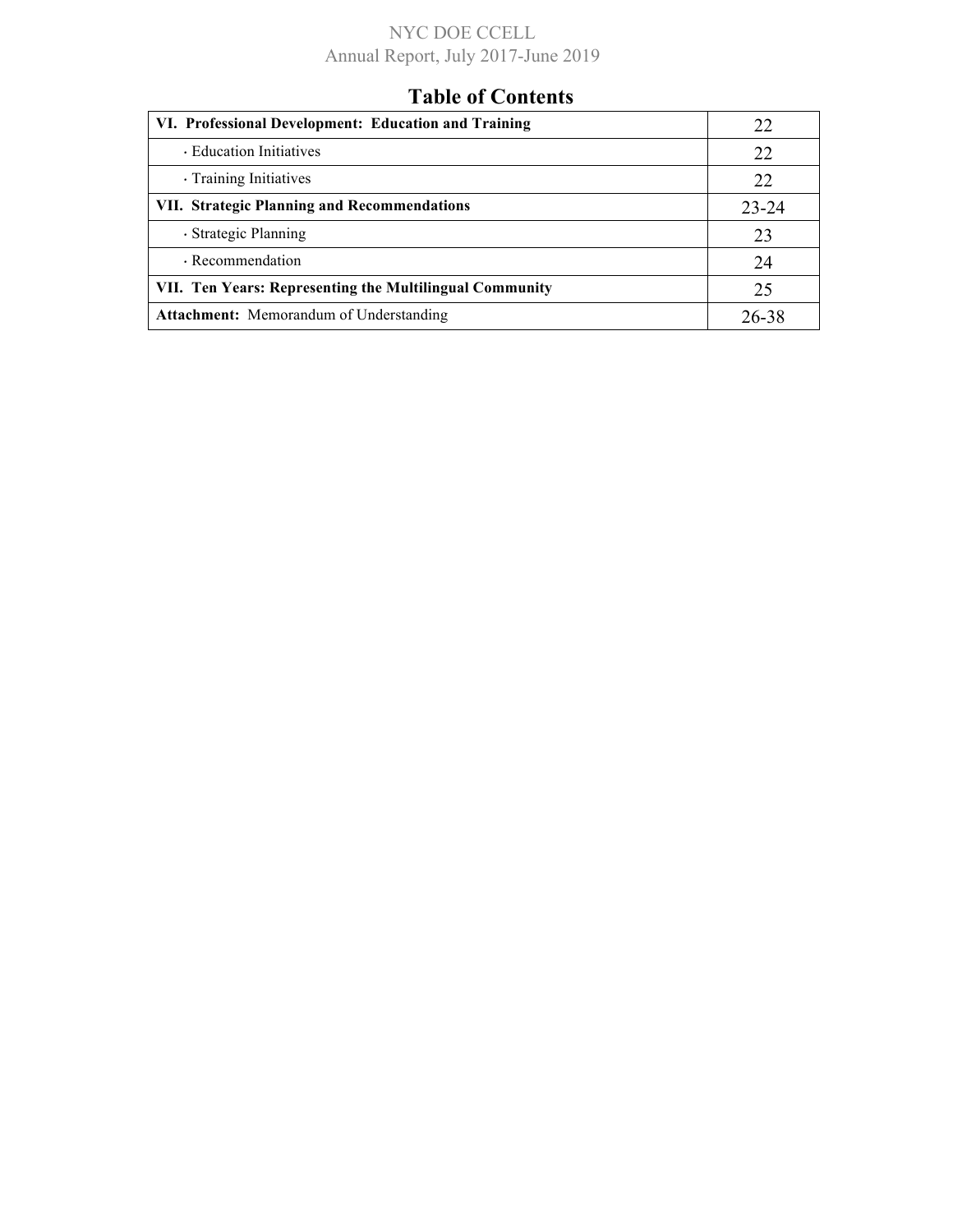# **I. Introduction, Mission, and Goals**

This report covers two academic years, 2017-18 and 2018-19. During this period, the New York City Citywide Council on English Language Learners (CCELL) fulfilled its important mission to promote English language learning by advocating on behalf of New York City public school students in bilingual, dual language, and English as a new language (ENL) programs. During the 2017-2019 period covered by this report, the Council responded to changes and challenges impacting the education of English Language Learners (ELLs).

Through its several initiatives, the Council also solidified progress made during its formative academic years 2013-2014, during 2014-2015, and during 2016-20I7. As a result, Council activity in the period covered by this Annual Report for 2017-2019 was enabled by the work done by the Council in the preceding years. That groundwork led to a more stable, more inclusive, and more productive Council better positioned to carry out its stated mission. The results included but were not limited to changes in Council membership and structure for which the Council was directly or indirectly responsible, such as important changes in State Education Law that helped to stabilize Council membership, thereby providing for better continuity and stability.

Council service is a voluntary unpaid commitment from individuals with employment, childcare, and/or other demands on their time. The service of each CCELL member requires significant commitment from those who have other demands on their time and energy. By law, CCELL membership includes parents as well as other community representatives, including a non-voting student. Their participation enriches the Council's work. It brings diverse experience and perspectives as parents, students, and community members to bear on New York City public school ELL programs and services.

Implementation of the mission and goals of the NYC Citywide Council on English Language Learners (CCELL) continues to evolve within context of the City's response to the needs of its English Language Learner (ELL) population. As an advisory body to the New York City Department of Education (NYCDOE), to the Chancellor, and to the Mayor, the CCELL must balance its time between engagement with the ELL public education community as well as its engagement with elected and appointed officials and bodies influencing educational programs and policies that have direct or indirect bearing on ELL policies, programs and services.

# **CCELL Mission**

The Citywide Council on English Language Learners (CCELL) promotes English language learning by advocating on behalf of New York City public school students in Transitional Bilingual (TB), Dual Language (DL), and ENL programs. (ENL, English as a New Language, has replaced the older term ESL (English as a Second Language). This Report will use either or both terms, as used by sources.) The Council also encourages parent engagement in their children's language learning. It provides information about public school ELL programs and services and provides a forum for parents and community to air concerns about these programs and services.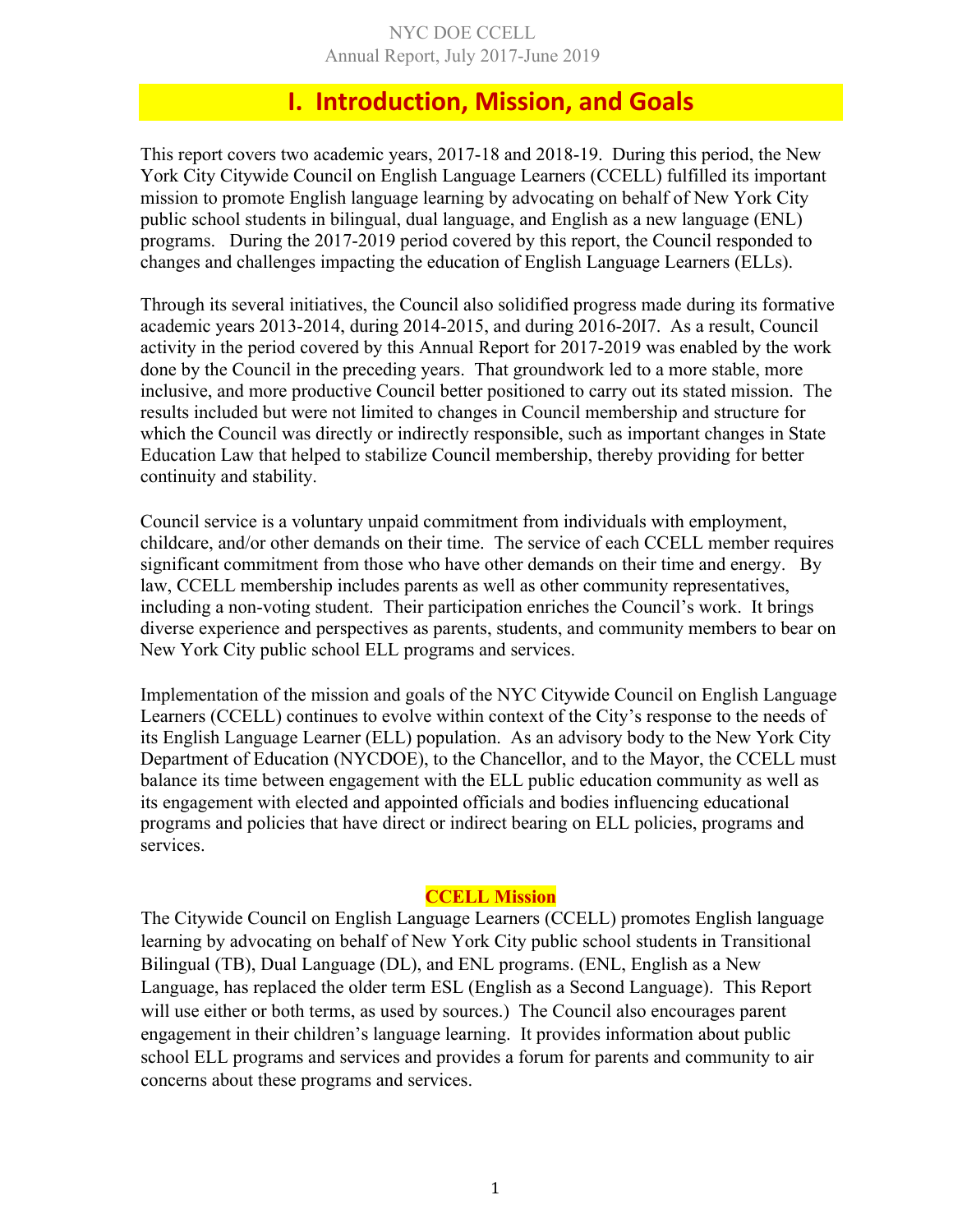# **CCELL Goals**

In June 2019, The Citywide Council on English Language Learners (CCELL) established three broad goals in an update to the original 2013-2015 Plan. (See the CCELL website link at https://8c2ea5a1-747c-4e07-910f-

44ee995fba8.filesusr.com/ugd/c70824\_6ca0b112516d4baf9a370e8e8ae1420f.pdf in the "About Us" menu on the Council's website www.ccell.org. **(See additional links to documents posted on the CCELL Website throughout this Report**)

The CCELL articulated the three broad goals to guide the development of strategies that would enable the Council to fulfill its mission of service to the ELL school population and their communities through:

- 1. **Organization and structure**, including reaching and maintaining full Council membership.
- 2. **Communication and outreach,** through development of its website and other resources for parents and the community.
- 3. **Professional development** for new and continuing members and staff.

These goals continued to inform the Council's implementation of its mission during the period covered by this Annual Report. The CCELL continued to develop strategies and implement activities to fulfill these goals as documented in its 2015-2017 Annual Report and in this one for 2017-2019. (See the full 2015-2017 Report text at: https://8c2ea5a1-747c-4e07- 910f-d44ee995fba8.filesusr.com/ugd/c70824\_62bdea43af1b4decb4e52a1364e134f9.pdf in the "About Us" menu on the Council's website at: www.ccell.org. "The About Us" section also contains all CCELL Annual Reports from 2011 on.)

In the previous 2013-2015 Annual Report, the CCELL had assessed progress carrying out the Strategic Plan's goals. Based on this assessment, it made six recommendations for continued progress. A substantial portion of this 2017-2019 Report documents the CCELL's progress implementing the six recommendations:

- 1. Committee Structure Implementation (see Section III: CCELL Creation and Composition, below).
- 2. Education and Training of Members and Staff (see Section VI, Professional Development: Education and Training, below).
- 3. Expansion of ELL Program Range and Reach (see Section IV, CCELL Advocacy, below).
- 4. Provision of Free English Classes for ELL Parents (see Section VI, Building Connections: Communication and Outreach, below).
- 5. Provision of Interpretation and Translation Services for ELL Parents at Department of Education Meetings and Events (see Section VI, Building Connections: Communication and Outreach, below).
- 6. Supporting Adequate State Funding (see Section IV, CCELL Advocacy, below).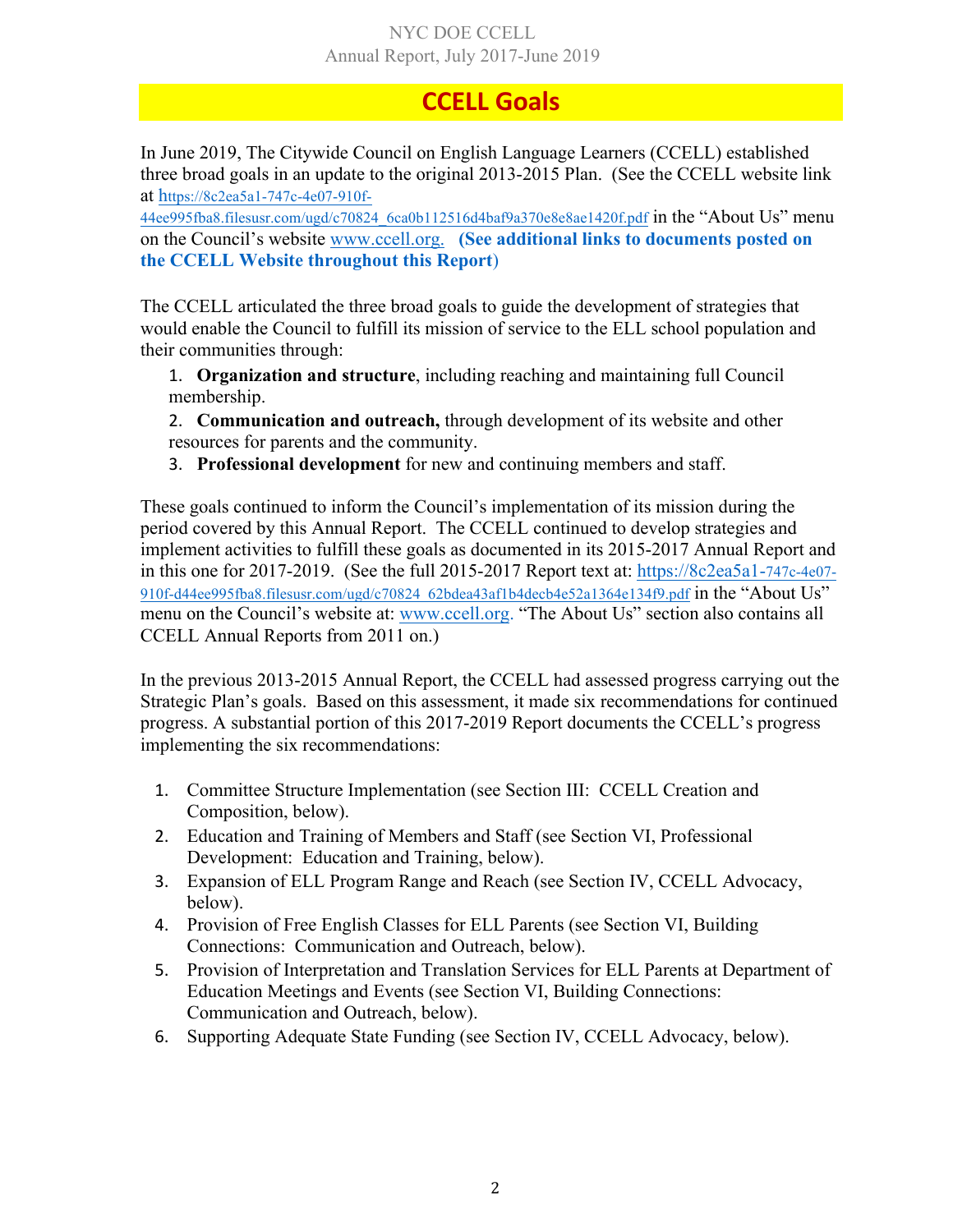# **II. Context: New York City Public School ELL Population and Programs**

New York State law requires that any student who "by reason of foreign birth or ancestry who speaks a language other than English, and either understands and speaks little or no English, or who has been identified by any English language assessment instrument approved by the commissioner as a pupil of limited English proficiency, shall receive a program of bilingual education or English as a New Language (ENL) in accordance with standards established by the commissioner." (Source: New York State Education Department, "Key Laws and Regulations: Section 3204," at http://www.p12.nysed.gov/sss/lawsregs/3204.html). )

#### **ELL Student Population**

This Report will use data available from City and State official demographic reports. Some differences in ELL numbers for the same or similar items may occur in different portions of this Report, depending the sources and methodology used by those compiling the data sources. For example, the *English Language Learner Demographics Report for the 2016-17 School Year* from the Division of English Language Learners and Student Support (DELLSS) of the NYC Department of Education (DOE) explains that differences in ELL numbers in that Report may have resulted from its use of both the NYC DOE's annual ELL survey and its Audited Register "because the latter is a snapshot in time, while the former looks at all ELLs who came in and out of the NYC DOE" (Appendix I, p. 45).

**Names and Terminology:** The DOE reports for the 2016-2017 and for the 2018-2019 school years will each be cited as the *Demographic Report or Demographic Reports* in the following portions of this CCELL Annual Report.

*As of January 2019, the Department of Education's Division of English Language and Student Support Services (DELSS) name changed to that of the Division of Multilingual Learners (DML). Because of overlap in name changes during the two academic years covered in this Annual Report, the DELLSS and/or the DML will be referred to as the DELLSS/DML in the following sections of this Report, where appropriate. DELLSS representatives renamed as those from DML in January 2019, regularly attended monthly public meetings of the CCELL to provide information and guidance to the members and attendees.*

*Similarly, some official reports continue to use the older nomenclature ESLs or ELLs for English as a Second Language Learners or English Language Learners while others use the newer term ENLs for English as a New Language Learners. When citing data, this Report will use the terminology cited by the respective data reports.* 

*It should also be noted that when a reference is made to CCELL resolutions or documents, these can be accessed at the CCELL website: www.ccell.org.*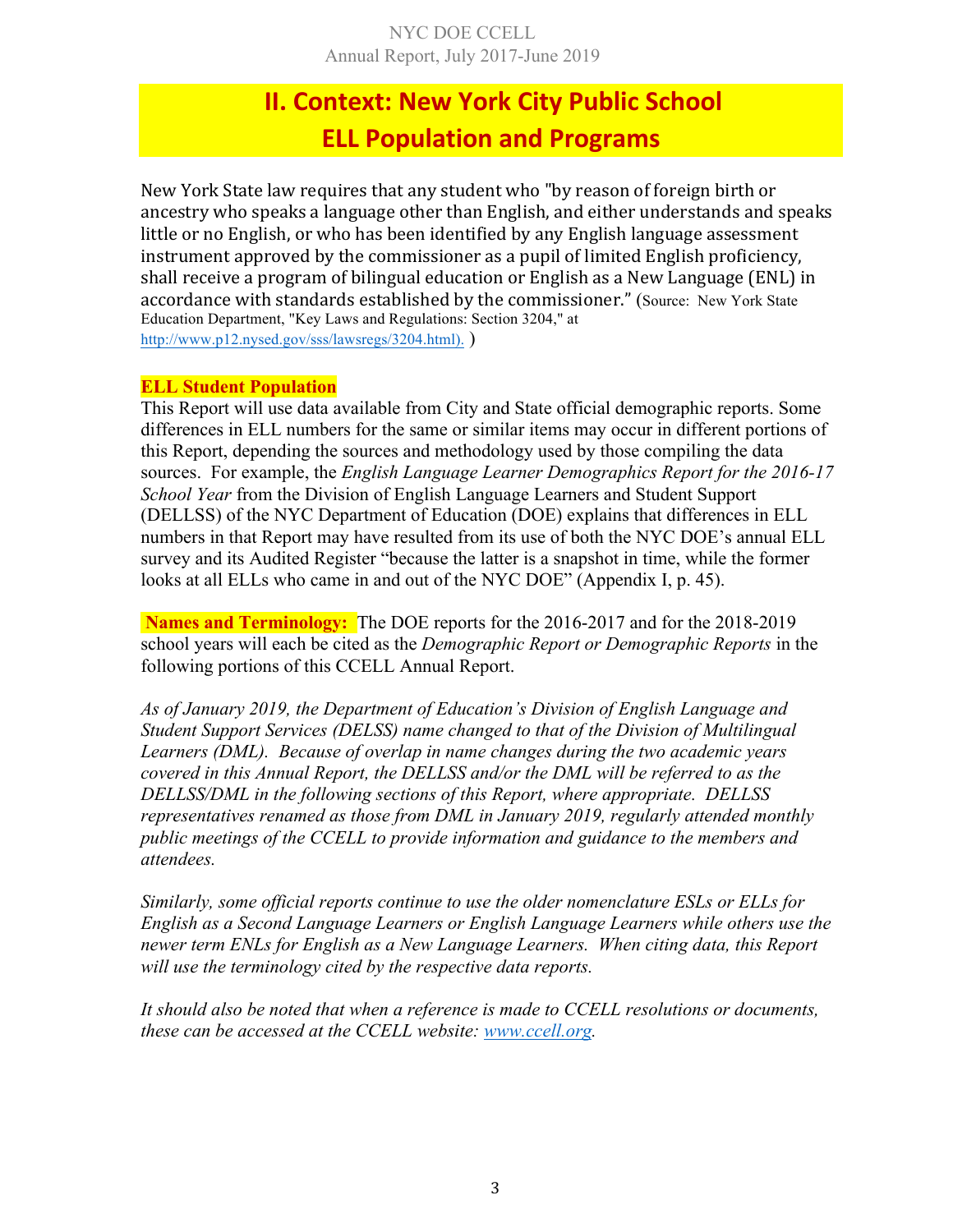**Enrollments:** According to the 2016-2017 *Report*, 160, 624 students were enrolled in NYC public schools "at some point" (p. 5) during the 2016-2017 school year. ELLs then accounted for 14.7% percent of the overall New York City public school population. According to the 2018-2019 *Report*, 154,276 were enrolled, a decline of over 5,000. During the 2016-17 school year per that *Report*, over half (55.57%) of all ELLs in NYC DOE were in elementary school grades (89,252). Kindergarten through second grade had the highest number of ELLs (17,240, 17,076, and 17,899, respectively) while third through fifth grade had fewer. ELL status is not as static as race or gender, which probably accounts for why there were fewer ELLs in the later elementary grades. As students become proficient in English and pass the NYSESLAT, they are no longer identified as ELLs. Over a quarter (26.36%) of all ELLs were in high school grades  $(42,337)$ . Ninth grade showed the highest concentration of ELLs  $(14,244)$ , "potentially signaling a major entry point for recently arrived  $ELLs''$  (p. 6).

During the 2018-2019 school year, a little over half (53.49%) of all ELLs were also enrolled in elementary school grades (82,517). Kindergarten through second grade had the highest numbers of ELLs (15,901, 14,829, and 14,814, respectively) with fewer ELLs in third through fifth grade. The DOE suggests "One reason there may be fewer ELLs in the later elementary grades is that the ELL status is not a static student characteristic like race or gender. As students become proficient in English and pass the NYSESLAT, they are no longer identified as ELLs", (p. 7 of that *Report).* Over a quarter (27.78%) of all ELLs were in high school grades (42,860). Ninth grade showed the highest concentration with 13,842 ELLs, which the DOE suggests "potentially" that ninth grade signals a major entry point for recently arrived ELLs.

**ELL Places of Birth and Home Languages:** *The English Language Learner Demographic Report for the 2016-2017 School Year* also notes that for the first time in several years, the majority of ELL's (51.48%) were not born in the USA. Foreign-born ELLS were clustered more in some boroughs and districts than others. For example, Brooklyn had 29.5%, Queens and the Bronx 28.73% and 26.91% respectively, but Manhattan only 12.93% and Staten Island only 1.78% respectively. Converted to rational numbers, however, 12.93% equals10, 694 students, still a significant number (p. 13).

According to the DOE's *Demographic Report* for 2016-2017:

- 22.37% of ELLS were born in the Dominican Republic, Honduras, or El Salvador;
- 6.05% were born in China; and
- 3.37% were born in Yemen, 3.15% in Bangladesh, 1.84% in Uzbekistan, and 1.68% in Haiti.

According to recent DOE 2018-2019 data at https://www.schools.nyc.gov/about-us/reports/doe-dataat-a-glance, 40.6% percent of enrolled students are now Hispanic, 25.5 percent Black, 16.2 percent Asian, and 15.1 percent Other. 119, 551 students were in charter schools, which are also required to offer ELL/ENL programs. Although the data for 2016-2017 and 2018-2019 were compiled somewhat differently, the figures suggest fluid shifting of demographic patterns in terms of countries of origin and language groups between 2016-2017 and 2018- 2010.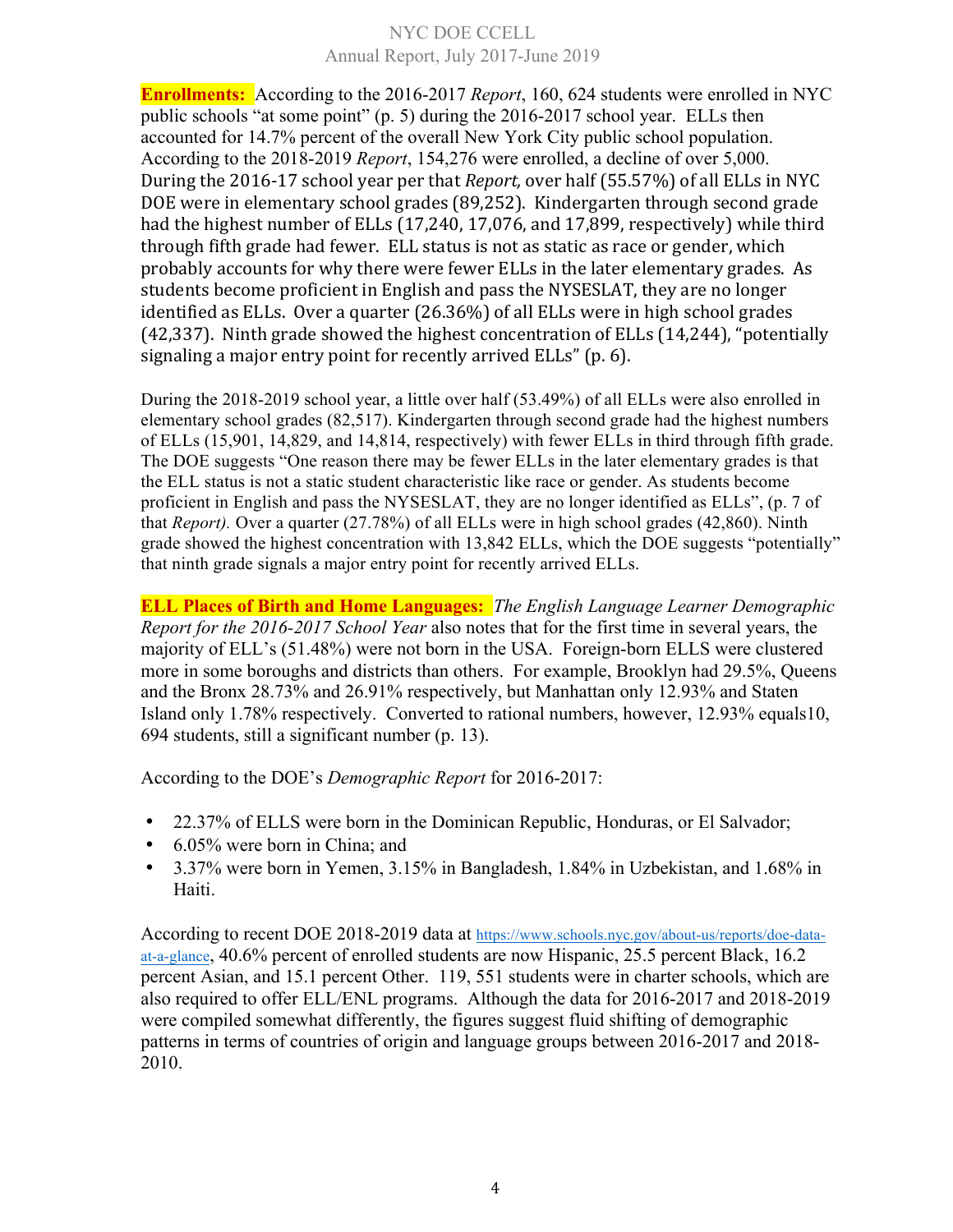| <b>Top 10 ELL Places of Birth</b><br>2018-2019<br><b>Number and Percent of Total ELL Population Citywide</b><br><b>New York City Public Schools</b> |                            |                       |                        |  |  |
|-----------------------------------------------------------------------------------------------------------------------------------------------------|----------------------------|-----------------------|------------------------|--|--|
|                                                                                                                                                     | <b>Place of Birth</b>      | <b>Number of ELLs</b> | <b>Percent of ELLs</b> |  |  |
| $\mathbf{1}$                                                                                                                                        | <b>USA</b>                 | 71,852                | 46.57%                 |  |  |
| $\overline{2}$                                                                                                                                      | Dominican Republic         | 27,216                | 17.64%                 |  |  |
| 3                                                                                                                                                   | China                      | 8,339                 | 5.41%                  |  |  |
| $\overline{4}$                                                                                                                                      | Yemen                      | 4,944                 | 3.20%                  |  |  |
| 5                                                                                                                                                   | Bangladesh                 | 4,316                 | 2.80%                  |  |  |
| 6                                                                                                                                                   | Ecuador                    | 3,938                 | 2.55%                  |  |  |
| $\overline{7}$                                                                                                                                      | Honduras                   | 3,387                 | 2.20%                  |  |  |
| 8                                                                                                                                                   | Uzbekistan                 | 2,945                 | 1.91%                  |  |  |
| 9                                                                                                                                                   | Guatemala                  | 2,691                 | 1.74%                  |  |  |
| 10                                                                                                                                                  | Haiti                      | 2,491                 | 1.61%                  |  |  |
| 11                                                                                                                                                  | Other                      | 22,157                | 14.36%                 |  |  |
| <b>Total</b>                                                                                                                                        | <b>All Places of Birth</b> | 154,276               | 100.00%                |  |  |

The following table for ELL birthplace is based the on most recent data published by the DOE in the 2018-2019 *Demographic Report.*

The following tables summarize the percentage distribution of ELL home languages spoken by the 10 largest ELL populations according to the DOE for 2016-2017 and for 2018-2019. Absolute numbers and percentages have shifted to some extent among language groups. For example, compared to the NYCDOE's 2013-2014 data, for the 2017-2018 academic year, the Arabic speaker ELL population increased more than a percentage point to 5.34% from 4.2%, the Chinese decreased from 14.2% to 13.39%, and the Haitian Creole public school population decreased from 2.3% to 1.88%. (Source: New York City Department of Education, Division of English Language Learners and Student Support, *English Language Learner Demographics Report for the 2016-17 School Year,* pp. 19-20).

During the 2018-2019 school year, ELLs in New York City spoke 154 languages other than English. They spoke a home language of Spanish (61.23%), nearly five times those who spoke the second most common Chinese (12.44%). ELLs with a home language of Spanish or Chinese accounted for nearly three-fourths of the entire ELL population. However, ELLs with Arabic as their home language of Arabic (5.99%), of Bengali (4.06%), and of Russian (2.63%) still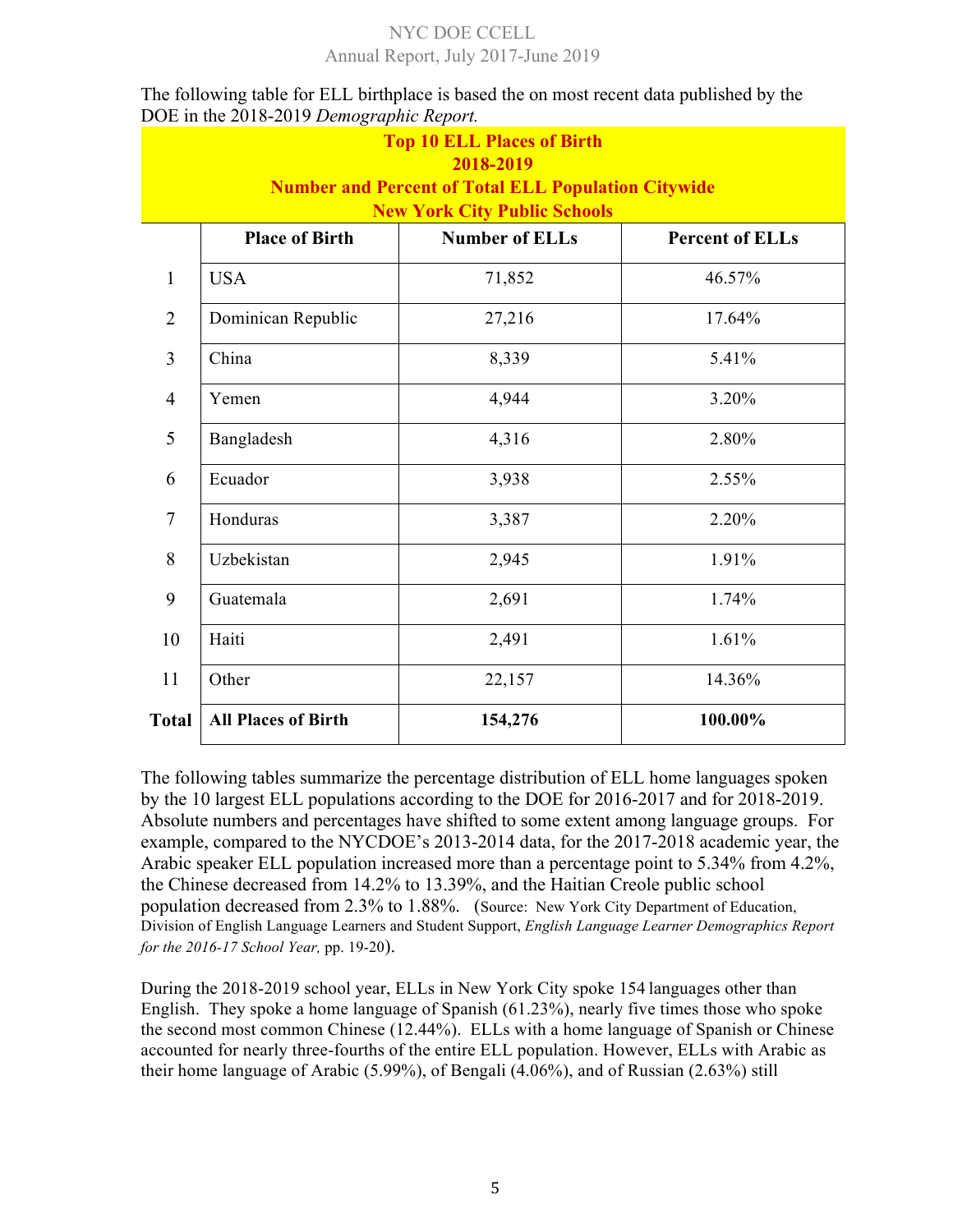translate into significant numbers, ranging from over 9,000 Arabic speakers to over 4,000 Russian and Bengali speakers, respectively.

| <b>Top 10 ELL Home Languages</b><br>2016-2017 and 2018-2019<br><b>Number and Percent of Total ELL Population Citywide</b><br><b>New York City Public Schools</b> |                 |             |  |  |
|------------------------------------------------------------------------------------------------------------------------------------------------------------------|-----------------|-------------|--|--|
| <b>Number of ELLs</b><br><b>Percent of ELLs</b><br>Language<br>2016-2017/2018-2019<br>2016-2017/2018-2019                                                        |                 |             |  |  |
| Spanish                                                                                                                                                          | 97,299/94,460   | 60.58/61.23 |  |  |
| Chinese (various)                                                                                                                                                | 21,438/19,191   | 13.35/12.44 |  |  |
| Arabic                                                                                                                                                           | 9,712/9,235     | 6.05/5.99   |  |  |
| Bengali                                                                                                                                                          | 7,020/6,266     | 4.37/4.06   |  |  |
| Russian                                                                                                                                                          | 3,805/4,063     | 2.37/2.63   |  |  |
| Urdu                                                                                                                                                             | 3,159/2,793     | 1.97/1.85   |  |  |
| Haitian Creole                                                                                                                                                   | 3,079/2,851     | 1.92/1.81   |  |  |
| French                                                                                                                                                           | 1,952/1,929     | 1.22/1.25   |  |  |
| <b>Uzbek</b>                                                                                                                                                     | 1,585/1,764     | .99/1.14    |  |  |
| Punjabi                                                                                                                                                          | 1,081/1,120     | .67/ .73    |  |  |
| Other                                                                                                                                                            | 10,494/10,604   | 6.53/6.87   |  |  |
| <b>Total</b>                                                                                                                                                     | 160,624/154,276 | 100.00      |  |  |

### **"OTHER" Category in DOE Demographic Reports**

The DOE's cited *Demographic Reports* only break out data for the 10 largest ELL language groups. All other ENL students are aggregated in the "Other" category. It should be noted that the "Other" category still contains a significant number of students. For example, there were 10,494 students designated as "Other" in the 2016-2017 Report and 10,604 in the 2018-2019 Report. This limits somewhat certain aspects of the data's utility since it does not break out numbers for other language groups with numbers that may have implication for the provision of ELL teaching and services by the NYC public school system.

### **ELL Graduation Rates and Postsecondary Participation After High School Graduation**

It should also be noted that the DOE's cited *Demographic Reports* and other data sources do not provide graduation rates or postsecondary participation for ELLs after high school graduation. Such data would be of interest to the CCELL and the community it represents. For example, are the graduation rates and postsecondary participation rates for certain language groups higher or lower that for others? If so, what are the implications for the provision of ELL teaching and services?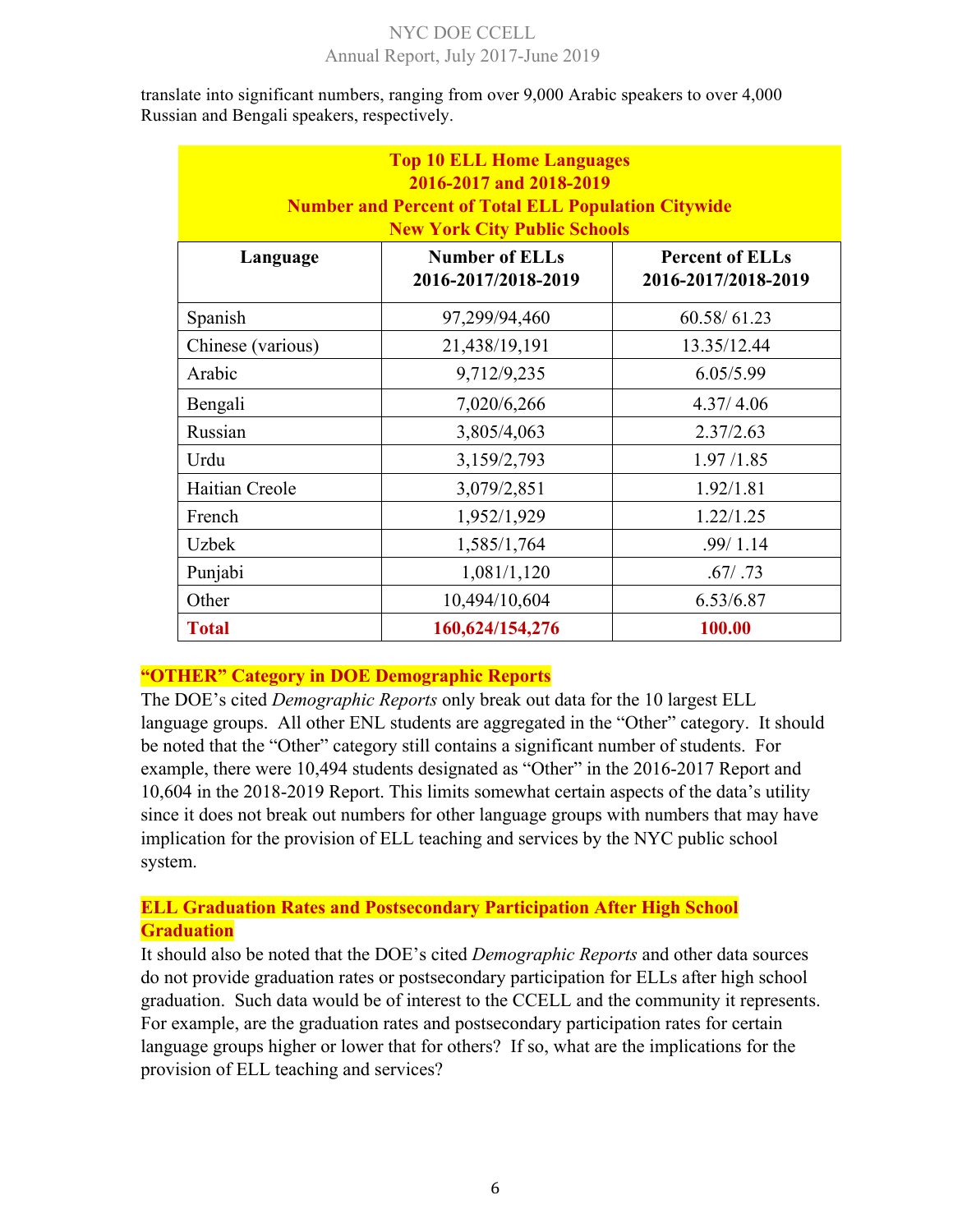Many former and current ELL learners have excelled and continue to excel academically. The data cited below includes global statewide 2018-2019 graduation rates and statewide exam data for New York State as a whole for multilingual and ELL students. These data can be found at http://www.nysed.gov/common/nysed/files/programs/bilingual-ed/nysed ell mll datareport 2018-2019-a.pdf.) This Report also includes data for a somewhat earlier period to demonstrate ELL learner academic success.

As would be expected for new language learners, for example for 2015-2017, the NYC ELL population overall had a lower graduation rate than the general NYC public school population because of more limited English proficiency and less exposure to the English language. For then current and former English language learners combined who entered NYC high schools in 2011, 50.2% graduated by August 2015, compared with 70.5% for all members of that year's high school graduation cohort. For those ELLs entering in 2012, 50.8% of ELLs graduated in August 2016 compared to 72.6% for the total cohort. (Sources: New York City Department of Education, *New York City Graduation Rates Class of 2017 (2013 Cohort, http://schools.nyc.gov/NR/rdonlyres/7A600EF5-571F-4D96- B0DA*http://schools.nyc.gov/NR/rdonlyres/7A600EF5-571F-4D96-B0DA-35F36416C9F2/0/2017GraduationRatesWebDeck2618.pdf*35F36416C9F2/0/2017GraduationRates WebDeck2618.pdf.* See also Excel file with more detailed data breakdown at: http://schools.nyc.gov/Accountability/data/GraduationDropoutReports/default.htm.)

General graduation cohorts are based on those who had started 9<sup>th</sup> grade four years earlier. Thus, the 2015 graduation cohort was defined as those who had started  $9<sup>th</sup>$  grade in 2011. The 2016 graduation cohort was based on those who had started 9th grade in 2012. The graduation percentages for current and former ELLs combined stayed relatively steady. (Students are considered former ELLs if classified as ELLs in the last two school years.) Understandably, those classified as former ELLs had a significantly higher graduation rate than those classified as current ELLs. In 2016, more students became former ELLs. 84.1% of former ELLs graduated in 2016 compared to 30.8% of current ELLs. **This is one indication of the positive impact of ELL education on their success rate.**

In August 2015 and 2016, graduation figures were somewhat higher than for previous years. In January 2015, the New York State Board of Regents slightly eased the graduation requirements for English language learners for some who had arrived in the United States already as high school students. These students were now eligible to graduate if they had received a score of 55 or higher on the English language arts Regents instead of a previous 62. Such students would also have had to meet other requirements like good attendance and passing three other, Regents exams with scores of at least 65.

In general, since 2009 and 2019, ELL graduation rates mostly though not always, increased year over year. For the 2019 graduating class, the aggregate graduation rate for current and former ELL learners increased between 2018 and 2019 by another 4.3% overall, by 6.2% for current ELLs and by 2.4% for former ELLs. **This is another indicator of the positive impact of ELL/ENL education on students' academic success** (see

https://infohub.nyced.org/docs/default-source/default-document-library/2019-graduation-rates---website---1-16- 20.pdf.)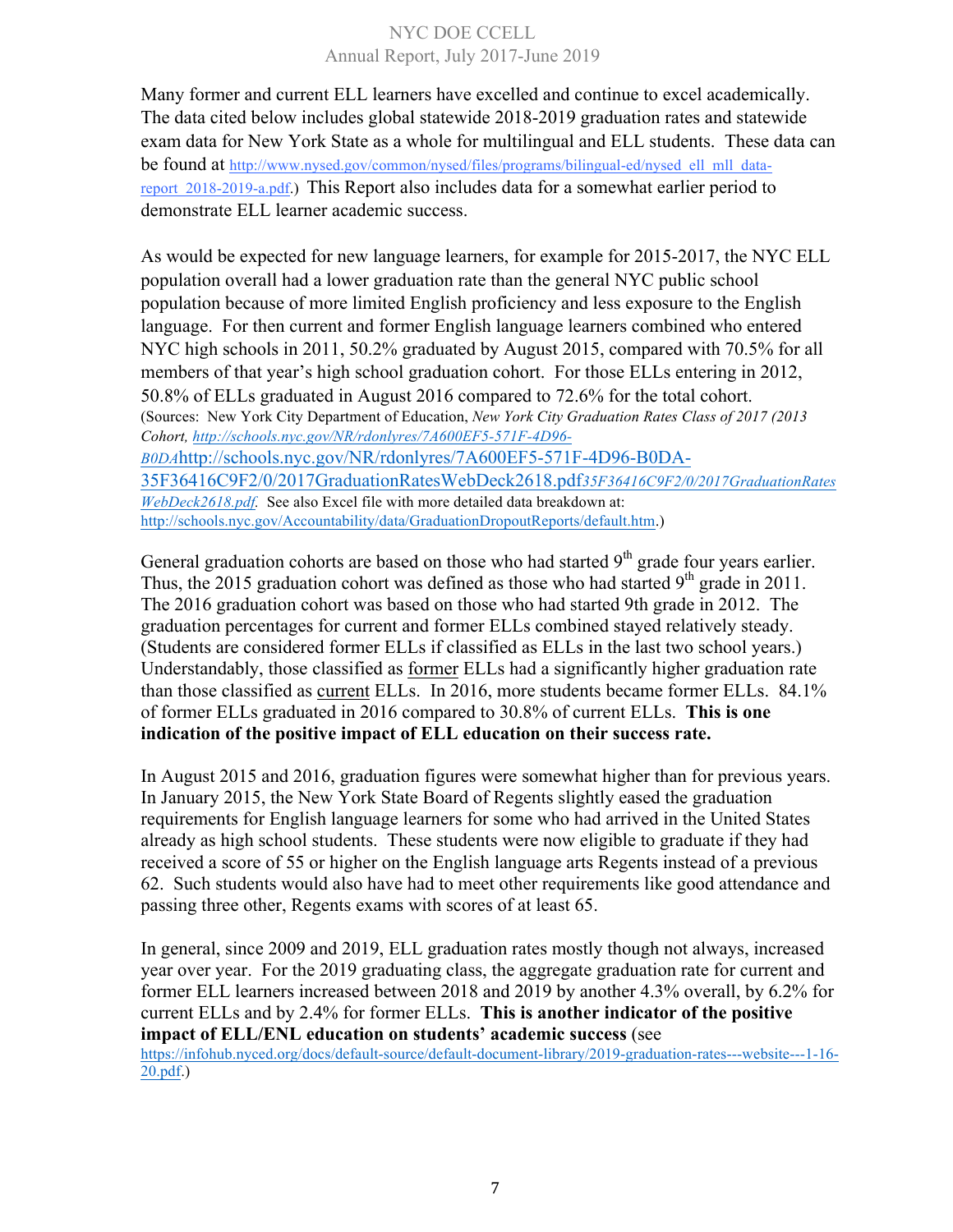### **ELL State Common Core, SAT, and Other Test Result**

NYC student improvement on statewide tests, especially the ELA, owes something to factors such as changing demographics. The ELA or English Language Arts test is a NYS exam administered to grades 3-8). However, ELL student improvement on such tests still indicates the positive effects on the quality and quantity of NYC public school ELL programs and services made during this period in response to the State initiated 2014 *Memorandum of Understanding* that required New York City to expand and improve ELL programs and services (see further Section III, below, and Attachment A for text of and importance of the *Memorandum*).

**English Language Arts (ELA):** Not surprisingly, ELLs are typically more constrained by language on standardized English tests than on math tests. Statewide, 39.8% of all students combined in grades 3-8 scored at levels 3+4 on the State English Language Arts (ELA) Spring 2017 exams but only 4% of current ELLs. More recent data since 2017 compiled by the NYCDOE shows a slight decrease in the ELA proficiency rate of "current" ELLs since 2018 and a slight increase for "ever" ELLs and "never" ELLs (see table below).

The following table disaggregates data by multilingual learner status. "Current" English Language Learners are English Language Learners during the testing year. "Ever" English Language Learners are students identified as English Language Learners any year prior to the testing year but not including the testing year. "Never" English Language Learners are students who were never identified as an English Language Learner. 

**Math:** For math, 40.2% of all students statewide scored at proficiency levels 3+4 in 2017. However, 46.8% of NYC "ever" ELLs scored at this level, almost 7% higher than the statewide average. Still, only 13.2% of "current" ELLs scored at this proficiency level. **This suggests the possibility that longer exposure to ELL education and English language use has a positive effect on academic achievement, even on such supposedly language neutral subjects as math.** Going forward, this suggests another area for further research.

### **SAT and Other State or National Tests or Standards:**

- **SAT.** NYC started administering the SAT to all 11<sup>th</sup> graders in 2017 but had not disaggregated data by ELLs as of this Annual Report. Record-high 63,499 seniors took the SAT exam by the end of high school in 2018, an increase of 25 percent over the previous year. The increase was partially driven by SAT School Day, first offered in spring of 2017, when all high school juniors can take the SAT for free at school. Going forward, the growth of SAT population may merit inclusion of disaggregated ELLs.
- **Regents and Advanced Placement**. A record-high 55,001 students took at least one Advanced Placement exam in 2018, a rise of 11.4 percent since the previous year. Over the last five years, there has been a 55.3 percent increase. ELL data are also for Regents and Advanced Placement results are available for ELLs by school (follow the link to Regents at https://infohub.nyced.org/reports/academics/test-results.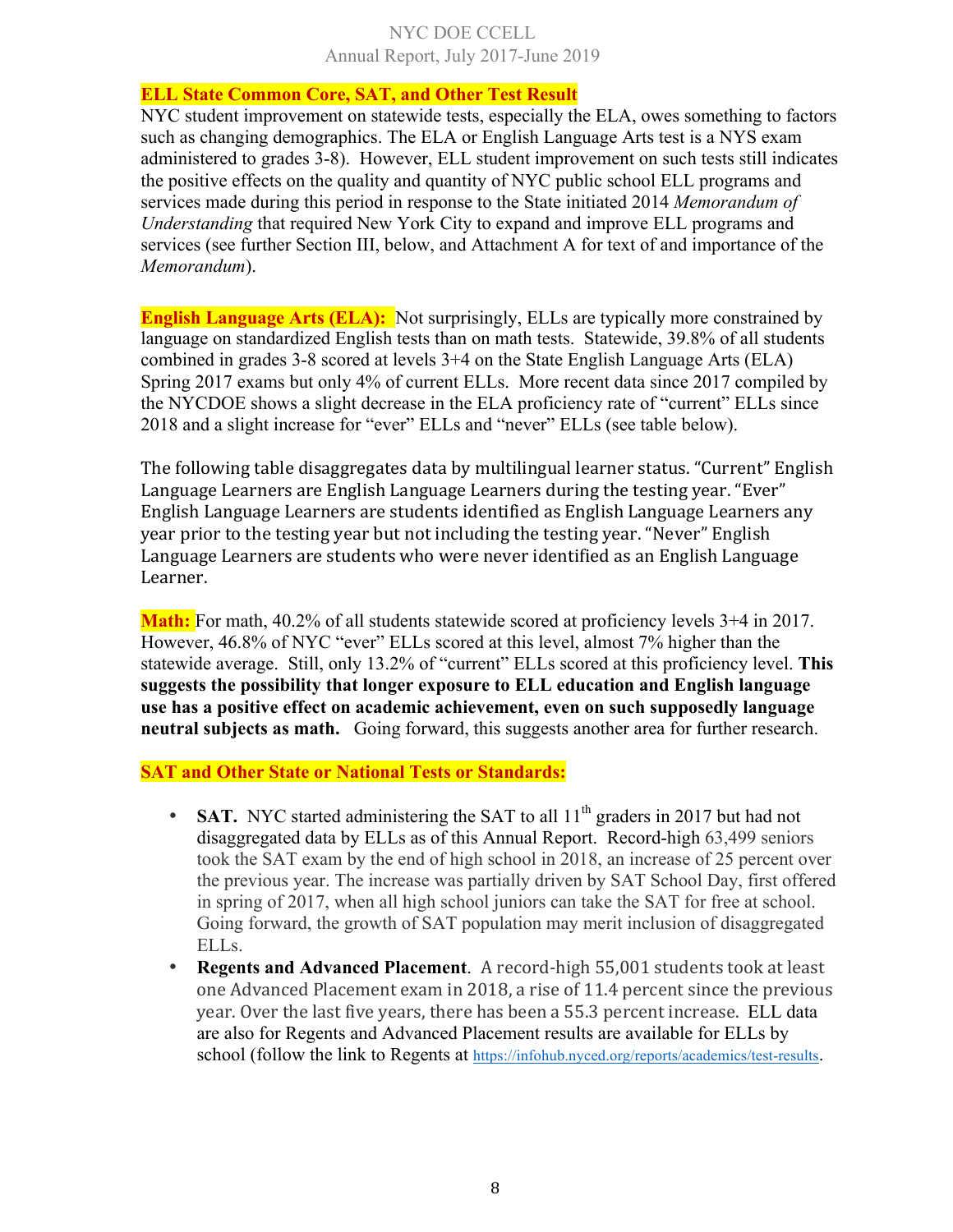• **NAEP.** Each year, a sample of New York City schools participates in the National Assessment of Educational Progress (NAEP) Trial Urban District Assessments. However, NAEP results are only available at the citywide level without disaggregated ELL.

**Summary Table:** The following table summarizes New York City ELL student results on New York State proficiency exams given in Spring 2016 though 2019 (https://infohub.nyced.org/docs/default-source/default-document-library/2019-math-ela---website--- 8-22-19.pdf). Please note that 2018 and 2019 results cannot be compared with total accuracy to prior years because in 2018 the NYSED rescaled the Math and ELA exams to account for a change in test administration from 3 days to 2 days.

| % Of Students Proficient in Grades 3-8<br><b>State Common Core English Language Arts and</b><br><b>Math Tests</b><br><b>New York City Ells Scores</b><br>https://infohub.nyced.org/docs/default-source/default-document-library/2019-<br>math-ela---website---8-22-19.pdf |      |      |      |      |                                       |
|---------------------------------------------------------------------------------------------------------------------------------------------------------------------------------------------------------------------------------------------------------------------------|------|------|------|------|---------------------------------------|
|                                                                                                                                                                                                                                                                           | 2016 | 2017 | 2018 | 2019 | Percentage Point Change<br>Since 2018 |
| Current<br><b>ELLS/ELA</b>                                                                                                                                                                                                                                                | 4.0  | 5.2  | 9.9  | 9.3  | $-0.6$                                |
| Ever<br>ELLs/ELA                                                                                                                                                                                                                                                          | 39.7 | 45.2 | 58.7 | 59.3 | $+0.5$                                |
| Never<br><b>ELLS/ELA</b>                                                                                                                                                                                                                                                  | 40.8 | 42.6 | 50.8 | 55.1 | $+0.7$                                |
| Current<br>ELLs/Math                                                                                                                                                                                                                                                      | 11.5 | 13.2 | 180  | 18.9 | $+0.9$                                |
| Ever<br>ELLs/Math                                                                                                                                                                                                                                                         | 43.6 | 46.8 | 57.2 | 61.1 | $+3.8$                                |
| Never ELL/<br>Math                                                                                                                                                                                                                                                        | 41.7 | 42.7 | 44.9 | 47.8 | $+2.9$                                |

### **NYC Public School ELL Program Categories and Enrollment Distribution**

The NYC Department of Education offers three kinds of ELL programs. Parents can choose from transitional bilingual (TBE), dual language (DL), or English as a New Language (ENL, formerly ESL) programs. During the 2016-17 school year per the *Demographic Report*, 83.07% of NYC ELLs were enrolled in ENL/ESL programs, 10,81% in TBE programs, and 4.91% in DL programs. A very small proportion of ELLs (1.2%) were either not served or their program enrollment was not reported.

During the 2017-19 period of this Annual Report, the CCELL continued its strong advocacy of ELL programs. In particular, it advocated for more pre-K dual language programs overall and more neighborhoods and schools with dual language programs. See further Section IV, CCELL Advocacy, below.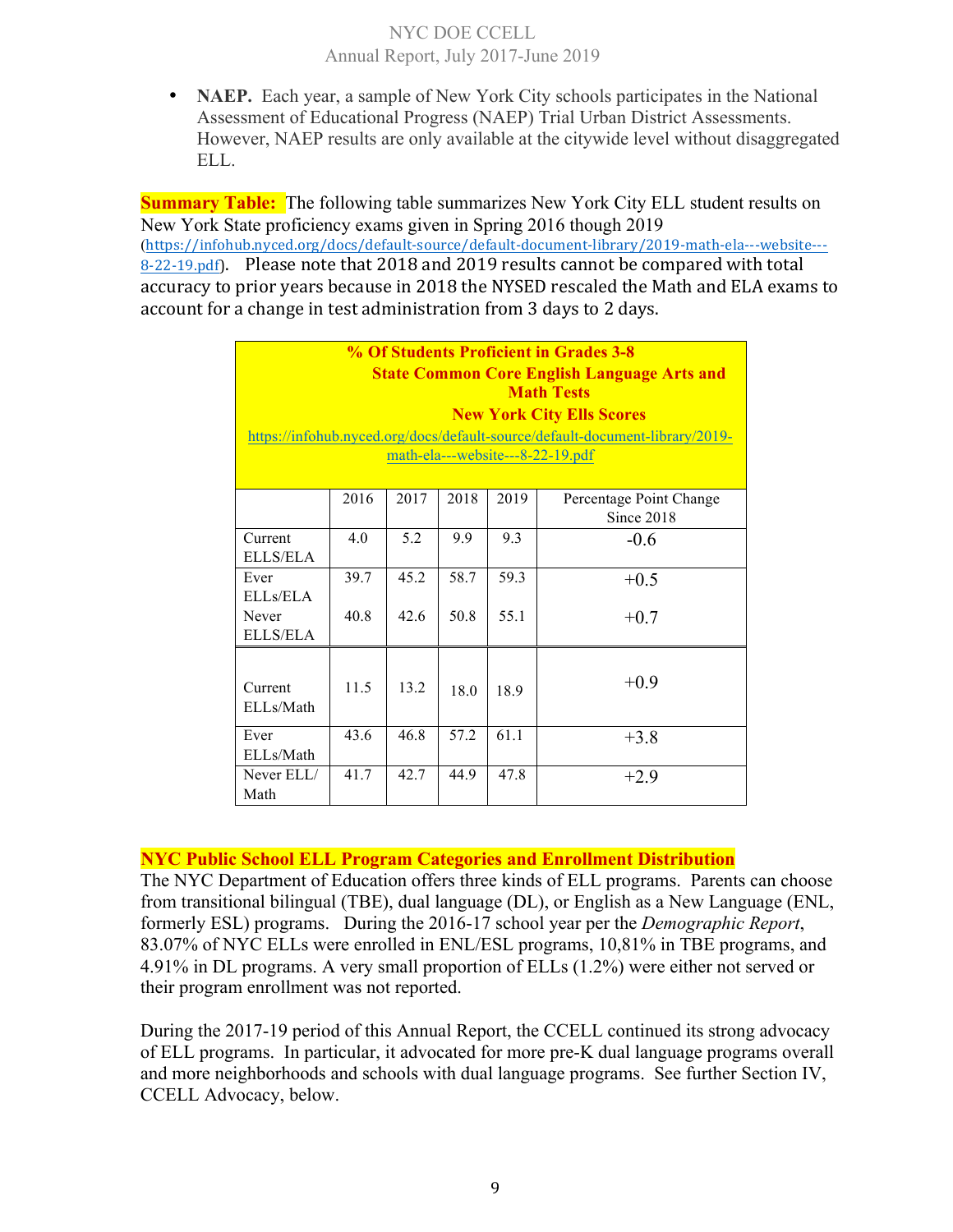# **III. CCELL Creation and Composition**

# **State Intervention into NYC ELL Education**

In 2011, NYS found that NYC had failed to adequately meet the needs of English Language Learners (ELLs). In response to a State directive, the City developed a plan to address service shortfalls that enumerated the steps the City would take to improve them. The City agreed to:

- Increase enrollment in bilingual programs;
- Increase qualified teachers;
- Hold principals more accountable for meeting plan goals;
- Reduce the number of students needing ELL services for more than six years; and
- Require that all students who needed these services be enrolled in them by 2018- 2019.

The City signed a *Memorandum of Understanding* to that effect in 2014 (For the full text with public comments, see http://www.nysed.gov/common/nysed/files/DOE\_MOU\_FINAL.pdf;)

### **Governance of NYC Education Programs and Policies**

As an outgrowth of Mayoral control, the NYC Mayor has had direct control of NYC educational policy and programs since 2002. Mayoral control legislation abolished the former Board of Education and the 32 district Community School Boards. The Panel for Educational Policy (PEP) replaced the formerly citywide Board of Education and Community School Boards by Community Education Councils (CECs). The mayor and borough presidents appoint PEP members. Parents elect nine CEC members and the borough presidents appoint two. The Citywide Councils (High School, Special Education and English Language Learners) have nine-elected parent members and two appointed by the NYC Public Advocate. All the councils have a non-voting student member.

### **Creation of Citywide Council on English Language Learners**

In 2009, New York State Education Law 2590-B, 5, established the CCELL (a) (i) – (iii) to "advise and comment on any educational or instructional policy involving bilingual or English as a second language programs, [and] to issue an annual report on the effectiveness of the city district in providing services to English language learners and making recommendations, as appropriate, on how to improve the efficiency and delivery of such services." The CCELL is to "hold at least one meeting per month open to the public, … during which the public may discuss issues facing ELLs." The first CCELL was seated on July 1, 2010.

Under NYS State law, the NYC CCELL is composed of 11 voting members and one nonvoting member, as follows:

• Nine voting parent members with children in a bilingual or ENL program or in such a program within the past two years, elected for a two-year term.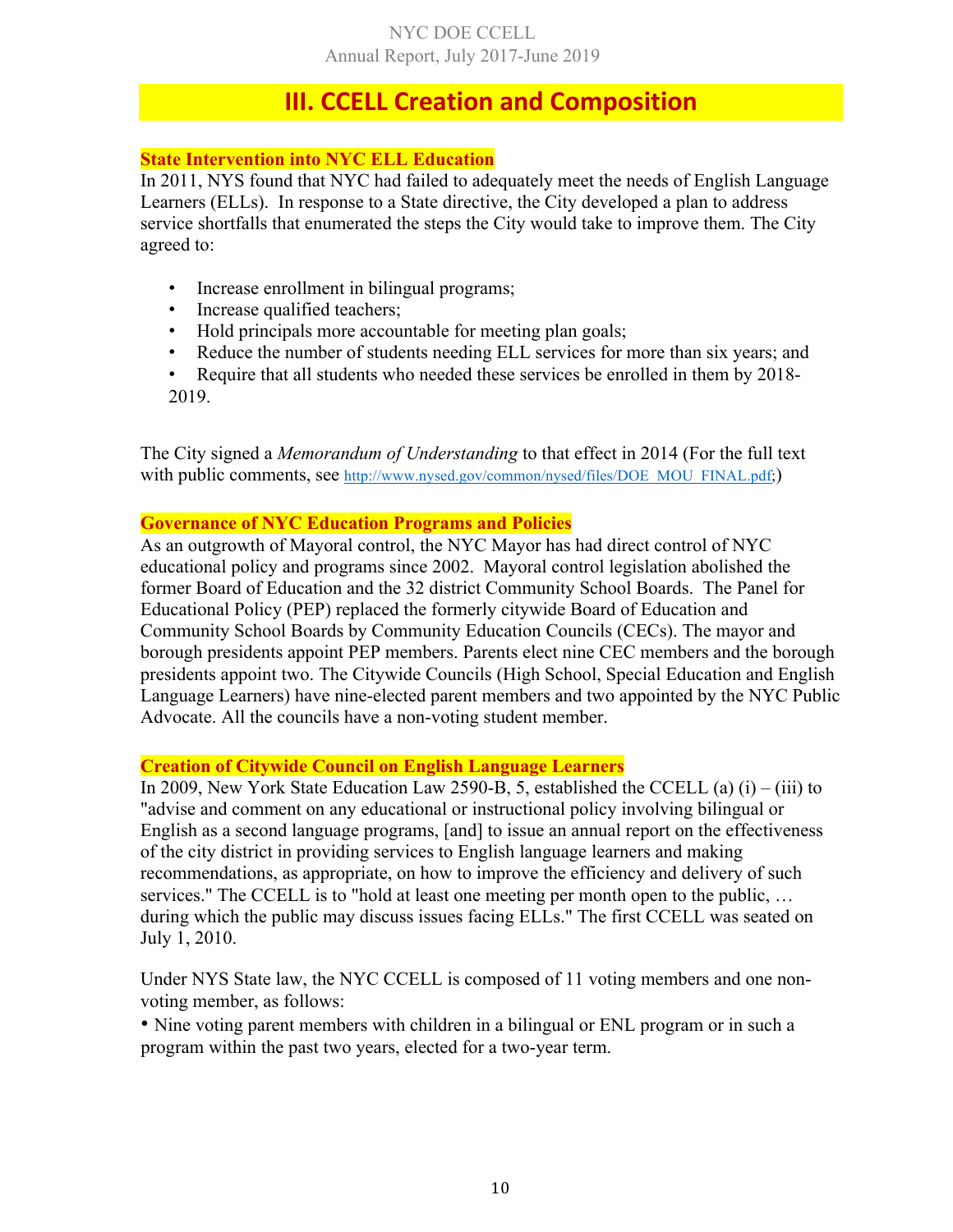• Two voting members with extensive experience and knowledge in the education of English language learners who can make a significant contribution to improving bilingual and ENL programs appointed by the New York City Public Advocate for a two-year term.

• One non-voting high school senior member, who is or has been in a bilingual or ENL program appointed for a one-year term by the administrator designated by the New York City Department of Education Chancellor to supervise such programs.

If a parent or student member leaves the Council before his or her term has expired, the law requires that the vacancy be filled, pursuant to a process developed by the Chancellor that shall include consultation with parents of students who receive services for English language learners. When a vacancy occurs in a position appointed by the Public Advocate, the Public Advocate shall appoint a member to serve the remainder of the unexpired term.

#### **Early Membership Challenges**

The founding legislation hampered CCELL efforts to seat and sustain a full complement of members because of more restrictive criteria for those eligible to serve. The first parent members of the CCELL were seated on July 1, 2010. In the following years, the CCELL did not reach a full complement of parent members. The Citywide and District Community Education Council elections held in Spring 2011 also resulted in the election of only one parent of an ELL eligible to be seated as a member of the CCELL.

In its earlier years, the CCELL found it challenging to conduct its mandated activities and advocacy because it frequently lacked a quorum as a result of restrictions on parent eligibility. Originally, parental eligibility to serve required that their children be still enrolled in an ELL public school program. Another hurdle was lack of public familiarity with options open to parent participation, compounded by the limited English proficiency of many from the ELL target community. The problem of ELL parent representation affected other community education advisory boards as well. The 32 District Community Education Councils also had difficulty seating its one legally required member from the ELL community.

In July 2013, as advocated by the CCELL, State law was amended to expand the pool of eligible parents. Subsequently, parental participation on the CCELL did not have to end following the termination of their children's ELL designation. Eligibility to serve could continue for those parents of students who had tested out of ELL programs during the past two years. As a result of the expanded pool of potential ELL parent members, the CCELL seated a full Council for the first time in 2015.

By 2015-2017 and continuing through 2017-2019, CCELL activity reflected the improved continuity and consistency resulting from fuller parent representation. These, in turn, has enabled the Council to more consistently and creatively carry out the functions and responsibilities intended by law and public policy for New York City's public school ELL population and programs.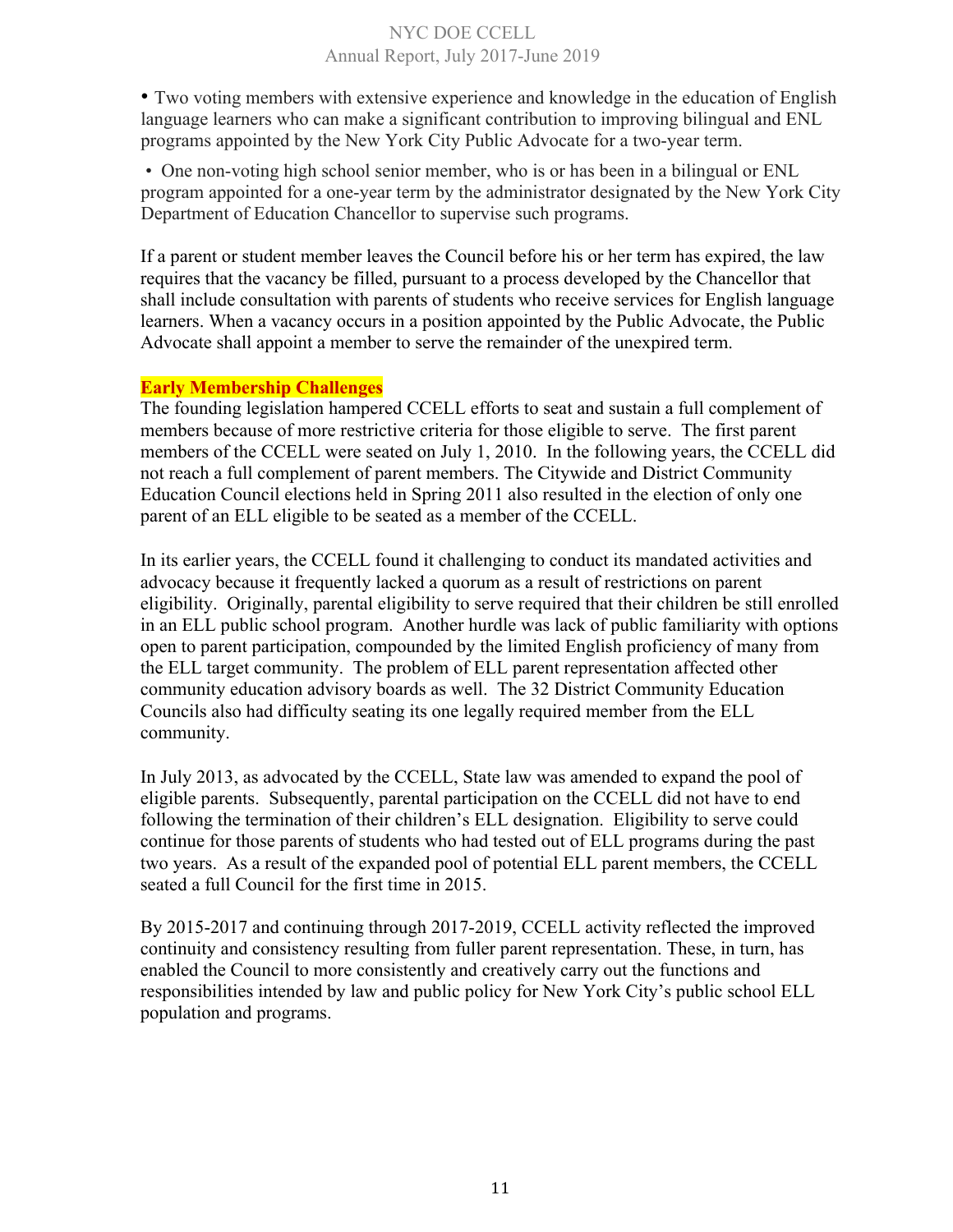All Council members who served for the period covered by this Annual Report were:

# **CCELL Members and Officers 2017-2019 School Years**

**(listed as serving for 2-year terms from July 1, 2017 to June 30, 2019, unless otherwise noted)**

- Teresa Arboleda, President
- Hebatalla Ibrahim, 1st VP
- Nargiza Rafieva, 2nd VP
- Victor de dos Santos, Recording Secretary to June 30, 2018
- Yenny Almonte -December 5, 2017 and Recording Secretary July 1, 2018 to June 30, 2019
- Saima Arfan, Treasurer
- Osiris de la Cruz
- Kahdeidra Martin
- Mitchel Wu
- Julie Zhu
- Aisuluu Sartaeva– December 5, 2017 to August 31, 2018
- Nader Nassim--Student Member, August 1, 2017 to June 30, 2018
- Radwa Gomaa--Student Member, October 1, 2018 to June 30, 2019

The CCELL also appointed Ulan Kachukov representative of the Citywide Council on English Language Learners to the Citywide Council on High Schools as of August 1, 2017, serving until August 1, 2018 per Citywide Council for English Language Learners (CCELL) Resolution #26.

#### **Organization and Bylaws**

Changes to State law in July 2013 has enabled the Council to fill all seats since the 2015 reporting period. As a result, during the period of this Annual Report, the Council was better positioned to increase outreach to the ELL community it serves and to those outside the immediate community impacting the formation and delivery of ELL policies, programs, and services.

From its inception, Council objectives have included establishing a committee structure to improve Council operations. In Fall 2016, the CCELL created a Bylaws Committee to revise existing bylaws. Their efforts culminated in the new set of bylaws approved on January 15, 2017 (Bylaws are posted on the CCELL website at www.ccell.org). At its September 12, 2019 meeting, the CCELL reviewed the current Bylaws and agreed that they did not require change at that point.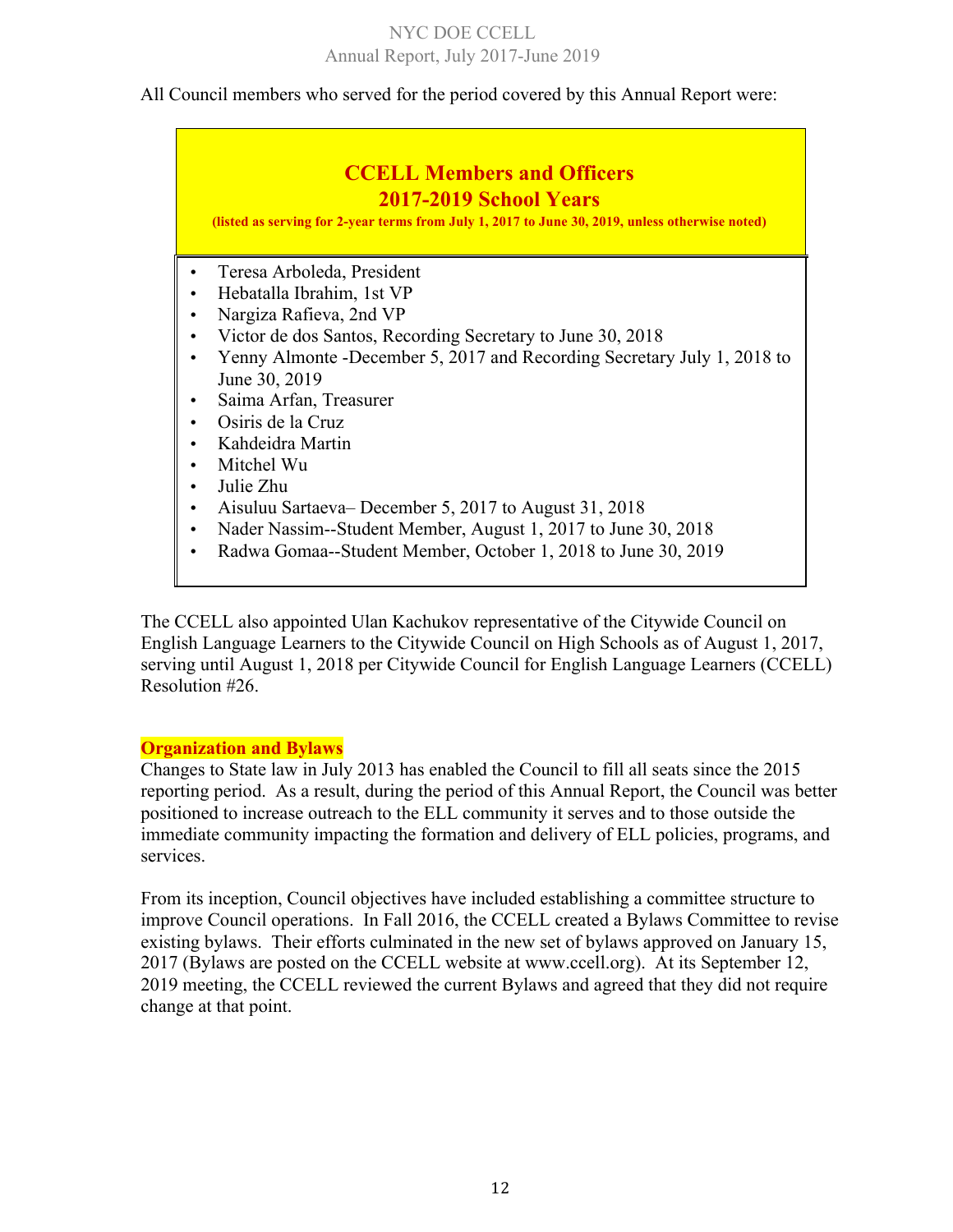### **Office Location and Administrative Support**

During the period covered by the Report, the CCELL office staffed by an administrative assistant was located at: 45-18 Court Square, room 260, Long Island City, NY 11101. The office was accessible by subway and numerous bus lines. (As of December 17, 2019, the Office was relocated to 28-11 Queens Plaza North, Long Island City).

Ms. Viviana Andino has served as administrative assistant since 2011. She has not only helped with the day-to-day operations of the Council but has also continues to maintain valuable relationships to those inside and outside the immediate community the CCELL serves. She was and continues to be available in the office from 9-5 weekdays by email at cell@schools.nys.gov.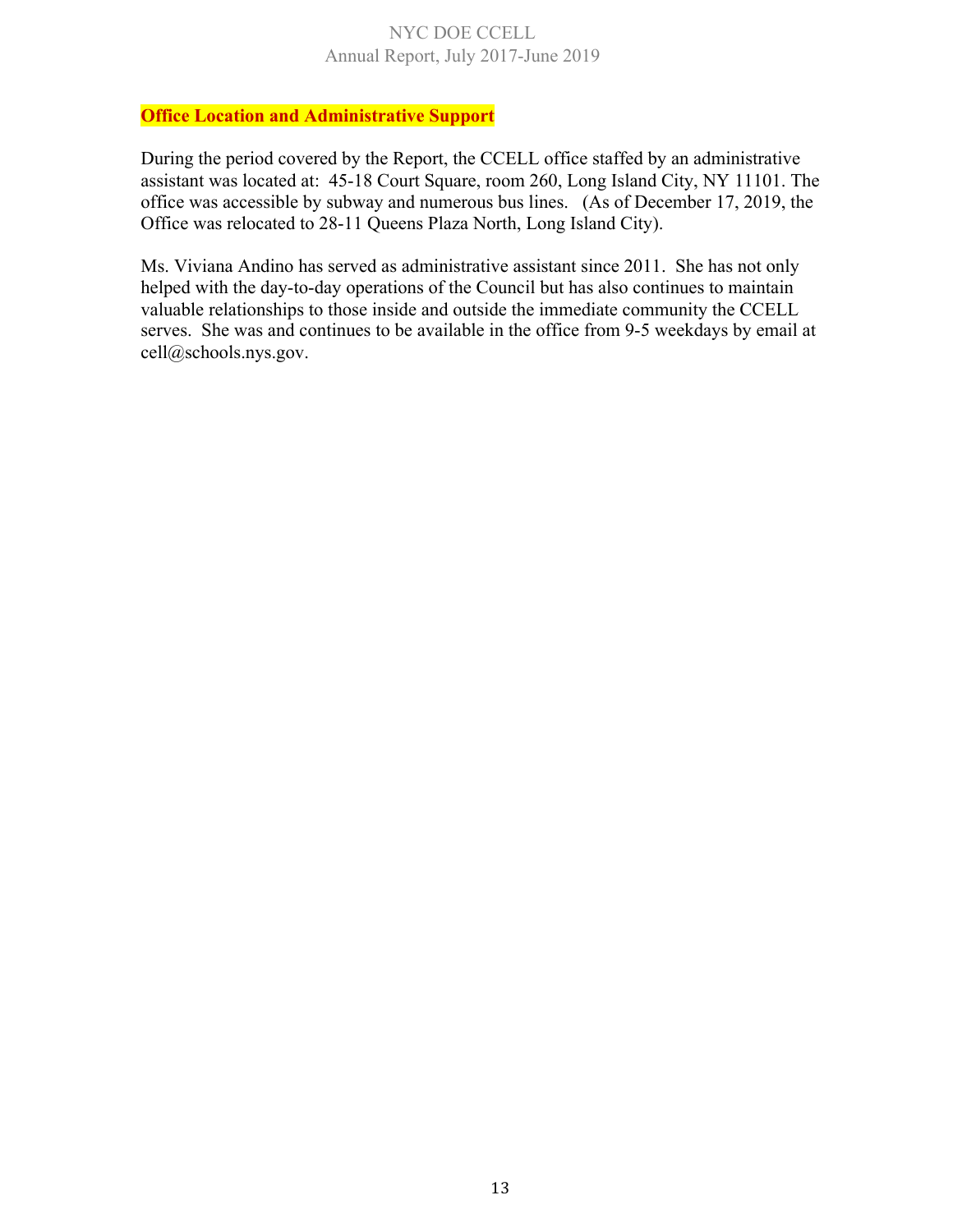# **IV. CCELL Advocacy**

**Bilingual/Dual Language Program Expansion and Funding:** The CCELL continued its strong advocacy of ELL programs in school years 2017-2019. In particular, it advocated for more pre-K dual language programs and more neighborhoods and schools with dual language programs because of their positive impact on overall cognitive development and language learning, both native and new.

From Fall, 2015 on, there was a rapidly increasing expansion of such programs, including that from the then single pre-K program. By January 2015, NYC had announced the expansion of the City's dual language programs aimed at students speaking or wishing to learn Mandarin, French, Haitian Creole, Hebrew, Japanese, and Spanish. Dual language programs were to be added to 25 more schools and expanded at 15 schools that already had dual language classes, bringing the number of dual language programs to 177 as of September 2015. Twenty-three new programs were planned for elementary schools, thirteen for middle schools, three for high schools, and one for a K-12 school.

In April 2016, then Schools Chancellor Carmen Fariña announced creation of 38 new bilingual programs across the five boroughs for the 2016-17 school year, reflecting the DOE's commitment to increasing multilingual programs across the City. The expansion included 29 Dual Language and nine Transitional Bilingual Educational programs implemented across 36 schools and serving more than 1,200 students across the City. (Source: http://schools.nyc.gov/Offices/mediarelations/NewsandSpeeches/2015- 2016/Chancellor+Farina+Announces+38+New+Bilingual+Programs.htm)

In January 2018, the DOE announced an additional 33 dual language pre-K programs for the coming school year, more than doubling the bilingual opportunities available for New York City's youngest learners. The 33 pre-K programs were part of 150 new bilingual programs at all levels for the 2018-2019 academic year. Included in the expansion were the City's first dual language pre-K programs in Bengali and Russian. The other additions were to build on programs in Spanish, Mandarin and Italian. (For a comprehensive overview of NYC dual language/transitional ENL programs by language, school, district, and borough, follow the link under Bilingual Programs at https://infohub.nyced.org/in-our-schools/programs/englishlanguage-learners-programs-and-services.)

On May 1, 2018, the Council passed CCELL Resolution #29 Funding for Non-ELL Students in Dual Language Programs. The Resolution applauded the expansion of the announced dual language programs. However, the CCELL also called upon the City to provide added financial support for such programs, noting that schools did not receive additional funding for non-ELL designated students in dual language programs or additional funding for bilingual students, even though dual language programs incur additional costs in providing dual language bilingual education. The resolution reads in part:

"WHEREAS, Currently, there are 389 NYC Department of Education (DOE) public schools across the five boroughs that offer a total of 607 bilingual education programs in 14 foreign languages, and WHEREAS, the Dual Language model of bilingual education benefits both English Language Learners (ELLs) and those students interested in learning a foreign language, in addition to preparing them for future career opportunities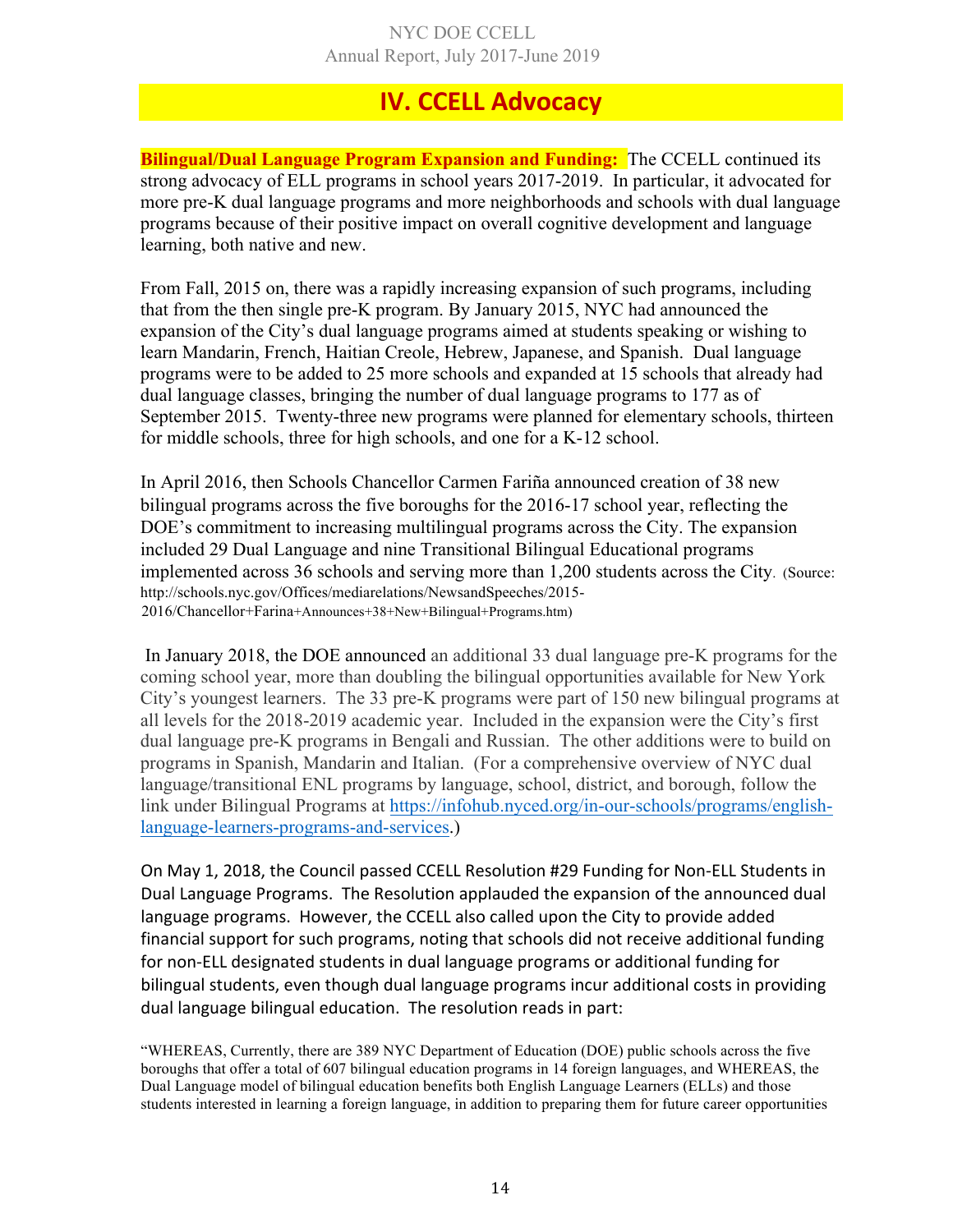that require speaking or understanding a foreign language, and WHEREAS, due to the success of these programs and the interest of non-ELL students in enrolling in these programs, more programs in more languages are planned in the near future, and WHEREAS, while schools receive additional funding to support ELL students, schools do **not** [emphasis added} receive funding to support bilingual education for non-ELL students in dual language programs, resulting in additional financial challenges that schools must overcome, . . . WHEREAS, becoming bilingual, biliterate and culturally aware provides an advantage in obtaining meaningful employment in the global economy, and therefore be it RESOLVED, that the NYC Council annually allocate funding to the DOE that is specifically marked for funding of non-ELL students in dual language programs, which includes funding for resources, support and professional development for teachers in dual language programs in DOE managed public schools; and be it further RESOLVED, that a DOE budget allocation be established to provide resources and support for non-ELL students enrolled in dual language programs; and be it further RESOLVED, that a DOE budget allocation be established to support additional remuneration for certified dual language teachers actively teaching a dual language class; and be it further RESOLVED, that the budget process be transparent and offer an opportunity for the parents, students and advocates of dual language programs to provide pertinent input into the process."

**DACA/Dream Act and Other Programs Impacting Services for ELL Students:** In addition, the Council continued to support previous changes to State and City programs and services for all NYC students with impact on the well-being of ELL students, families, and other stakeholders. These changes included universal free lunch programs and distribution of information about parent and student educational rights under State law documented in the CCELL 2015-2017 Annual Report (The text of all Annual Reports can be found on the CCELL website at: www.ccell.org).

On October 3, 2017, it passed Resolution 28 In Support of DACA/Dream Act. The Resolution supported proposed Federal and State legislation and policy for DACA students, including access to higher education. The Resolution noted the large percentage of ELL students in the NYC public school system. According to DOE data, 33% or more of ELLS in the 2015-2016 school year had been born outside of the United States, increasing the likelihood that an unknown number were inevitably undocumented through no fault of their own. During the Spring 2019 session the NYS Legislature approved the DACA/Dream Act. The resolution reads in part:

"Whereas, the NYCDOE 2015-16 School Year English Language Learner Demographics Report (the Report) states that 138,207 students in the NYC school system have been identified as English Language Learners (ELLs) which account for 14.36% of the entire NYCDOE population of 962,610 students (excluding charter schools); and Whereas, according to the Report, 33,39% of ELLs were born outside the United States of America, representing a significant proportion of the total NYC ELL Student population; and Whereas, here is no hard data on the number of undocumented students in NYC schools, it is logical to expect that many ELLs who are foreign born or new immigrants will be undocumented and that they were brought to this country by their parents at an age where they were unaware of their status; and . . . Whereas, the CCELL advocates for equal access to higher education for all students, whether or not they are undocumented; and now therefore, be it Resolved, that the CCELL fully supports Federal and New York State DREAM Act legislation that will ensure equal access to higher education for all students, regardless of immigration status, provide financial resources from both the public and the private sectors, and make available tax-free education accounts for undocumented students to help their families plan for college; and be it further Resolved, that that the CCELL fully supports Federal and NY State DREAM Act legislation so that the great untapped potential of undocumented youth will have the opportunity to make valuable economic and social contributions to United States and NY State; and be it further Resolved, that that the CCELL fully supports federal legislation (Senate Bill S1625 and House Bill HR3440) that would automatically grant conditional permanent resident status to DACA recipients who still meet the requirements needed to obtain DACA."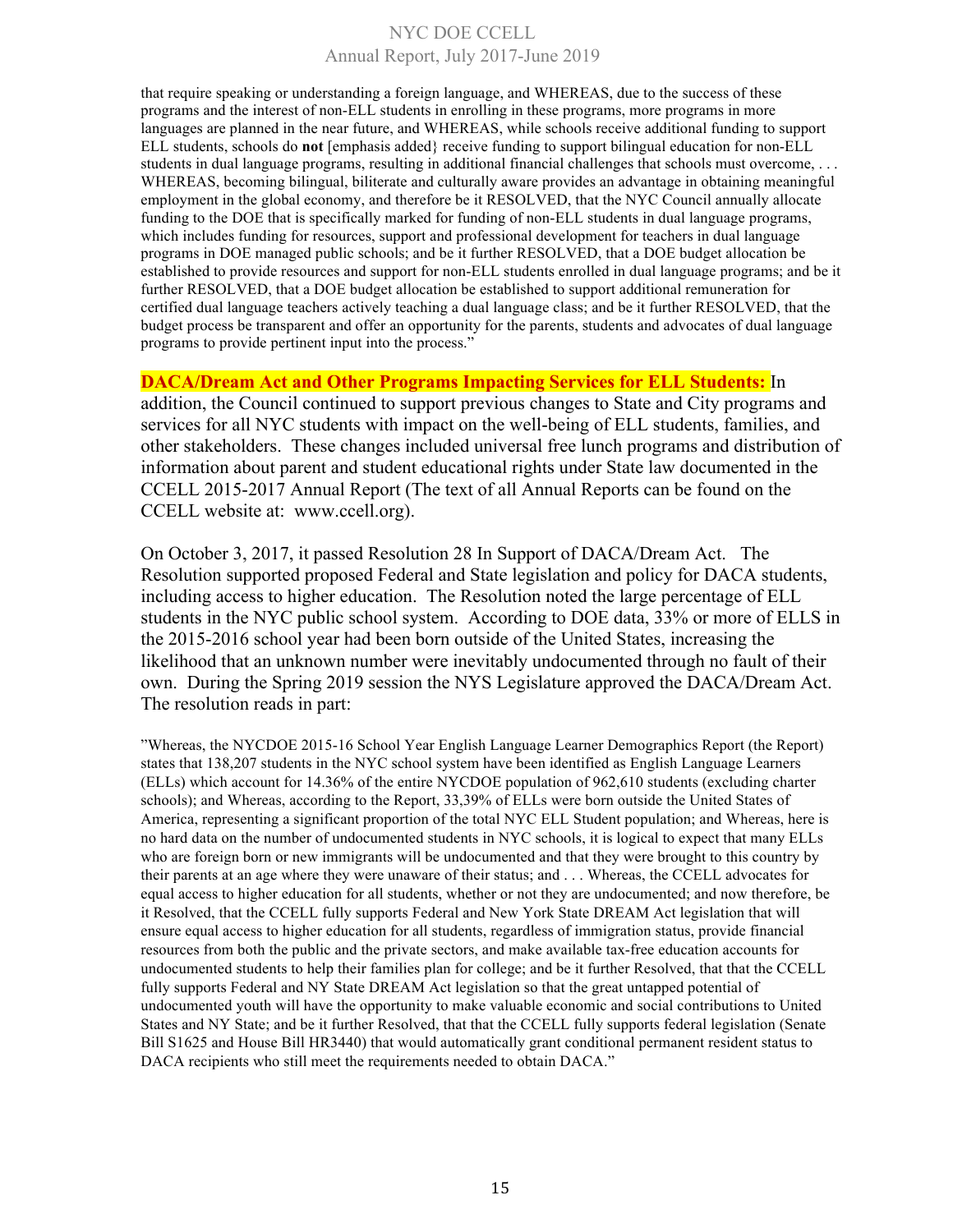# **V. Building Connections: Communication and Outreach**

Communication and outreach continued to be one of the CCELLs three major goals affirmed in the 2013-2015 Strategic Plan and the June 2019 Plan Update. (See the CCELL website for the original Plan and the Plan Update).

The 2015-2017 Annual Report documents three ways that the Council had implemented specific strategies to enhance communication and outreach:

• By voicing support for more citywide translation and interpreting services;

• By implementing more digital, social media, and other outreach and promotion activities; and

• By fostering more extensive relationships with and to others in the ELL community and beyond.

During 2017-2019, the Council continued to support and enhance these initiatives.

### **Translation and Interpretation Services, Strategies, and Implementation**

In its 2013-2015 Annual Report, the CCELL had recommended that meetings, events, and policies of interest to ELL parents be provided in languages spoken by ELL parents. In September 2015, the CCELL passed Resolution 20, *The Need for Interpretation/Translation Services for Citywide and District Education Councils.* The Resolution called for interpreting and translations services that would enable Council members to better carry out their duties and responsibilities and would help Limited English-Speaking parents to participate more knowledgeably and more widely in their children's education.

The NYC Department of Education Division of Family and Community Empowerment (FACE) has cooperated with and supported the CCELL in its efforts to reach out to parents. The DOE Translation and Interpretation Unit now provides Spanish translation at every CCELL meeting. The Translation and Interpretation unit offers translation services in Arabic, Bengali, Chinese, French, Haitian Creole, Korean, Russian, Spanish, and Urdu.

The CCELL continued to monitor the DOE translation policy and its implementation. Specifically, following the February 13, 2018 presentation on IEP Translation presentation given by Kleber Palma, Director of Translation & Interpretation Unit CCELL meeting, the Council pointed out that Chancellor's Regulation A663 – Translation had not been updated since 2009 and should be updated.

### **CCELL Digital Outreach—Website and Social Media**

The CCELL has maintained a website (www.ccell.org) since early 2012 to make information about its purpose and activities readily available to the public. The website provides information about the Council's purpose, history, and activity and provides updated information about Council members, meetings, events, resolution, and documents. The Council also maintains a Facebook page (CCELL-Citywide Council on English Language Learners).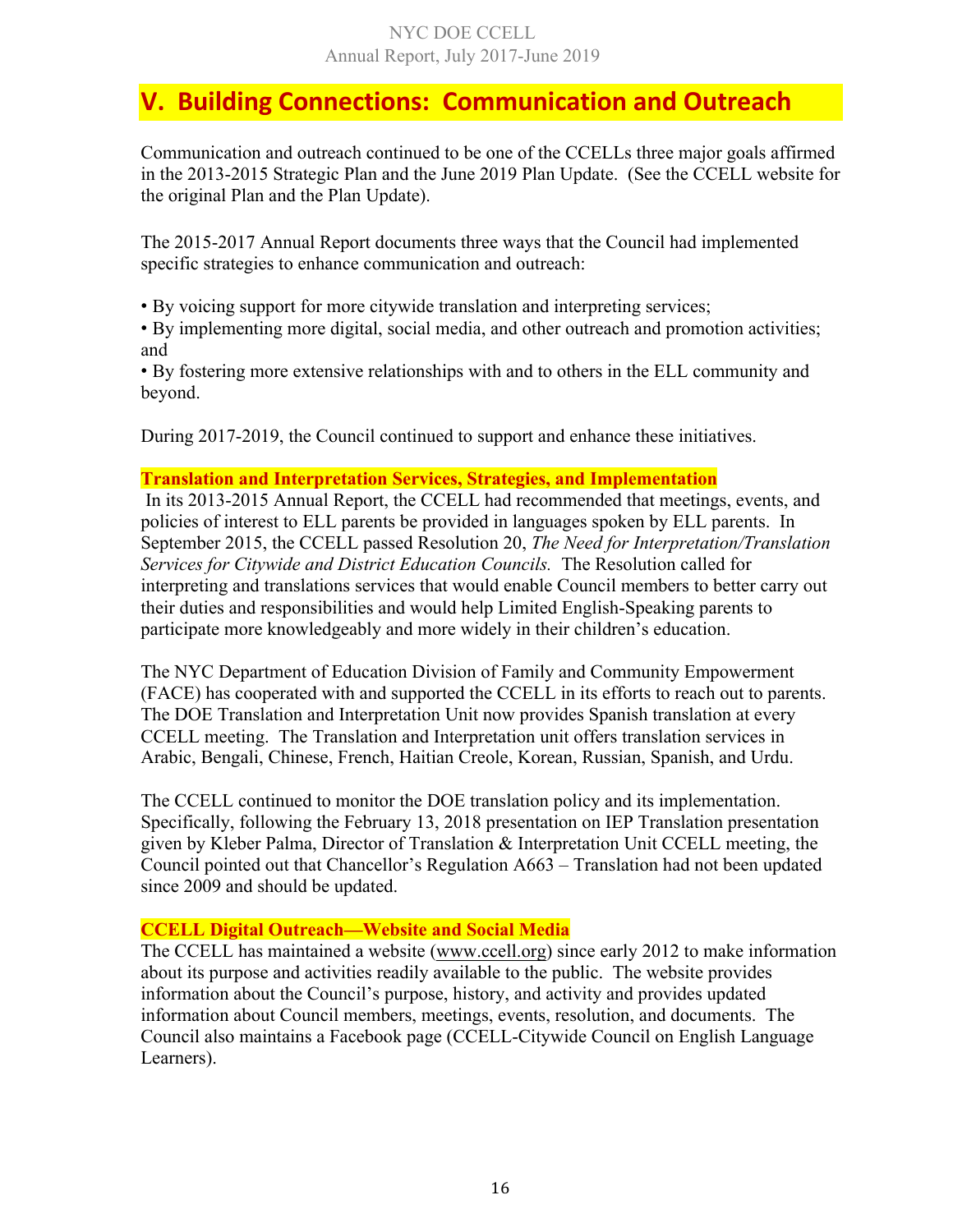In September 2015, the CCELL began updating its website and social media pages. Council members report that the Facebook page has received several "likes" since then.



# **CCELL Logo and Other Promotion**

In 2015-2017, the CCELL worked to promote recognition and identity through print and other distribution materials. In December 2015, it approved a new logo for business cards, letterhead, and other Council communications. In February 2016, it reallocated certain unexpended budget funds to purchase identifying memorabilia such as member polo shirts and pens and flashlights for outreach distribution. The CCELL had hard copies of the 2013- 2015 and 2015-2017 Annual Reports printed professionally. It also made them available and continues to make them available electronically on its website.

# **Connecting to Others by Fostering Council Relationships with The Community**

In 2017-2019, the CCELL continued to build connections to those within the ELL community it serves as well as to those outside it. In addition to the more immediate community of ELL parents, students, and educators, it sustained necessary and fruitful connections to other official NYC elected and appointed bodies influencing educational programs and policies with direct or indirect bearing on ELL programs and policies. It did so in two ways:

(1) By Council representation at and participation in their meetings and events and (2) By Council invitation for their reciprocal representation and anticipation at CCELL activities such as its monthly meetings.

The CCELL has had to find an appropriate balance between the times it needs to spend within the community it serves and the time spent cultivating relationships outside its immediate community to advance its mission and goals.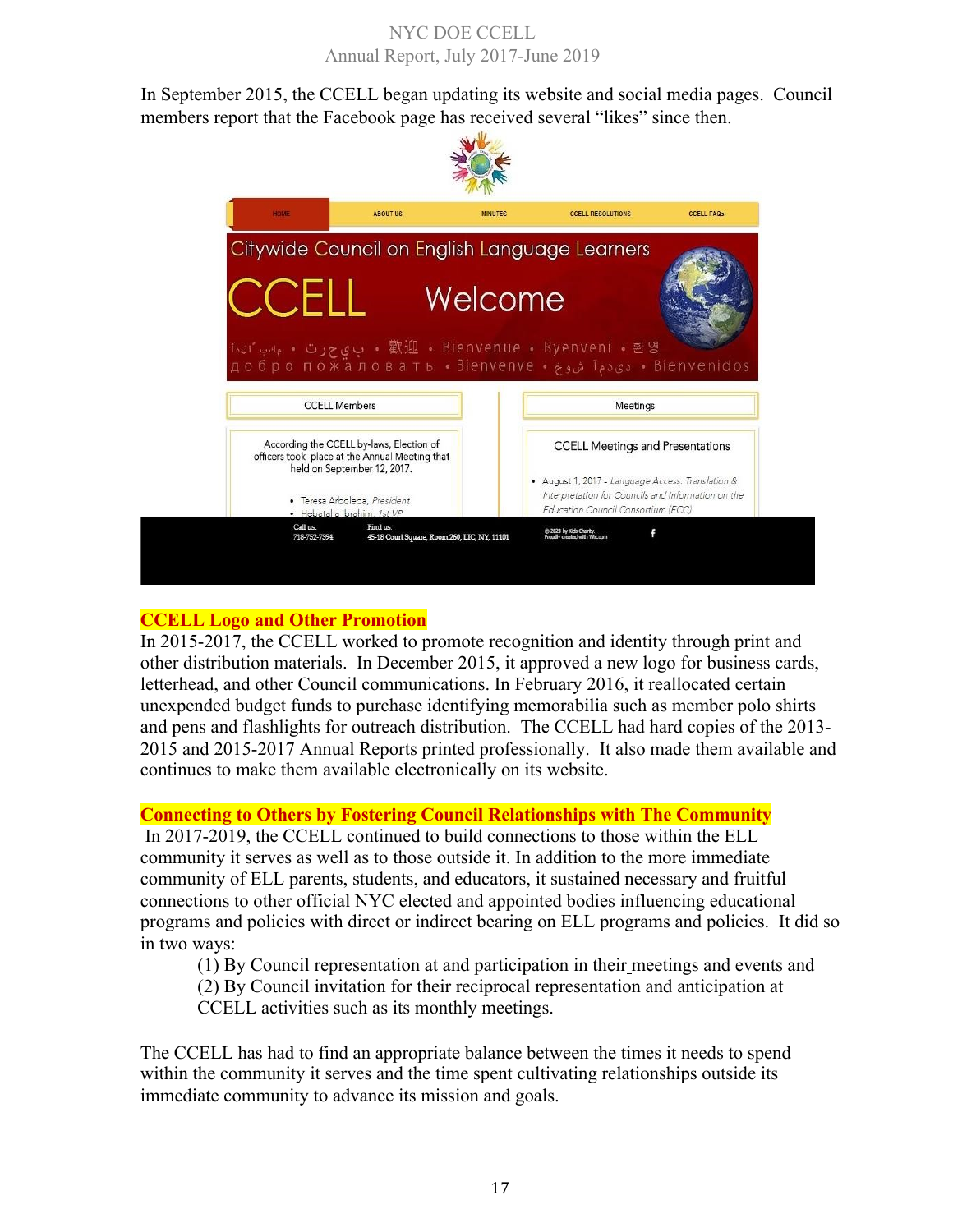**Relationships with Elected and Appointed Officials and Other Official Bodies**: In 2017- 2019, it continued to reach beyond the target community to foster relationships with elected and appointed officials and bodies. These included but were not limited to the Public Advocate, the NYC Department of Education Chancellor and staff, and the other official councils such as the Citywide Council on High Schools (CCHS), the Citywide Council on Special Education (CCSE), D75, District Community Education Councils, the Chancellor's Parent Advisory Education Council (CPAC), and the Panel for Educational Policy (PEP) (a replacement for the former Board of Education with the advent of Mayoral control).

In addition, the CCELL President and/or other representatives regularly attended and reported back to the Council about external meetings, such as those of the Educational Council Consortium (an external group representing all citywide and district education councils).

Also, as Council minutes record, the President and/or other CCELL representatives regularly attended meetings such as those with the Public Advocate's Office, with Citywide Education Councils, and with the PEP. It maintained relationships with groups sharing common ELL interests. As examples of participation with groups sharing common ELL interests, the CCELL in Fall 2017 held joint meetings with the Citywide Council of High Schools about ways to improve ELL participation and success in the specialized high school admissions process. Both Councils sought to address the comparatively low percentage of ELLs passing the specialized high school test.

The CCELL also held joint meetings with the Citywide Council on Special Education where the needs of students identified as needing services in English Language Learning and in Special Education were discussed. The presentations included how to identify indications of learning disability and the level of English proficiency. The issue of translation of Individual Education Plans (IEPs) was also discussed, including updates of the NYCDOE Translation and Interpretation Unit pilot program in three districts to provide translations of IEPs.

The CCELL continued to strengthen strategies building on earlier initiatives to increase representation at and participation in CCELL meetings from those outside the target community such as from other Citywide Councils, from schools, and from the Department of Education on matters concerning the ELL community. The Table of Presentations below and CCELL meeting minutes document the diversity of external participation in CCELL meetings. As well, CCELL minutes reflect systematic reports from members who have attended other Citywide Council and DOE meetings.

To maintain a direct connection between the CCELL community and the NYC DOE, the Council maintained regular contact with the Division of English Language Learners and Student Support (DELLSS), (now the Division of Multilingual Learners/DML) which has direct responsibility for English language learner programs and services. The DELLSS/DML representatives regularly attended monthly public meetings of the CCELL to provide information and guidance to the members and attendees.

Maintaining a strong working relationship with the DELLSS/DML was and has continued to be vital to the work of the CCELL. At CCELL meetings, the DELLSS provided and the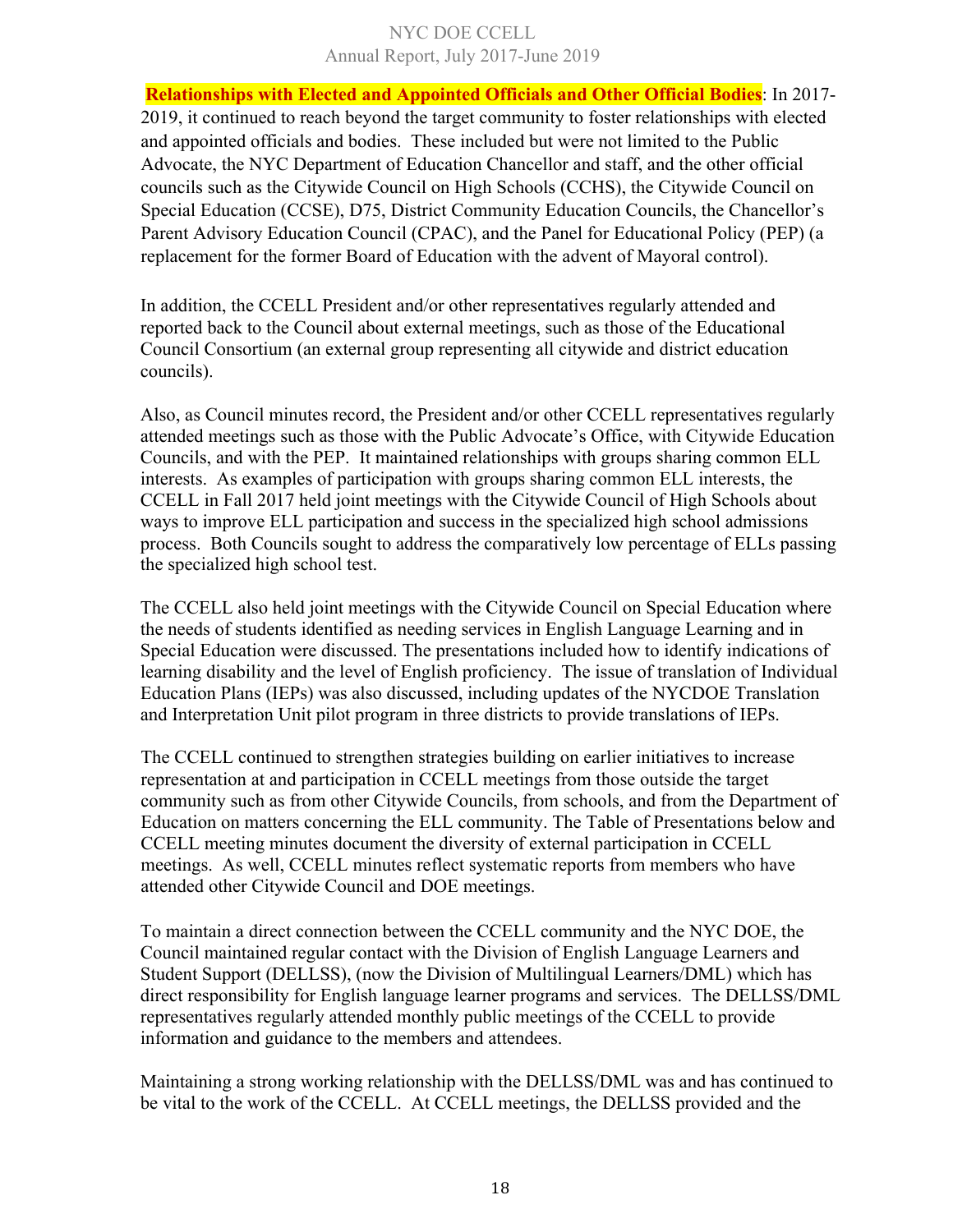DML continued to provide periodic updates on DOE progress in meeting the goals set by the 2014 *Memorandum of Understanding* with the State Education Department. It continued and continues to offer parent workshops in every borough and provides information on ELL program choices in nine languages. In addition, the DELLSS/DML interfaces with the Citywide Council on High Schools and the Citywide Council on Special Education on issues connected to the work of the CCELL.

### **Presentations of Others to the CCELL, 2017-2019**

The CCELL structures most monthly meetings to include presentations by representatives from outside the CCELL of interest to families of ELLs, teachers and staff, and members. Meetings are typically divided into two parts, an open public calendar meeting at which members of the public can address the Council and a business session, also open to the public but without comments. Presentations are made typically during the CCELL's calendar meetings and open to members of the public. The following table highlights presentations made in the period covered by this report as well as a March 2019 Town Hall meeting with Chancellor Richard Carranza.

Although non-voting, the student representative, a high school senior, attends all meetings and fully participates in Council meetings like any other member. In addition, the student representative is expected to make a public presentation on a topic related to the Council's mission near the end of their respective terms. This provides an opportunity for young people still in secondary school to develop important public presentation and communication skills:

# **Presentations and Town Hall Meeting Selected Representative List**

### **Town Hall Meeting with Chancellor Richard Carranza**

Chancellor Carranza welcomed everyone and affirmed his support for Multilingual Education since he is a former ELL. Following his remarks, Teresa Arboleda, President of CCELL, and Members conducted a Q&A with questions developed by the CCELL members, parents in the audience of the March 5 CCELL meeting, and parents from schools. Audience members also had the opportunity to ask the Chancellor questions (3/12/19).

### **NYCDOE Translation and Interpretation Unit Staff**

- Translation and Interpretation services available to Councils, schools, and families (8/1/17).
- IEP Translation Pilot in Districts 9, 24 and 75 (11/13/18).

### **Other DOE Offices**

- Career and Technical Education presentation by Office of Postsecondary Readiness, Career and Technical Education (CTE) (5/1/18).
- ELLs and High School Admission Process including Specialized High Schools by Vikram Cheema, Project Manager and Lida Roman, Director of the High School Admissions, Strategy and Policy (9/12/18).
- STEM and ELLs by Miguel Cordero, Director of Secondary Mathematics/STEM and Dionisio Rodriguez, Director of Elementary Mathematics/STEM (12/4/18).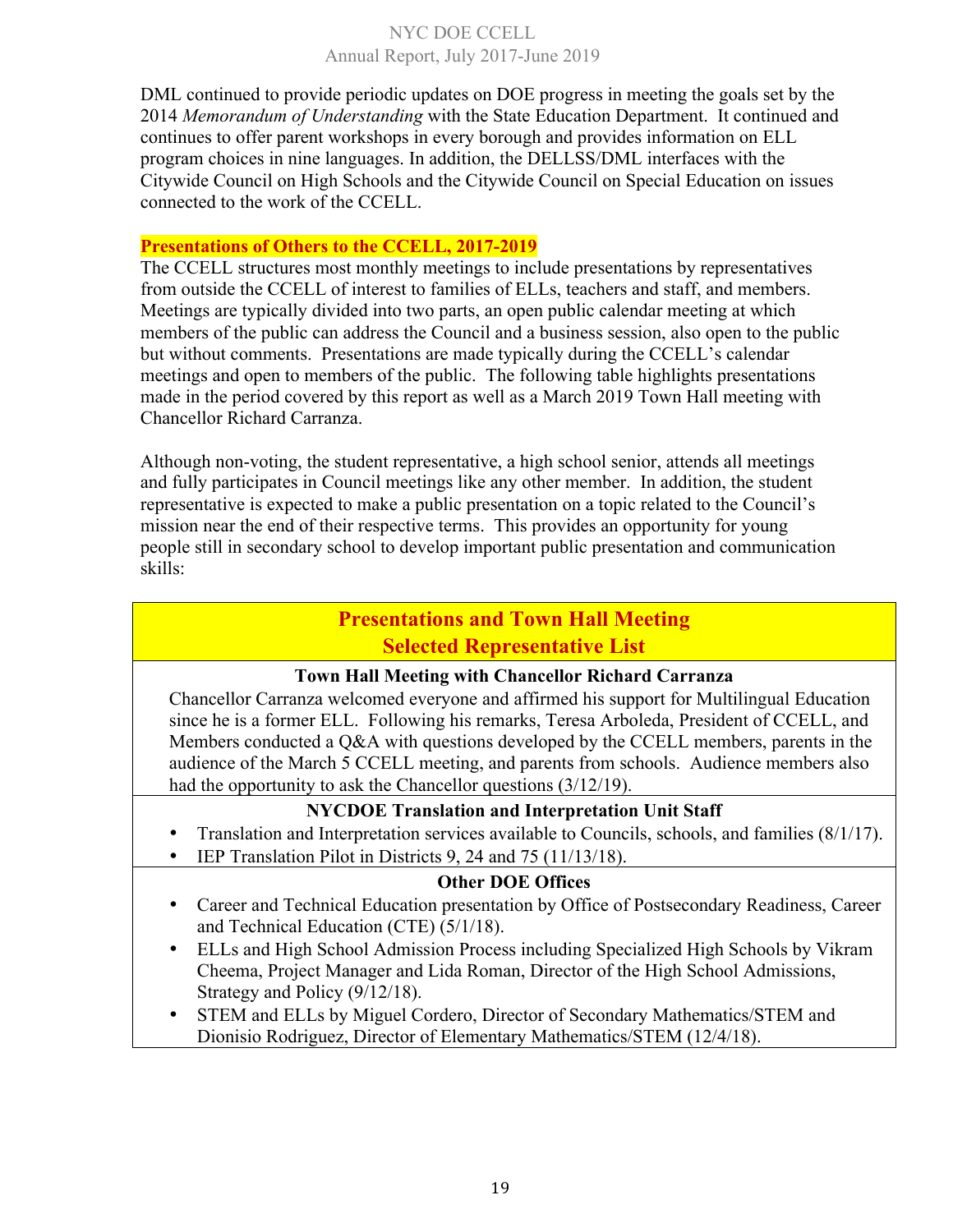| <b>Education Council Consortium</b>                                                                                                                                                                                                                                                                                                                                                                                                                                                                                |
|--------------------------------------------------------------------------------------------------------------------------------------------------------------------------------------------------------------------------------------------------------------------------------------------------------------------------------------------------------------------------------------------------------------------------------------------------------------------------------------------------------------------|
| Ellen McHugh, Co-Founder of ECC and a CCSE member spoke about how the Education<br>Council Consortium was established before the election of the current mayor by a group of<br>citywide and district Community Education Councils, the purpose of the ECC, and how the                                                                                                                                                                                                                                            |
| ECC works $(8/1/17)$ .                                                                                                                                                                                                                                                                                                                                                                                                                                                                                             |
| <b>Citywide Education Council Members</b>                                                                                                                                                                                                                                                                                                                                                                                                                                                                          |
| CCSE Presentation on IEP Conference – May 5, 2018, by Ellen McHugh, President of the<br>Citywide Council on Special Education.                                                                                                                                                                                                                                                                                                                                                                                     |
| <b>CCELL Student Council Members (2017-2018 and 2018-2019 Terms)</b>                                                                                                                                                                                                                                                                                                                                                                                                                                               |
| Nadar Nassim, CCELL Student Representative on How CTE Programs Support English<br>$\bullet$<br>Language Learners (5/1/18).                                                                                                                                                                                                                                                                                                                                                                                         |
| Radwa Gomaa, CCELL Student Representative on Struggles of English Language Learners<br>in Middle and High School (5/7/19)                                                                                                                                                                                                                                                                                                                                                                                          |
| <b>US Department of Education</b>                                                                                                                                                                                                                                                                                                                                                                                                                                                                                  |
| The English Learners, Newcomers and ELL Parent Toolkits Special Focus Group<br>conducted by Jose Viana, Assistant Deputy Secretary and Director of the Office English<br>Language Acquisition of the US Department of Education, and by Jobi Lawrence, English<br>Language Learners: Title III Transition for Success requesting parent input on the best<br>interests of their children, the interest of parents to get more information from schools and<br>more programs for parents and children $(12/5/17)$ . |
| <b>Community Organizations</b>                                                                                                                                                                                                                                                                                                                                                                                                                                                                                     |
| Oriana Rosado, NYIC Community Engagement VISTA and Kemah George, Manager of<br>$\bullet$<br>Community Engagement, NY Immigration Coalition on DACA (1/9/18). Division of<br>English Language Learners and Student Support (DELLSS) (1/9/18).                                                                                                                                                                                                                                                                       |
| Karen Watts, Superintendent of Brooklyn High Schools, and Comfort Itoka, District<br>$\bullet$<br>representative of Brooklyn North Family Support Center presentation on 2018-2019 Budget<br>and Fair Student Funding (3/10/18).                                                                                                                                                                                                                                                                                   |
| Christina Samuels, Manager of Education Policy of the New York Immigration Coalition<br>$\bullet$<br>on Information on Unaccompanied Youth and Education Issues by (NYIC) (11/13/18).                                                                                                                                                                                                                                                                                                                              |

### **Presentations by CCELL Members to Others in The Communities They Serve**

Above all, the CCELL members continued to fulfill a commitment to speak for and to the community they serve about topics related to English language learning. As citywide Community Education Council, the CCELL service area is all of New York City. The multilingual community consists of others besides students—parents, community groups, school educators, etc. As individual spokespeople, CCELL members continued to represent the CCELL by engaging with parents, parent and community groups, and schools and educators throughout NYC.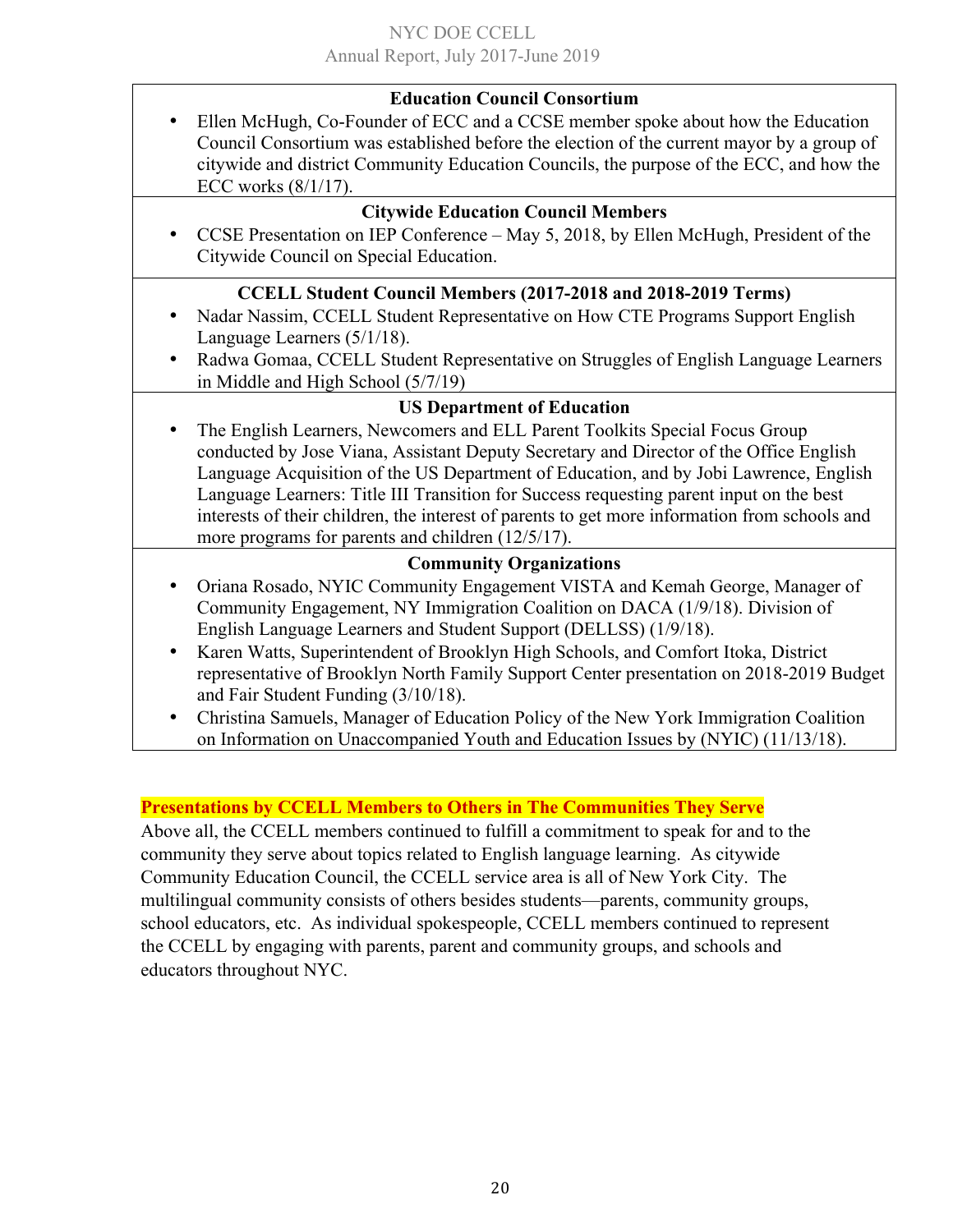For example, during the period covered by this Annual Report, individual CCELL members undertook the following representative activities in their communities:

# **CCELL Member Engagement in The Community Selected Representative List**

• Attended meetings of their local district educational councils (CECs) and provided information to parents in attendance.

• Participated in school events such as fairs, where they conveyed information to the school community about their rights to a bilingual education for their children to learn English.

• Presented information at PTA meetings on such programs as Summer in the City; Pre-K enrollment and available resources for ELLs.

• Attended CEC committee meetings to address parents regarding local ELL education issues and to provide assistance to parents about how to work with the DOE in expanding dual language programs.

• Informed parents of ELLs in the local districts about meetings, town halls, conferences and any events available to them.

• Informed parents as to the availability, usually free of charge, of adult training, GED programs, citizenship classes, and immigrants' rights.

• Established relationships with local and state elected officials and advocated for and/or testified for legislation in support of bilingual education, including funding, at the local and state levels.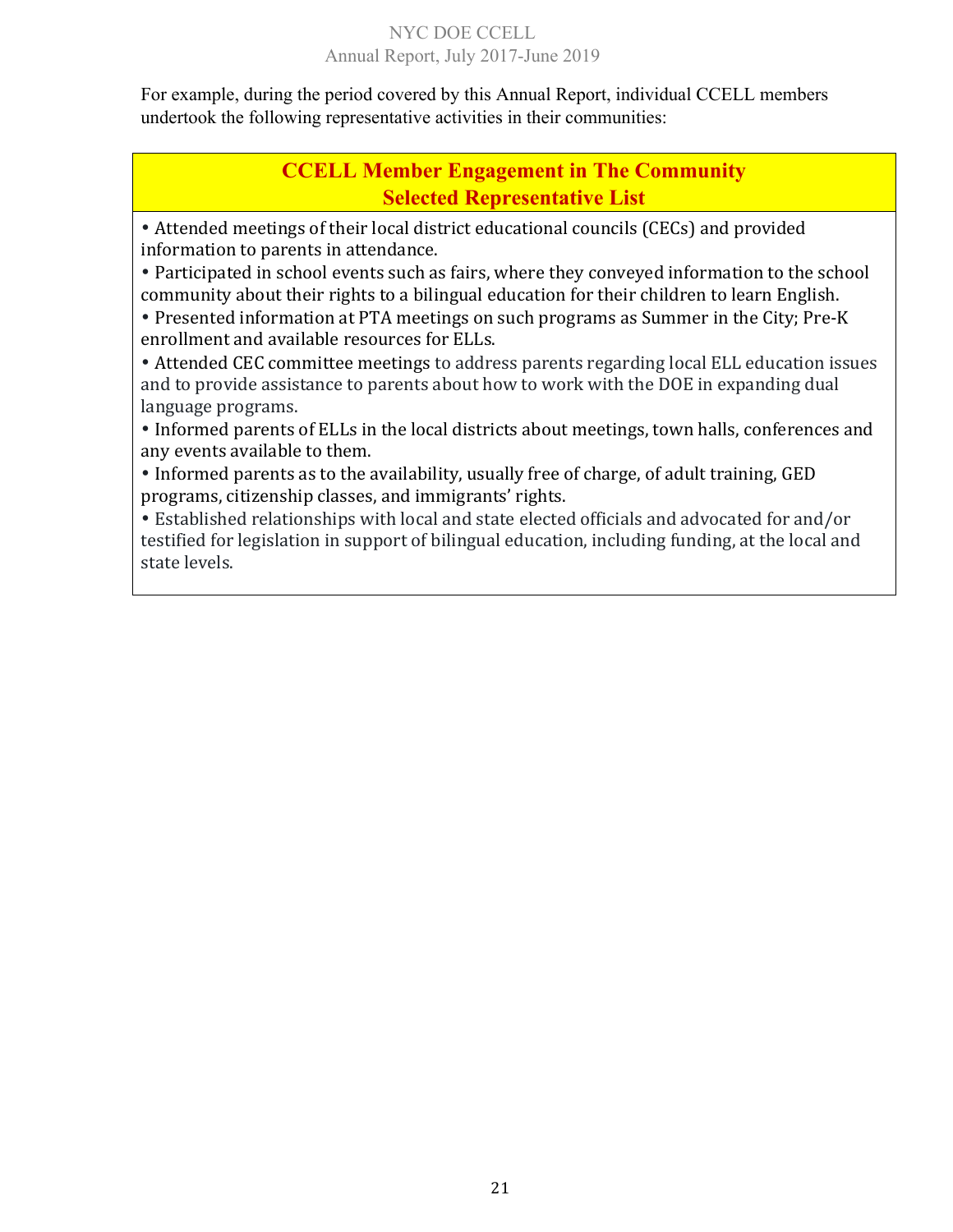# **VI. Professional Development: Education and Training**

From the initial Strategic Plan to the 2019 Update, the CCELL has identified member and staff education and training as one of its three major Strategic Plan goals. In 2017-2019, the CCELL dedicated significant attention to member and staff education and training.

### **Education Initiatives**

Education on topics of interest to the CCELL members and community occurred regularly via monthly meeting presentations made by representatives from the NYC Department of Education such as those documented in the Table of Presentations, above. These included but were not limited to presentations from the NYC Department of Education representatives such as NYCDOE Division of English Language Learners and Student Support (DELLSS) and from schools with large ELL populations and programs.

#### **Training Initiatives**

The CCELL also encouraged its members to access training, especially that provided by the Department of Education Division of Family and Community Engagement (FACE) for Citywide Council and CEC members and/or staff.

As reflected in CCELL minutes, the CCELL President and/or Administrative Assistant Andino routinely provided information about upcoming training sessions at nearly every Council meeting. Council members were mandated to attend at least two training sessions an academic year.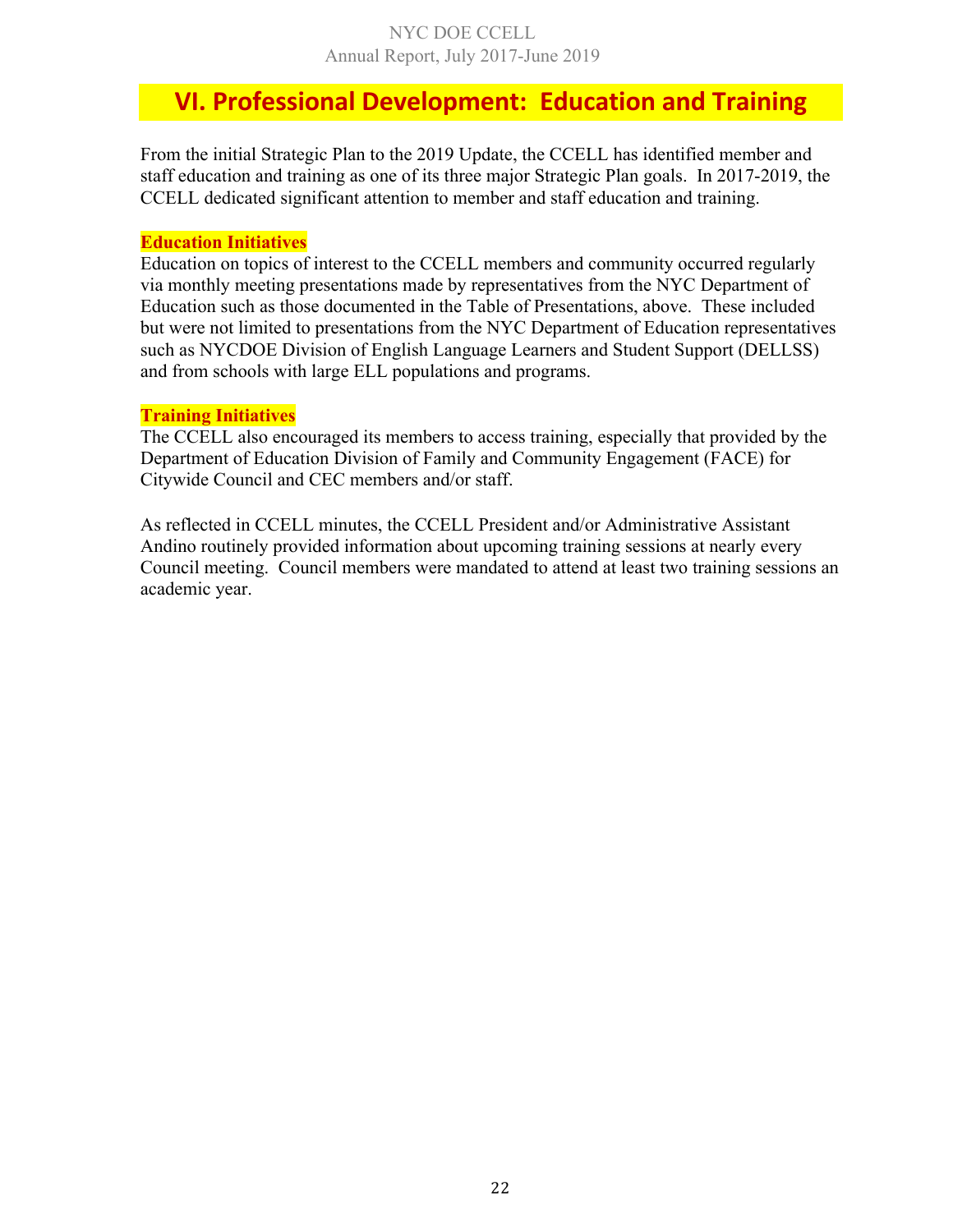# **VII. Strategic Planning and Recommendations**

Based on the results of its 2015-2017 activities, the CCELL experienced an improved ELL environment in 2017-2019 following changes in the State law and City commitment to the expansion of ELL programs and services. The CCELL was able to sustain a productive Council membership now that membership stability and continuity had improved in response to changes in the State law.

Still, the Council membership continued to face competing demands on its collective and individuals' time and energy to fulfill its mission and carry out its duties and responsibilities by engaging with:

- Those within the immediate community it serves, including parents, teachers, and others; and
- Those outside the Council such as State and City officials, and the Department of Education staff who create the policies and/or implement the programs and services that directly impact ELL students.

### **Strategic Planning**

By 2019, the CCELL had existed for almost 10 years with a record and history documented in this and previous Annual Reports. (The Reports for 2011-13, 2013-2015, and 2015-2017 are available on the CCELL website at: www.ccell.org).

In 2015, the Council completed a comprehensive Strategic Plan. It updated the Strategic Plan in June 2019. The 2019 update articulated several specific strategies and timelines going forward to fulfill the CCELL's ongoing mission, goals, and objectives, in addition to those in the original Plan. The 2019 Update included other implementation strategies and timelines such as:

# **For Goal 1: Enhance CCELL Organization and Structure:**

- Expansion of "committee membership at the Council's discretion to include former Council members and other members of the community with demonstrated expertise and interest in committee matters."
- Review and assess implementation of outcomes of Strategic Plan goals and objectives at mid-point of each Council year "to strengthen implementation activities as needed" and assess outcomes annually as part of the Annual Plan.

# **For Goal 2: Enhance CCELL Communication and Outreach**

• Including profiles of current and former Council members on the website for general information and to stimulate interest in becoming a Council member.

• Defining common acronyms used in education laws, regulations, and Department of Education publications to help parents and other members of the public understand such information.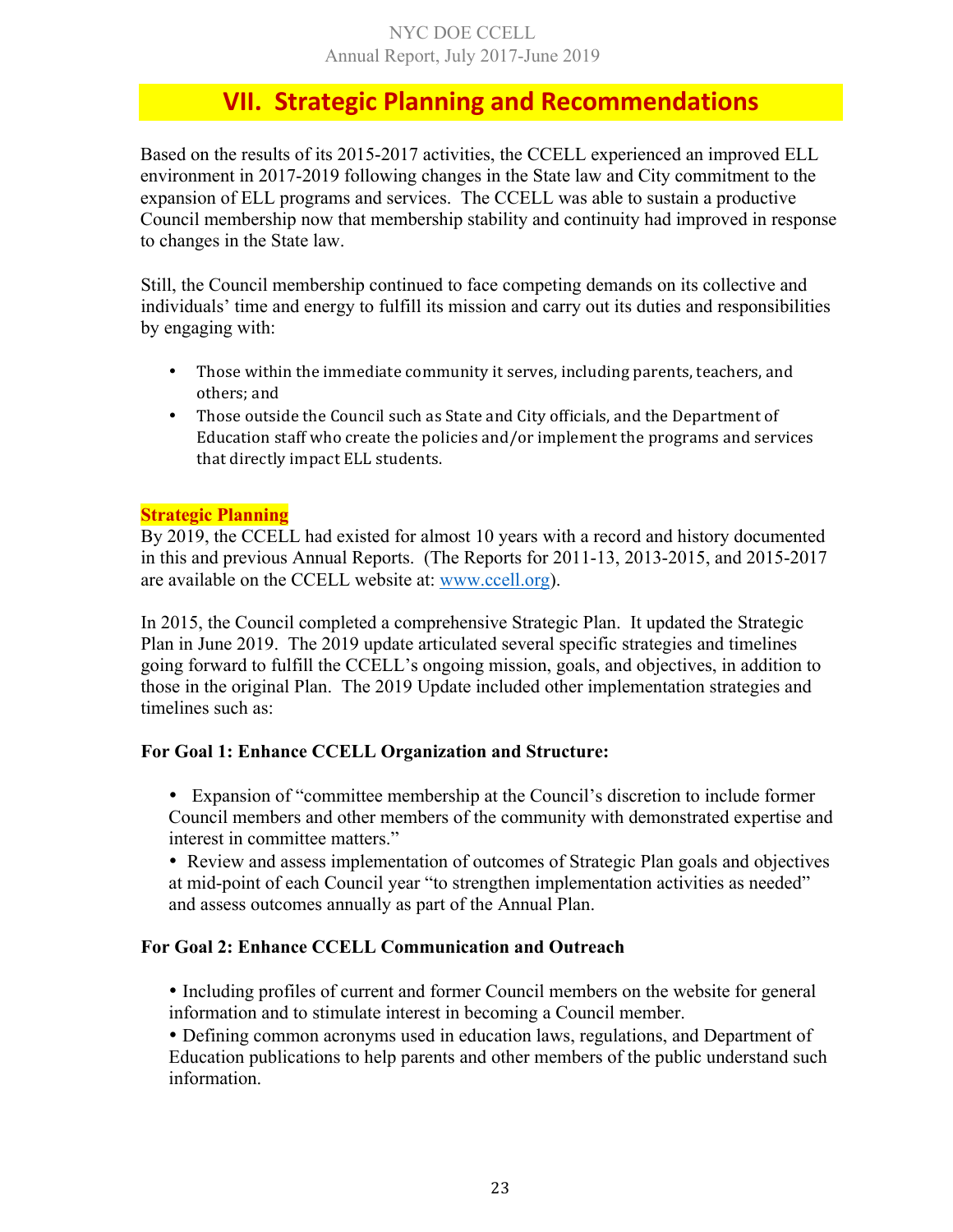• Soliciting time pro bono on non-English language radio programs and/or space in local newspapers for Council information and announcements.

### **For Goal 3: Enhance CCELL Professional Development:**

• Including professional development activities from the external multilingual community besides DOE staff on issues and trends in ENL, dual language, and other topics of concern to the Council and community.

### **Recommendations**

Threaded throughout this Report are recommendations based on CCELL discussions, assessments, and reviews. Many of these recommendations involve resources and participation of others, including City and State entities. To cite some examples, the CCELL should continue to seek:

• Demographic data refinements in areas such as ENL postsecondary participation rates and break out of the "other" category of ENL learners described above and

• Interpretation and translation services in areas of concern to ELL parents and educators.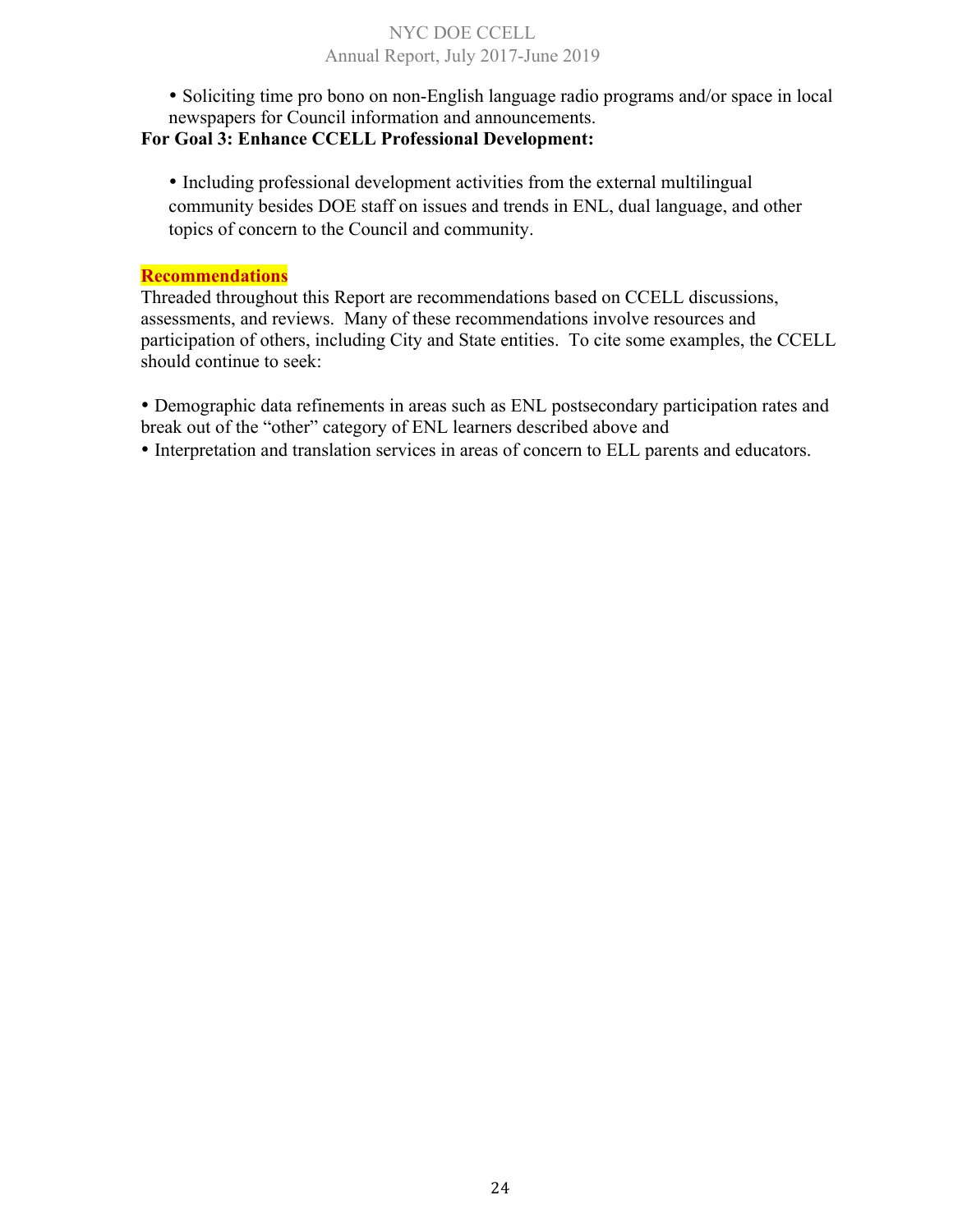# **VIII. Ten Years: Representing the Multilingual Community**

This Report covers the work of the CCELL for academic years 2017-2019. Implicit in the Report is the nearly 10-year history of the Council's growth, evolution, and achievements. The finite period of 2017-2019 has built upon the work of previous Councils to reach a point of stable membership, to solidify constructive relationships with other public agencies and representatives, and, above all, to emerge as a strong voice for the multilingual community it serves.

To measure that progress, readers and future Council members are encouraged to review the Annual Reports for those formative years as well posted on the CCELL website: www.ccell.org.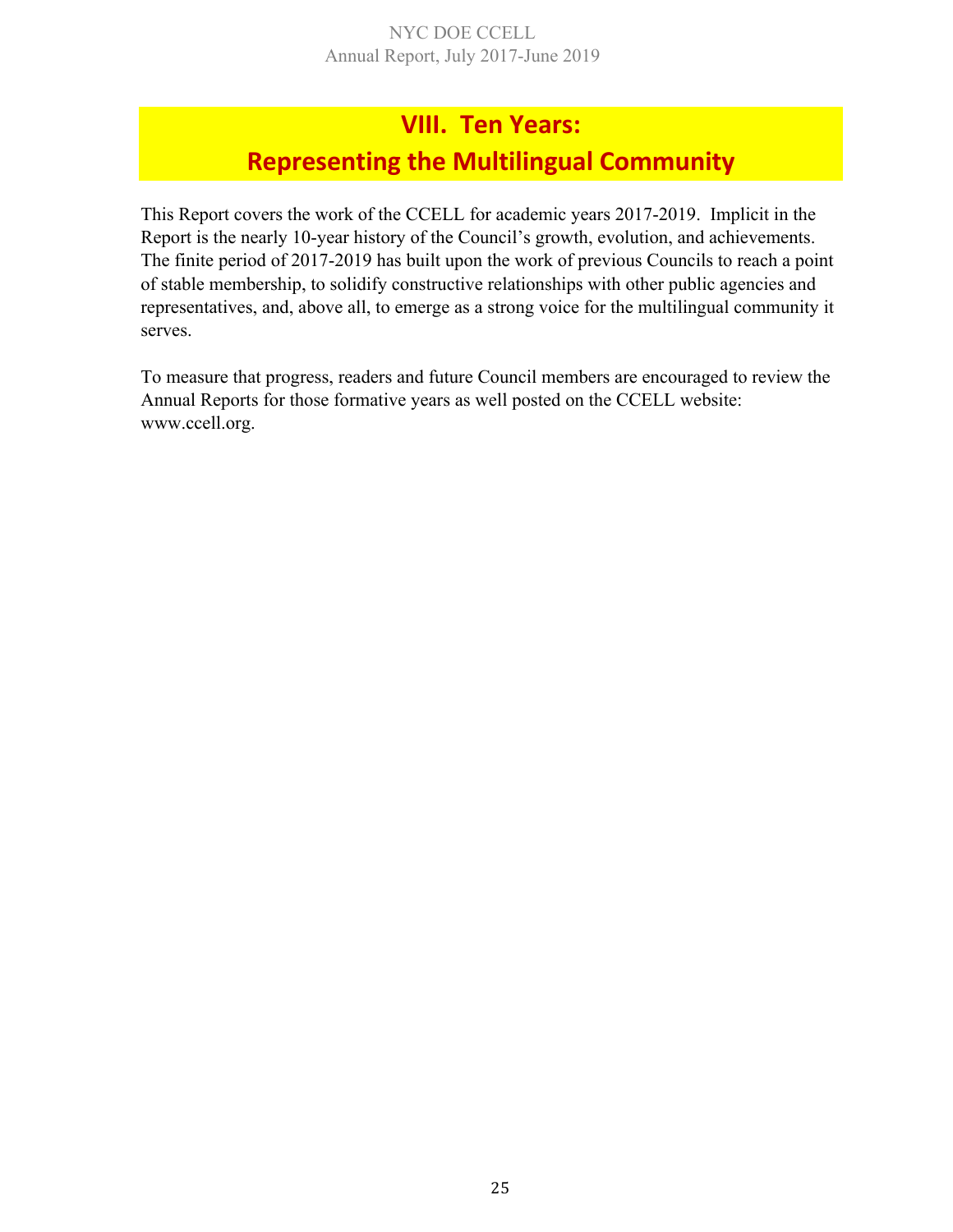# **Attachment A: Memorandum of Understanding**





#### **Memorandum of Understanding**

between

The New York City Department of Education

and

The New York State Education Department

This Memorandum of Understanding (MOU) sets forth the terms and understanding between the two parties above in order to enhance programs and services for English Language Learners.

#### **Background**

DOE is committed to working to improve educational opportunities for all English language learners (ELL), to ensure that students have access to rigorous Common Core-aligned instruction and the full range of educational opportunities within the DOE. The DOE serves approximately 160,000 students identified as ELLs who speak over 160 different languages. ELLs face the challenge of learning a second language while simultaneously acquiring content area skills and concepts. School communities serving ELLs must be supported in strengthening the specialized skill sets necessary to effectively address the academic and linguistic needs of NYC's diverse ELL student population.

#### Purpose

In New York City, ELL educational services and programs are guided by New York State Education Department Commissioner's Regulations (CR) Part 154, which provides the basic requirements and procedures for ELL education. CR Part 154, as amended by the Aspira Consent Decree, requires schools to form bilingual education programs in grades K-8 when there are 15 or more ELLs of the same language in two contiguous grades, and in grades 9-12 when there are 20 or more ELLs in any single grade. CR Part 154 also determines the number of English as a New Language (ENL, formerly known as ESL) instructional units which ELLs must receive according to their levels of English proficiency. The school system's goal of aligning ELL programs with CR Part 154 ensures that ELLs acquire and develop English language skills while meeting the standards that are expected at their grade and age levels in core subjects.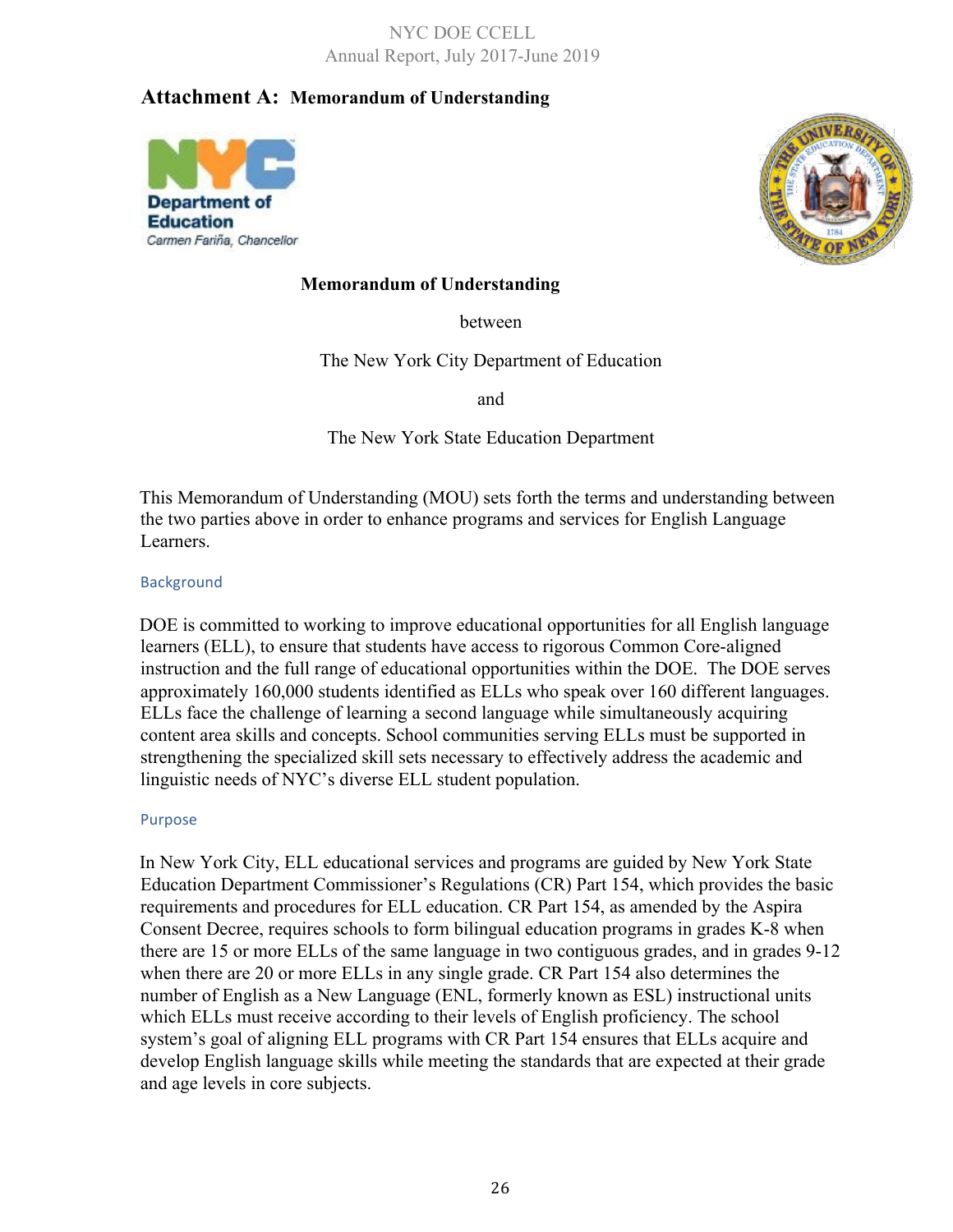The DOE is committed to strengthening all ELL programs, including establishing and expanding existing bilingual programs when thresholds are met, as evidenced by the increase in fiscal and personnel resources that will be utilized to support schools.

The DOE looks forward to the collaborative efforts with NYS Education Department as it accelerates the achievement for all ELLs and sets the bar high for the State and the rest of the nation. Specifically, this MOU demonstrates the ongoing commitment to enhancing and improving the following areas, which are described within this MOU.

- A. Programs and services for all ELLs
- B. Identification processes and placement of ELLs and parent information
- C. Staffing of ELL programs
- D. Accountability procedures and reporting capabilities

#### Duration

This MOU may be modified by mutual consent of authorized officials from the NYCDOE and the NYSED. This MOU shall become effective upon signature by the authorized officials from the above listed parties and will remain in effect until June 30, 2018. The attached plan with specific, measurable, assignable, results-oriented, and timely goals put forth by NYSED will be implemented by NYCDOE over this period of time, therefore meeting the agreement of the MOU as a testament to our mutual commitment to English Language Learners. Targets and goals have been developed to afford NYCDOE flexibility in implementation.

#### Contact Information

New York City Department of Education Carmen Fariña, Chancellor Department of English Language Learners and Student Support 52 Chambers Street, room 320 New York City, NY 10007

and

New York State Education Department Dr. John B. King, Jr., Commissioner of Education 89 Washington Avenue Albany, New York 12234

The two parties below agree to the above Memorandum of Understanding on the  $10<sup>th</sup>$  day of November in the year 2014.

 $\_$  , and the contribution of the contribution of  $\mathcal{L}_\mathbf{z}$  , and the contribution of  $\mathcal{L}_\mathbf{z}$ 

Signatures:

Carmen Fariña, Chancellor Dr. John B. King, Jr., Commissioner of Education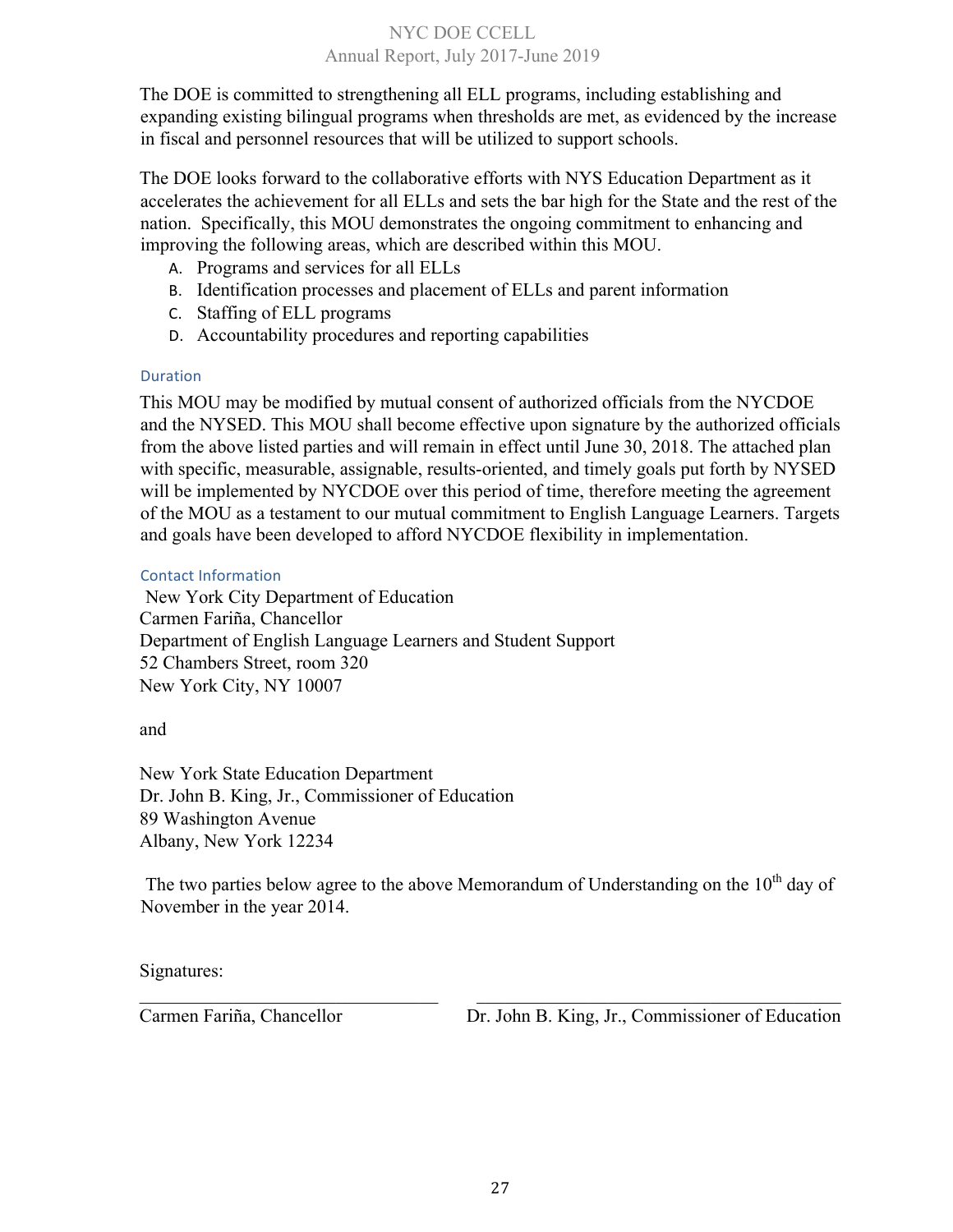**THE STATE EDUCATION DEPARTMENT** / THE UNIVERSITY OF THE STATE OF NEW YORK / ALBANY, NY 12234



Office of Bilingual Education and Foreign Language Studies

89 Washington Avenue 55 Hanson Place

Fax 718-722-2459

Room 528 EB  $5^{th}$  Floor, Room 594 Albany, NY 12234 Brooklyn, NY 11217 Tel. 518-474-8775 Tel. 718-722-2445 Fax 518-474-7948

# **NEW YORK CITY DEPARTMENT OF EDUCATION AREAS OF FOCUS FOR ENGLISH LANGUAGE LEARNERS**

# **OVERVIEW OF FOCUS AREAS:**

A. Programs and Services for English Language Learners (ELLs) B. Identification and Placement of ELLs and Parent Information C. Certified Teachers and Staffing D. Accountability

As of the 2015-2016 school year, the plan should be in alignment with the recently adopted Commissioner's Regulation Part 154.

# A*.* PROGRAMS AND SERVICES FOR ENGLISH LANGUAGE LEARNERS

### *NYCDOE develops a plan and monitors it to ensure that:*

A.1) High quality Bilingual Education programs (Transitional and Dual Language) geared towards English Language Learners (ELLs) are created in a variety of school models (e.g., themed schools) to meet the needs of all ELL language groups, and expand availability of programs, with priority given to underserved languages and school districts.

- Goal: Increase ELL participation in Bilingual Education programs by 25% each year, such that programs are available for all eligible ELLs by 2018-2019.
- NYCDOE will create and submit a plan to be reviewed and approved by NYSED to address item A.1, Auditor General's Recommendation #8 and #11 contained in the ELL Parent Choice Program Compliance Audit Report dated 12/19/2012, and the above mentioned goal.

A.2) Admissions policies for new, small, and specialized schools provide for the full participation of English Language Learners.

- Goal: Demonstrate an overall 5% incremental gain in ELL enrollment each year from 2015-2016 to 2017-2018, in each of the above named types of schools, to ensure ELL representation is comparable to the citywide percentage of ELLs.
- NYCDOE will create and submit a plan to be reviewed and approved by NYSED to address item A.2 and the above mentioned goal.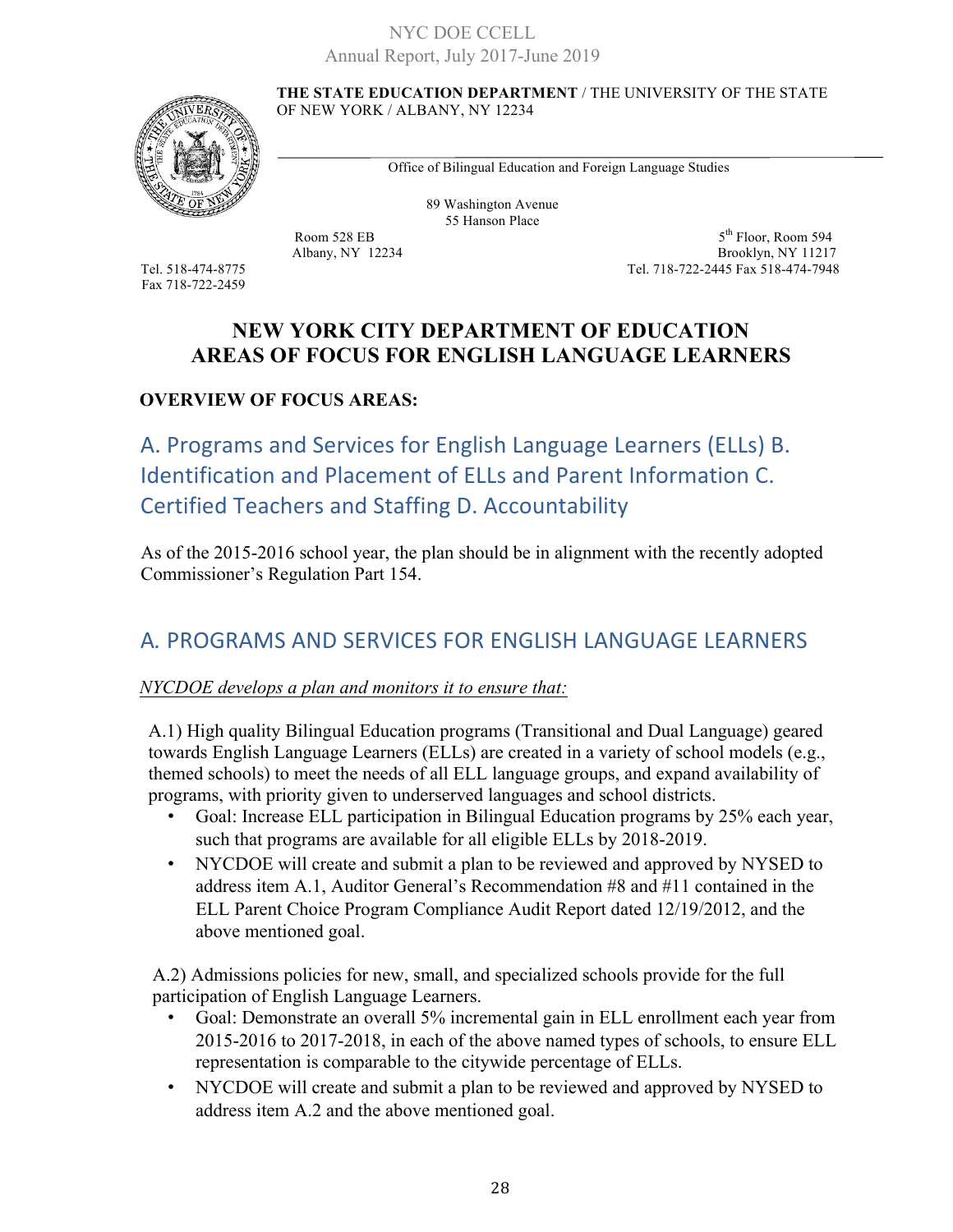A.3) Each high school meets designated ELL enrollment targets, based on a formula which takes into account the number of ELL students in each Community School District or geographic area, such that each school's ELL enrollment is reflective of the number of ELLs in the community school district.

- Goal: Meet the designated enrollment such that 50% of all high schools will meet their designated ELL enrollment targets for the class entering in the 2015-2016 school year. During the 2016-2017 school year, demonstrate that 100% of high schools meet their designated ELL enrollment targets.
- NYCDOE will create and submit a plan to be reviewed and approved by NYSED to address item A.3 and the above mentioned goal.

A.4) CTE, YABC, and D79 programs provide high quality Bilingual and/or ESL instruction to all ELLs.

- Goal: Demonstrate that CTE, YABC, and D79 programs are strategically monitored by the Department of English Language Learners and Student Support (DELLSS) to ensure that 100% of programs provide ESL instruction at a minimum.
- Goal: Demonstrate that CTE, YABC, and D79 programs are strategically monitored by the Department of English Language Learners and Student Support to ensure Bilingual Education programs are provided, such that 25% of programs monitored in 2014-2015 provide Bilingual Education programs if they have the threshold number of ELL students who share a home language, 50% of monitored in 2015-2016 provide Bilingual Education programs if they have the threshold number of ELL students who share a home language, 75% monitored in 20162017 provide Bilingual Education programs if they have the threshold number of ELL students who share a home language, and 100% in 2017-2018 provide Bilingual Education programs if they have the threshold number of ELL students who share a home language.
- NYCDOE will create and submit a plan to be reviewed and approved by NYSED to address item A.4 and the above mentioned goal.

A.5) Procedures are in place to improve the continuity of Bilingual Education and ESL programs provided to ELLs across all school districts and grade levels.

- Goal: Reduce by 25% the number of ELLs who did not have access to program continuity in 2015-2016, 2016-2017, and 2017-2018, such that all ELLs will have access to Bilingual Education and ESL program continuity by 2018-2019.
- NYCDOE will create and submit a plan to be reviewed and approved by NYSED to address item A.5 and the above mentioned goal.

A.6) Procedures are in place to improve the quality of Bilingual Education and ESL programs provided to ELLs across all school districts and grade levels in alignment with the Blueprint for ELL Success.

• Goal: Demonstrate that schools are strategically monitored by the Department of English Language Learners and Student Support to ensure they meet established criteria for high quality Bilingual Education and ESL programs aligned to the Blueprint for ELL Success, such that 50% of schools monitored in 2015-2016 provide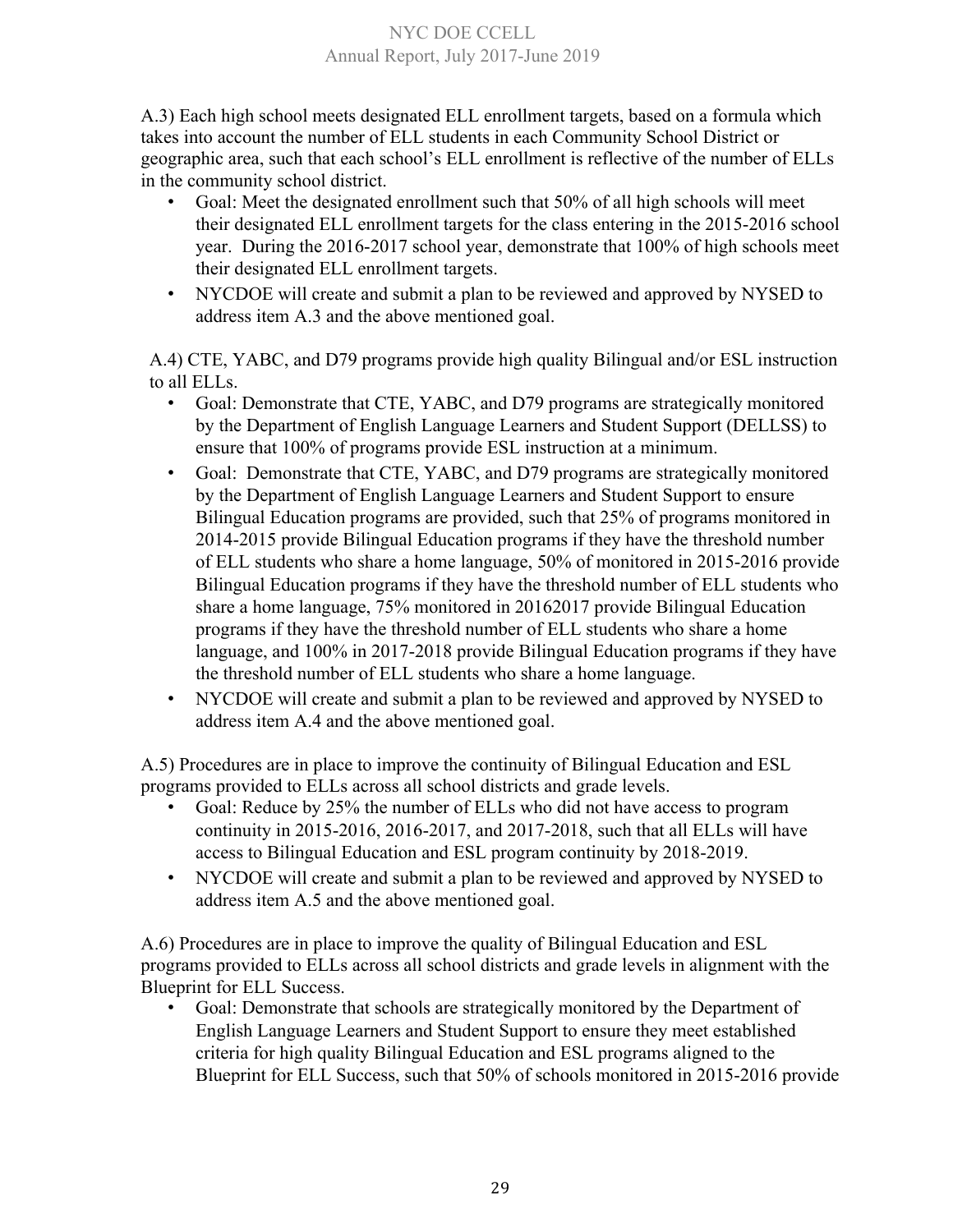high quality programs, and 90%-100% of schools monitored in 2016-2017 provide high quality programs.

• NYCDOE will create and submit a plan to be reviewed and approved by NYSED to address item A.6, Auditor General's Recommendation #11 contained in the ELL Parent Choice Program Compliance Audit Report dated 12/19/2012, and the above mentioned goal.

A.7) ELLs with Individualized Education Programs (IEPs) are provided Bilingual Education and/or ESL services that address their linguistic, academic, and social emotional needs and enable these students to acquire proficiency in English while having meaningful access to grade level curriculum.

- Goal: Increase the availability of Bilingual Education programs and ESL services that meet the needs of ELLs with IEPs by 25%, such that by 2018-2019, all ELLs with IEPs receive Bilingual Education / ESL services that address their linguistic, academic, and social-emotional needs to acquire language and academic proficiency.
- NYCDOE will create and submit a plan to be reviewed and approved by NYSED to address item A.7 and the above mentioned goal.

A.8) Increase the number of ELLs exiting from ELL status within 6 years and ensure that Long Term ELLs (LTEs) receive high quality education in Bilingual Education and/or ESL programs.

- Goal: Increase by 5% in 2015-2016 and each subsequent year through 2018-2019 the number of ELLs exiting from ELL status within 6 years, by focusing on schools that generate consistent numbers of developing ELLs. Also, demonstrate that schools are strategically monitored by the Department of English Language Learners and Student Support to ensure they meet established criteria for high quality Bilingual Education and/or ESL programs, such that 50% of schools monitored in 2015-2016 provide programs, and 90%-100% of schools monitored in 2016-2017 provide programs.
- NYCDOE will create and submit a plan to be reviewed and approved by NYSED to address item A.8 and the above mentioned goal.

A.9) Ensure that Students with Interrupted Formal Education (SIFE) receive high quality education in Bilingual Education and/or ESL programs that target their academic, language and socio-emotional needs.

- Goal: Demonstrate that schools are strategically monitored by the Department of English Language Learners and Student Support to ensure they provide appropriate Bilingual Education and /or ESL programs to SIFE, such that 50% of schools monitored in 2015-2016 provide programs and instruction, and 90-100% of schools monitored in 2016-2017 provide programs and instruction.
- NYCDOE will create and submit a plan to be reviewed and approved by NYSED to address item A.9 and the above mentioned goal.

# B. IDENTIFICATION / PLACEMENT OF ELLS AND PARENT INFORMATION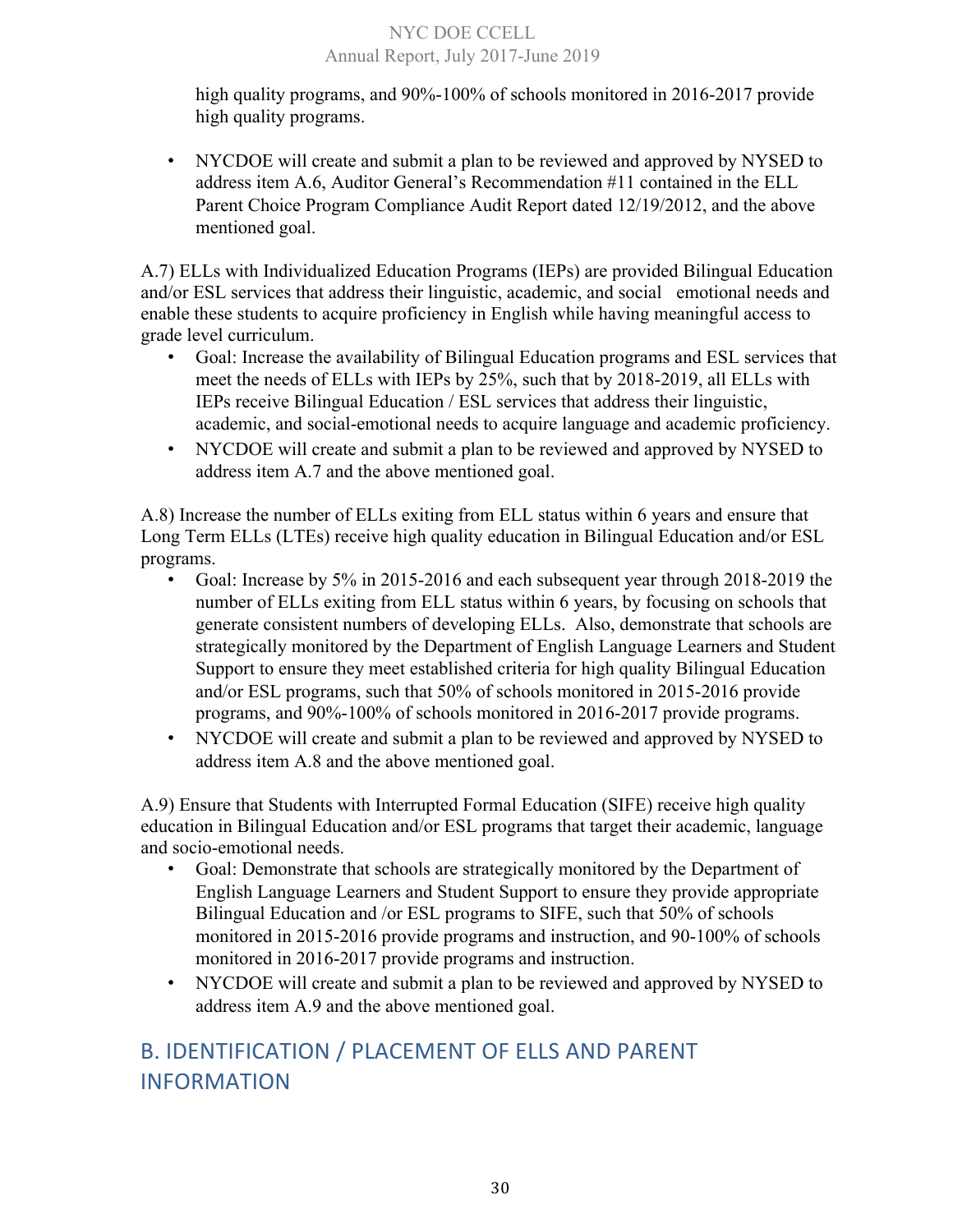### *NYCDOE develops a plan and monitors it to ensure that:*

B.1) Centralized locations are established in each borough's Enrollment Office where families of ELL newcomers are provided with accurate, objective, and complete information regarding ELL program options and parental rights in their home languages.

- Goal: Establish a centralized ELL Enrollment Office location in each borough in time for the enrollment process for the 2015-2016 school year.
- NYCDOE will create and submit a plan to be reviewed and approved by NYSED to address item B.1, Auditor General's Recommendation #1 contained in the ELL Parent Choice Program Compliance Audit Report dated 12/19/2012, and the above mentioned goal.

B.2) NYCDOE Department of English Language Learners and Student Support and the Enrollment Office staff collaborate in the provision of comprehensive training about ELL program options, Part 154 regulations, the ELL identification process, and parents' rights, including accessibility to interpretation and translation services. In addition, Enrollment Office staff has access to all current Bilingual Education Program (Transitional and Dual Language) information available in order to timely inform parents.

- Goal: Demonstrate that enrollment center staff is provided with comprehensive Bilingual Education information, program availability, enrollment information, and professional development in the above B.2 topics, such that 50% monitored in 2015- 2016, and 90% - 100% of monitored in 2016-2017 meet expectations.
- Goal: Create and implement a series of ongoing professional development sessions each year for Enrollment Office staff on each of the topics outlined in B.2.
- NYCDOE will create and submit a plan to be reviewed and approved by NYSED to address item B.2 and the above mentioned goals.

B.3) Qualified personnel adhere to the ELL identification and placement process, consistent with the regulatory timeframe that identification be completed at time of enrollment and within ten (10) school days of the student's enrollment - regardless of the time of year. The process includes administration of the Home Language Questionnaire to the parent or person in parental relation, interview of the student and the parent conducted in English and the home language, administration of the NYSITELL to the student to determine English language proficiency, and placement of the student in an appropriate Bilingual Education and/or ESL program in which the student receives the required units of study pursuant to CR Part 154. The ELL identification and placement process includes clear and efficient protocols to address situations where students are not enrolled by the first school to which they are assigned.

- Goal: Create and implement a series of ongoing professional development sessions each year for cluster, network, enrollment, and school staff, in order to reinforce the ELL Identification and Placement process.
- Goal: Train/retrain 50% of aforementioned staff in 2015-2016, and the remaining 50% in 20162017, such that all staff is trained/retrained by the end of the 2016-2017 school year.
- NYCDOE will create and submit a plan to be reviewed and approved by NYSED to address item B.3, Auditor General's Recommendation #9 contained in the ELL Parent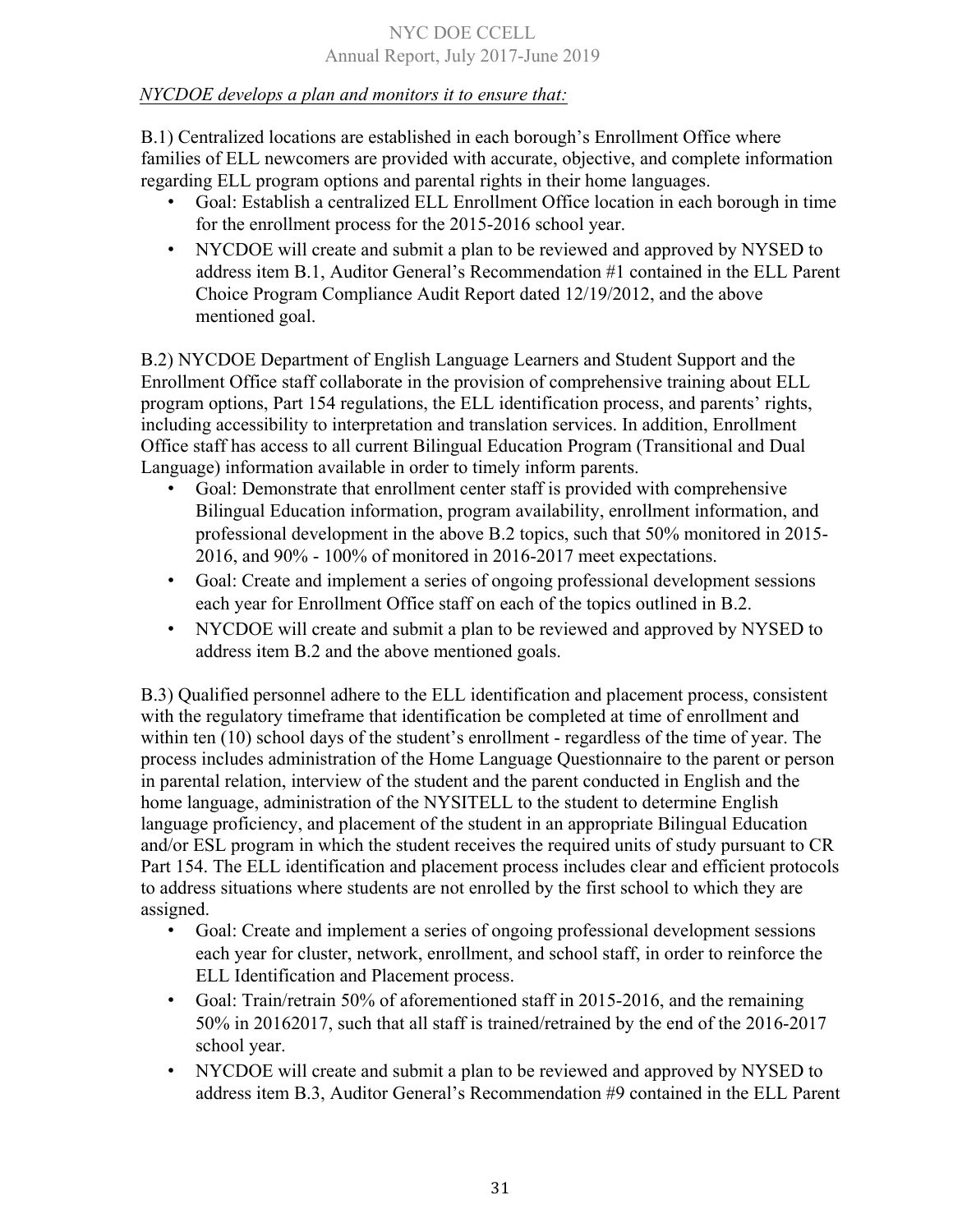Choice Program Compliance Audit Report dated 12/19/2012, and the above mentioned goals.

B.4) Parents or other person in parental relation of a student designated as an ELL are provided a high quality orientation session on the state standards, assessments, and school expectations for ELLs, as well as the program goals and requirements for Bilingual Education and English as a Second Language, as prescribed by CR Part 154 and in their home languages.

- Goal: Demonstrate that schools and enrollment centers are strategically monitored by the Department of English Language Learners and Student Support to ensure high quality orientation sessions are provided, such that 50% of schools and enrollment centers monitored in 2015-2016 provide high quality orientation sessions, and 90% - 100% of schools and enrollment centers monitored in 2016-2017 provide high quality orientation sessions.
- NYCDOE will create and submit a plan to be reviewed and approved by NYSED to address item B.4, Auditor General's Recommendations #1, #3 and #5 contained in the ELL Parent Choice Program Compliance Audit Report dated 12/19/2012, and the above mentioned goal.

B.5) Parents of ELLs are given the required opportunity to exercise their right to place their child in Bilingual Education programs in schools where the number of ELL students speaking the same home language in the same grade require such a program. NYCDOE implements a process, with appropriate interventions, to ensure that parental notifications, orientations, and ELL specific bi-annual meetings – all in parents' home languages – are implemented as required by CR Part 154.

- Goal: Demonstrate that schools and enrollment centers are strategically monitored by the Department of English Language Learners and Student Support to ensure that parents of ELLs are provided with the opportunity to place their child in a Bilingual Education program in schools where warranted, such that 50% of schools and enrollment centers monitored in 20152016, and 90% - 100% monitored in 2016-2017 meet expectations.
- NYCDOE will create and submit a plan to be reviewed and approved by NYSED to address item B.5, Auditor General's Recommendations #2, #3 and #5 contained in the ELL Parent Choice Program Compliance Audit Report dated 12/19/2012, and the above mentioned goal.

B.6) In schools where CR Part 154 does not require the establishment of a Bilingual Education program, ELL parents are given the option of transferring their child to a school within the community school district where an appropriate Bilingual Education program exists, or outside the community school district if a Bilingual Education program does not exist within the district.

• Goal: Demonstrate that schools are strategically monitored by the Department of English Language Learners and Student Support to ensure that ELL parents are given the option of transferring their child to a school within the community school district where an appropriate Bilingual Education program exists, or outside the community school district if a Bilingual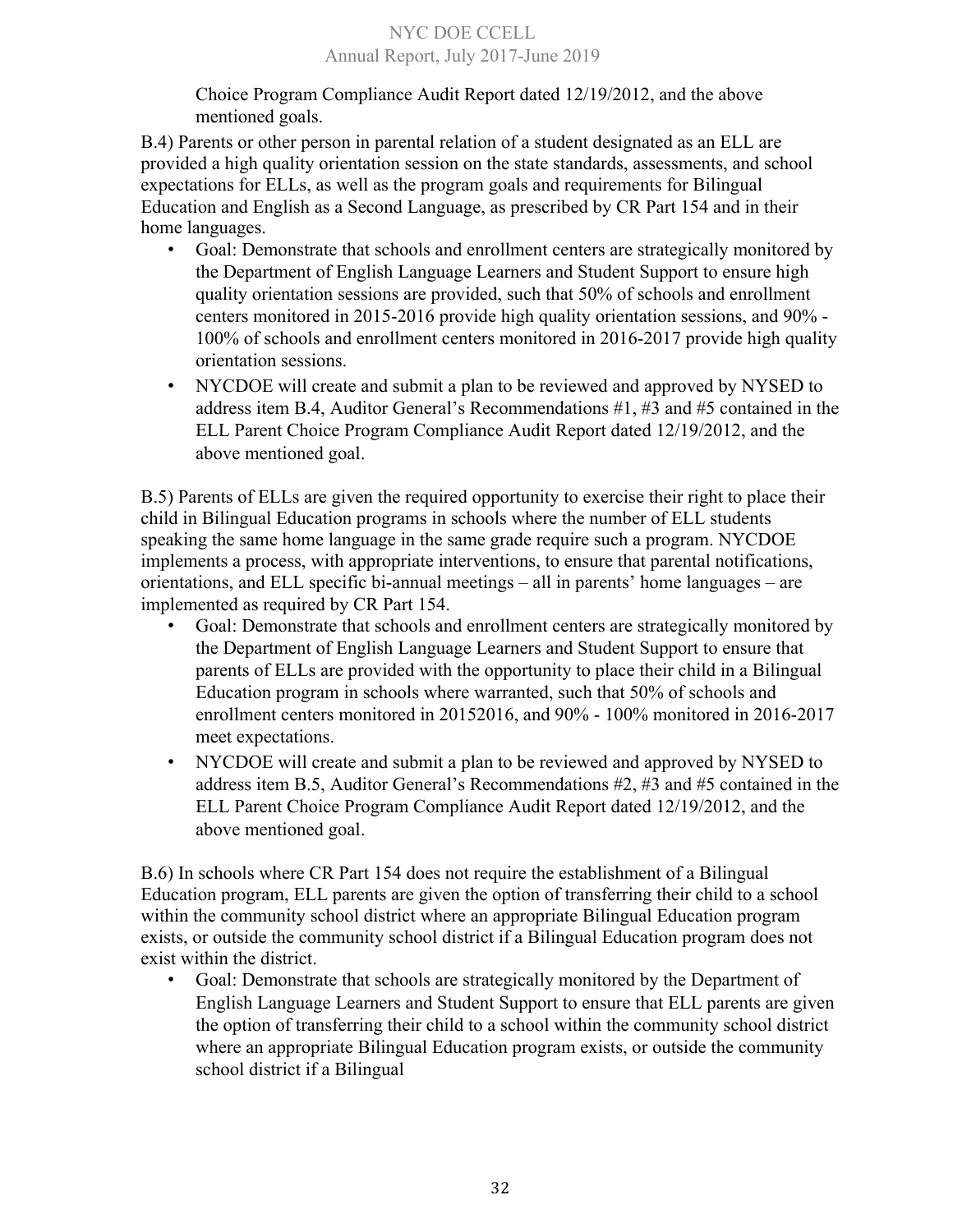Education program does not exist within the district, such that 50% of schools monitored in 2015-2016 provide the transfer option, and 90%-100% of monitored in 2016-2017 provide the transfer option.

• NYCDOE will create and submit a plan to be reviewed and approved by NYSED to address item B.6 and the above mentioned goal.

B.7) Each school maintains records of signed notices of parents and persons in parental relation that indicate program selection. Each school maintains records of orientation session agendas and sign in sheets for such orientations. Signed notices of parents and persons in parental relation that indicate program selection shall be included in the student's cumulative record. Signed notices of parents and persons in parental relation are in their home languages.

- Goal: Demonstrate that schools are strategically monitored by the Department of English Language Learners and Student Support to ensure that all necessary documents pertaining to program selection and orientation are maintained in each ELL student's cumulative record, such that 50% of schools monitored in 2015-2016, and 90% - 100% monitored in 2016-2017 meet expectations.
- NYCDOE will create and submit a plan to be reviewed and approved by NYSED to address item B.7, Auditor General's Recommendations #1, #3 and #7 contained in the ELL Parent Choice Program Compliance Audit Report dated 12/19/2012, and the above mentioned goal.

B.8) Schools and each borough Enrollment Office provide parents of ELLs and other persons in parental relation with information about all Bilingual Education and English as a Second Language programs available in the community school district in the language or mode of communication that parents best understand. Schools also provide information and notices regarding program placement and the rights of such parents or persons in parental relation. Forms of mass communication are used to inform parents about programs and services for ELLs. This information includes communications regarding Bilingual Education program closings and openings, placement, parent orientations, bi-annual meetings with parents, and availability of documents in the home language.

- Goal: Demonstrate that schools and enrollment centers are providing ELL parents with translated Bilingual Education and/or ESL program and placement materials, such that 50% monitored in 2015-2016, and 90% - 100% of monitored in 2016-2017 meet goals.
- Goal: Demonstrate that all information contained in B.8 is appropriately and accurately translated at a minimum in the 9 most common languages in NYC. In the event that the 9 most common languages in NYC do not include the 3 most common languages in the borough or community school district of the enrollment center, all information contained in B.8 should also be appropriately and accurately translated into those 3 most common languages of the borough or community school district.
- NYCDOE will create and submit a plan to be reviewed and approved by NYSED to address item B.8, Auditor General's Recommendation #4 contained in the ELL Parent Choice Program Compliance Audit Report dated 12/19/2012, and the above mentioned goals.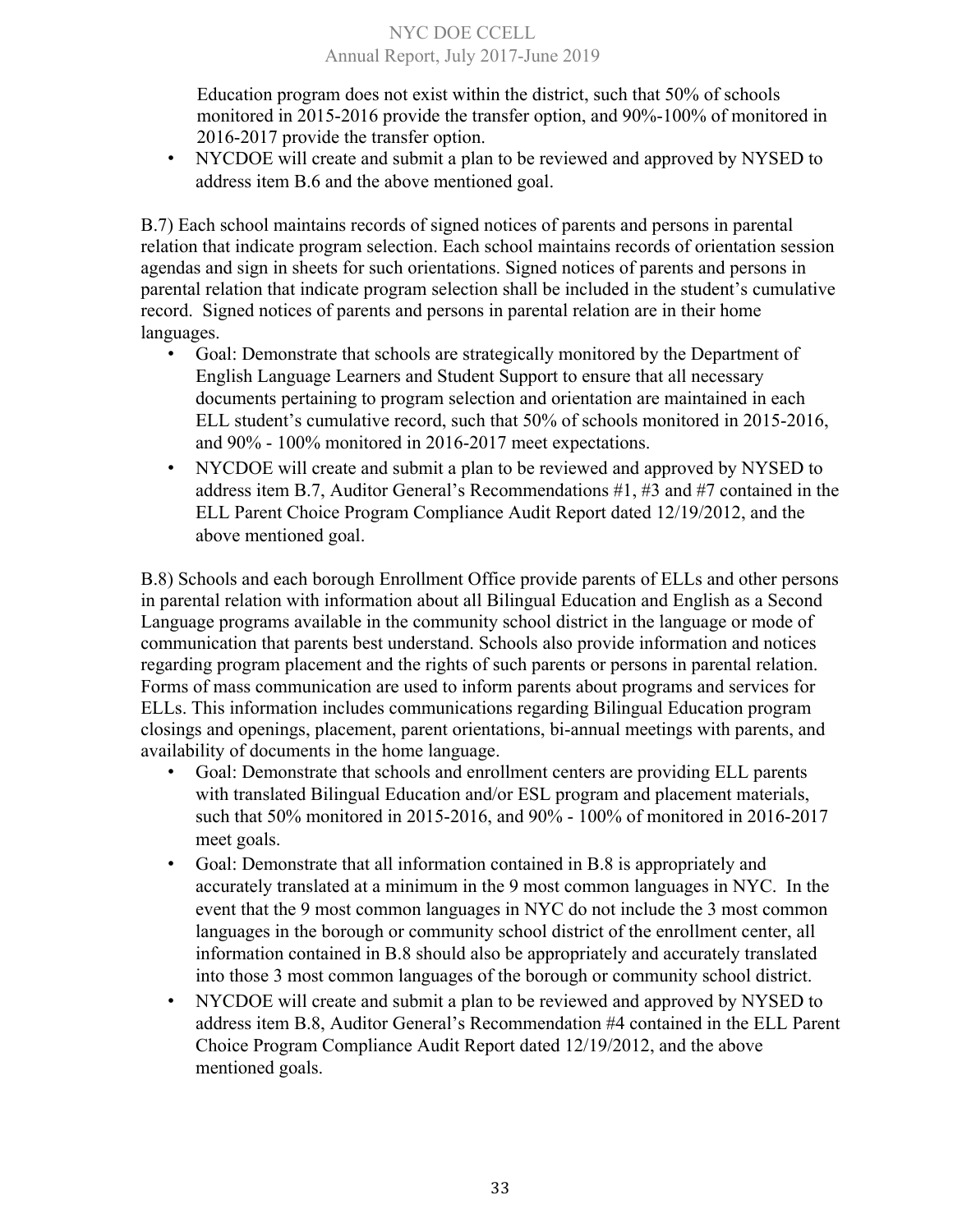B.9) Interpretation to meet the needs of parents and persons in parental relation to ELLs and translation of materials (e.g., enrollment materials, admissions applications, outreach fairs, school meetings and materials, IEP meetings, IEPs, programs available) by qualified translators.

- Goal: Demonstrate that schools and enrollment centers are providing interpretation and translation services to ELL parents, such that 50% monitored in 2015-2016, and 90%-100% of monitored in 2016-2017 meet goals.
- NYCDOE will create and submit a plan to be reviewed and approved by NYSED to address item B.9 and the above mentioned goal.

B.10) Community-based organizations have a meaningful opportunity to participate in the development and creation of effective and sustainable ELL programs and services within the community.

• Goal: Hold quarterly school meetings with community-based organizations during planning time for programs for the 2015-2016 school year. The first meeting should occur in fall 2015.

Quarterly meetings continue for the subsequent school years for the duration of this plan.

• NYCDOE will create and submit a plan to be reviewed and approved by NYSED to address item B.10 and the above mentioned goal.

# C. CERTIFIED TEACHERS AND STAFFING

# *NYCDOE develops a plan and monitors it to ensure that:*

C.1) Teachers servicing ELLs are appropriately certified pursuant to Part 80 and Part 154 of Commissioner's Regulations.

- Goal: Ensure that the number of teachers providing ESL or Bilingual Education without appropriate certification is reduced by 25% by the end of the 2015-2016 school year, 50% by the end of the 2016-2017 school year, 75% by the end of the 2017-2018 school year and 100% by the end of the 2018-2019 school year.
- NYCDOE will create and submit a plan to be reviewed and approved by NYSED to address item C.1, and the above mentioned goal.

C.2) As prescribed by the IEPs for ELLs, qualified bilingual teachers, speech pathologists, reading specialists, and other support personnel provide high quality Bilingual and Special Education services to students in their home language. In instances when Bilingual Education programs cannot be provided for ELLs with an IEP, a bilingual paraprofessional is provided as a temporary service solution only.

• Goal: Increase the number of ELLs with IEPs being served by qualified bilingual professionals as opposed to bilingual paraprofessionals each year by 25%, such that, by the end of 2018-2019, all ELLs with IEPs are served by qualified bilingual professionals when their IEPs require.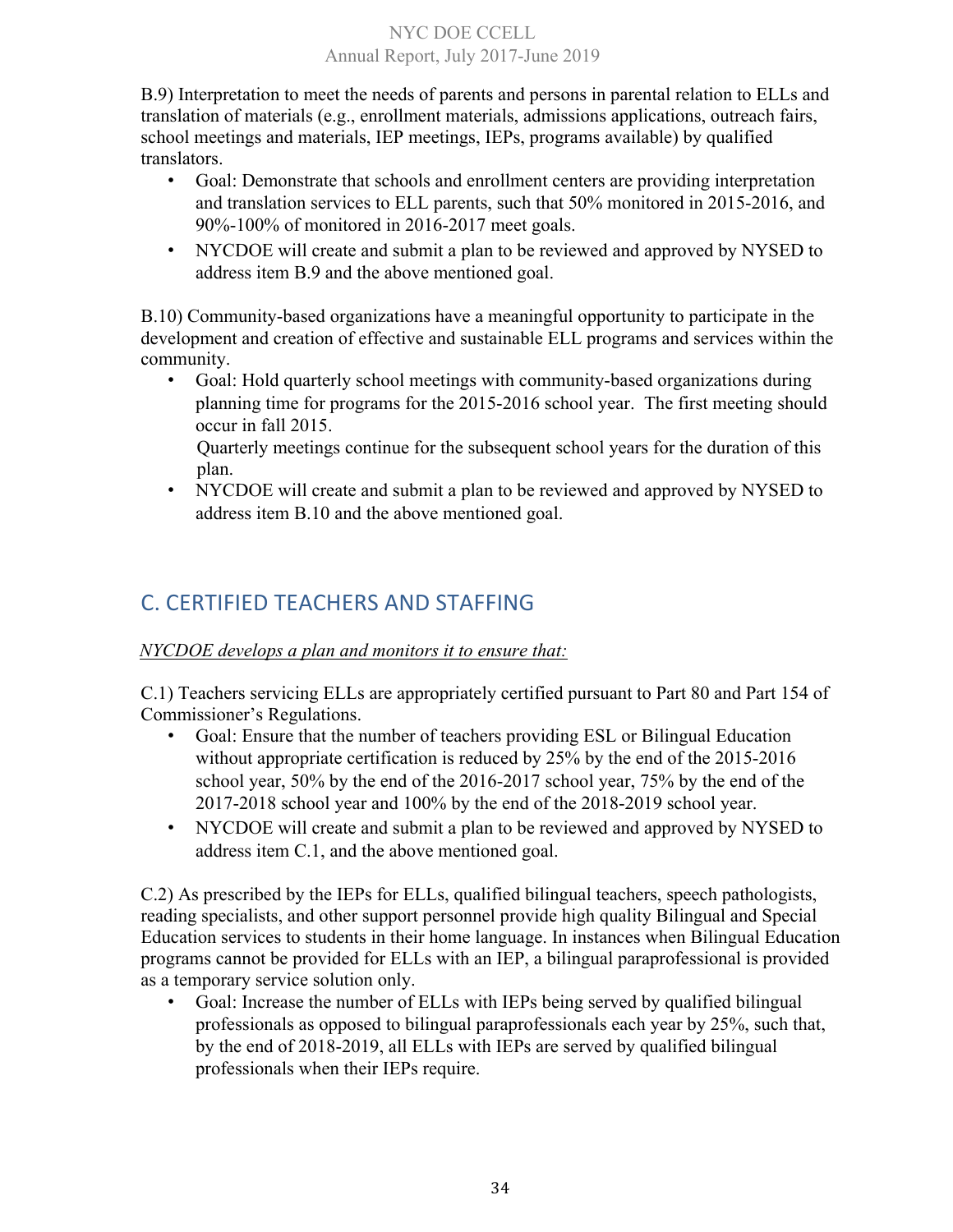- Goal: Increase the number of ELLs with IEPs being served according to their IEP by 25% each year, such that by the end of 2017-2018 all ELLs with IEPs are served according their IEPs.
- NYCDOE will create and submit a plan to be reviewed and approved by NYSED to address item C.2, and the above mentioned goals.

C.3) Reduces the shortage of Bilingual Education / ESL teachers in specific language groups by developing and implementing a recruitment plan for attracting Bilingual Education, ESL, and Bilingual Special Education teachers. The plan creates incentives and pathways to secure appropriately certified candidates to ELL-specific teaching positions and increase the pool of bilingual psychologists and bilingual speech teachers.

- Goal: Reduce the shortage of Bilingual Education / ESL teachers in specific language groups by 25% each school year, based on the shortages in the 2014-2015 school year and thereafter, such that by the end of the 2018-2019 school year there are no shortages of Bilingual Education / ESL teachers.
- NYCDOE will create and submit a plan to be reviewed and approved by NYSED to address item C.3, and the above mentioned goal.

C.4) Aligns ELL professional development programs with the NYS Common Core Learning Standards (CCLS), New Language Arts Progressions (NLAP), Home Language Arts Progressions (HLAP), and NYSED's Blueprint for ELL Success. Research-based professional development is targeted to Bilingual, ESL, and content area teachers.

- Goal: Provide ELL-specific research-based professional development opportunities aligned to CCLS, NLAP, HLAP and NYSED's Blueprint for ELL Success to satisfy 50% of each Bilingual / ESL teacher's, and 15% of each content area teacher's professional development.
- NYCDOE will create and submit a plan to be reviewed and approved by NYSED to address item C.4 and the above mentioned goal.

C.5) In schools where ELLs are not served or are partially served, consistent with collective bargaining agreements, Bilingual and ESL teachers in the district are used to provide ELL instruction aligned to NYS Common Core Learning Standards (CCLS), New Language Arts Progressions (NLAP) and NYSED's Blueprint for ELL Success, rather than assigned to noninstructional tasks.

- Goals: Demonstrate that schools are strategically monitored by the Department of English Language Learners and Student Support to ensure that, in schools where ELLs are underserved based on data from the 2014-2015 school year, Bilingual and ESL teachers spend the majority of their time providing instruction to ELL students' services in lieu of other non-instructional tasks. Ensure that 50% of schools monitored in 2015-2016, and 90% - 100% monitored in 2016-2017 meet expectations.
- NYCDOE will create and submit a plan to be reviewed and approved by NYSED to address item C.5, and the above mentioned goal.

C.6) Staff in schools who are struggling to meet the instructional and programmatic needs of ELLs, based on, but not limited to, inability to meet Annual Measurable Achievement Objective (i.e., below average ELL graduation rates), attend research-based professional development to meet the needs of the ELLs.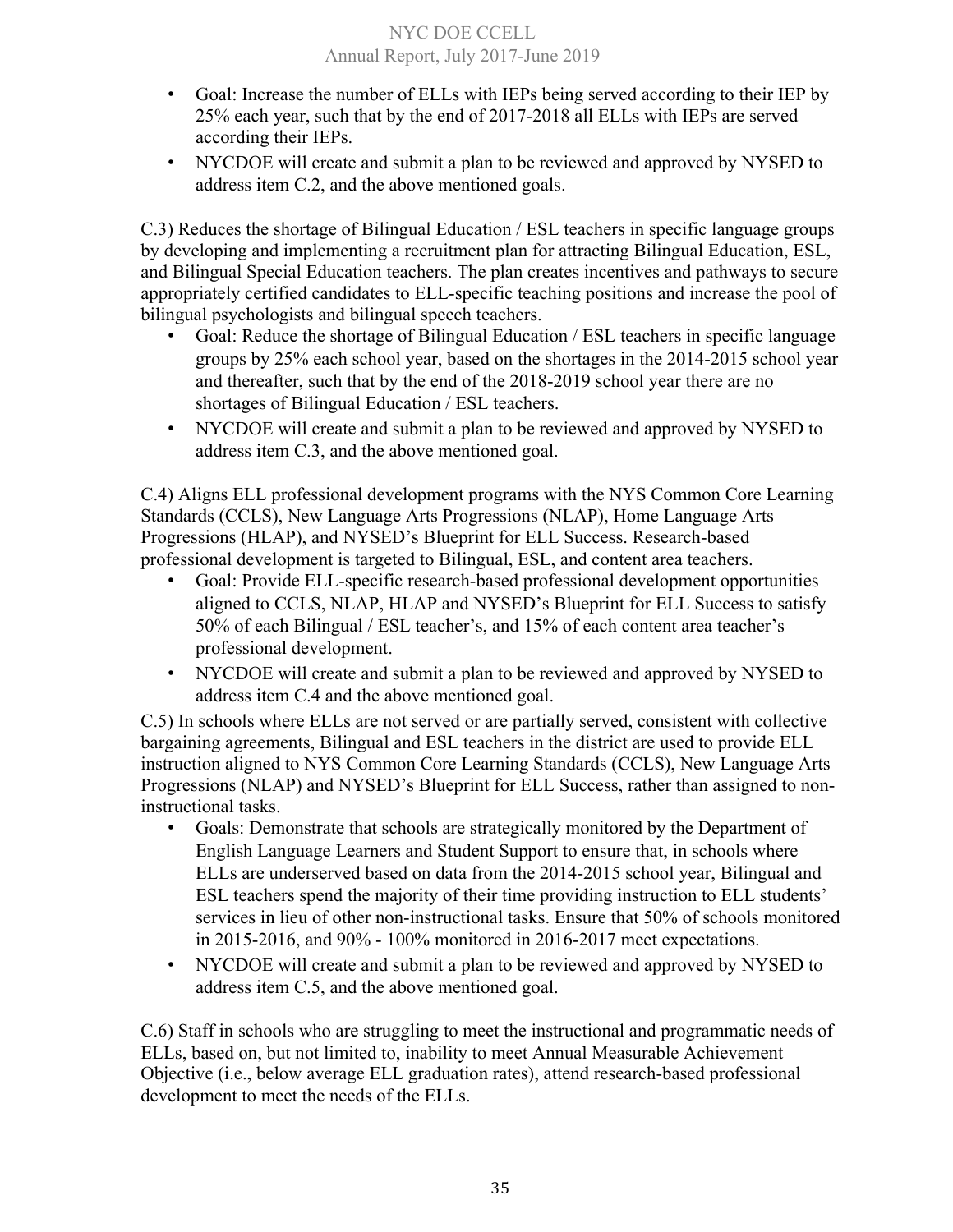- Goal: Provide ongoing ELL-specific research-based professional development opportunities aligned to the specific needs of identified schools, such that 80% of staff receives training annually.
- NYCDOE will create and submit a plan to be reviewed and approved by NYSED to address item C.6, and the above mentioned goal.

# D. ACCOUNTABILITY

### *NYCDOE develops a plan and monitors it to ensure that:*

D.1) Ensures that annual Language Allocation Policy (LAP) Reports are submitted every year prior to the end of the school year and in accordance with the NYSED submission schedule.

- Goal: Submit Language Allocation Policy (LAP) Reports for 100% of schools in all NYCDOE districts and schools prior to each school year.
- NYCDOE will create and submit a plan to be reviewed and approved by NYSED to address item D.1, Auditor General's Recommendation #10 contained in the ELL Parent Choice Program Compliance Audit Report dated 12/19/2012, and the above mentioned goals.

D.2) Ensures that a process and reporting structure is in place to prevent schools from declining to admit potential ELLs during general and over the counter/walk-in enrollment.

- Goal: Demonstrate that schools and enrollment centers are strategically monitored by DELLSS to ensure that schools do not decline to admit ELLs during enrollment and over the counter / walk-in potential ELLs, such that 50% of schools and enrollment centers monitored in 20142015, and 90% - 100 % monitored in 2015-2016 meet expectations.
- NYCDOE will create and submit a plan to be reviewed and approved by NYSED to address item D.2, and the above mentioned goal.

D.3) Develops and implements a system, consistent with collective bargaining agreements, to hold teachers, principals, and superintendents accountable for ELL programs and services, including the incorporation of ELL compliance measures in teacher, principal, and superintendent performance reviews.

- Goal: Include ELL-specific criteria in each performance review system to hold principals accountable for ELL programs and services, including the incorporation of ELL compliance measures in teacher, principal, and superintendent performance reviews.
- NYCDOE will create and submit a plan to be reviewed and approved by NYSED to address item D.3, Auditor General's Recommendation #11 contained in the ELL Parent Choice Program Compliance Audit Report dated 12/19/2012, and the above mentioned goal.

D.4) Designs and establishes a system to monitor over-referrals of ELLs to the Committee on Special Education (CSE) while ensuring that those referred to CSE for an individual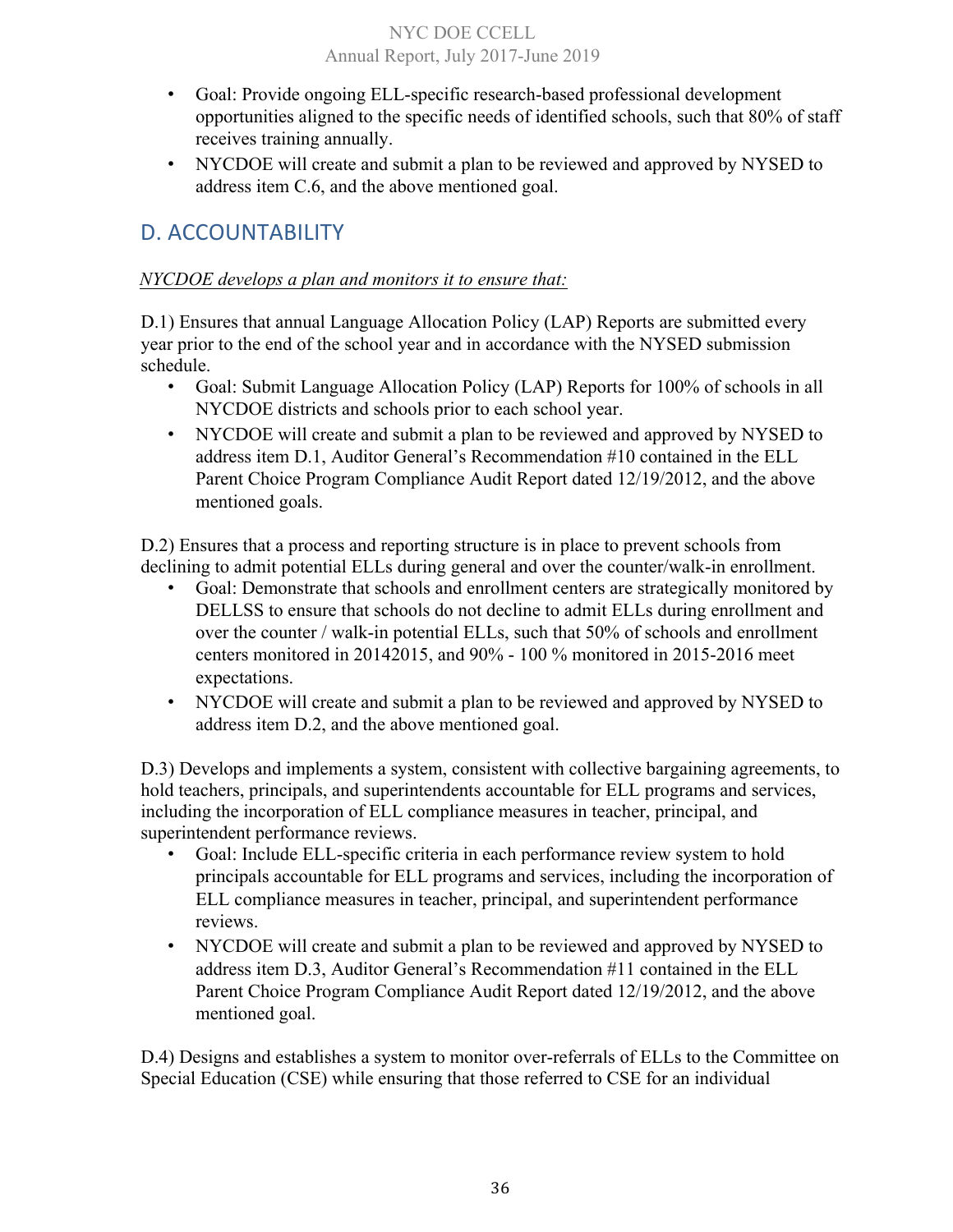evaluation are provided with evaluations in each student's home language and in English pursuant to section 200.4(b)(6) of the Regulations of the Commissioner of Education.

- Goal: Provide annual ongoing professional development to schools identified as having above average referral rates of ELLs to the CSE to ensure that ELLs are appropriately referred.
- Goal: Ensure that 75% of ELLs referred to the CSE for an individual evaluation are
- provided with evaluations in a timely manner in each student's home language and in English in 2015-2016, and 100% for each subsequent school year.
- NYCDOE will create and submit a plan to be reviewed and approved by NYSED to address item D.4, and the above mentioned goals.

D.5) Prior year data is used to provide support to schools that have demonstrated difficulty or a pattern of not being able to conduct timely administration of the NYSITELL.

- Goal: Increase the number of new ELLs who are timely administered the NYSITELL such that 98% are tested by the end of the 2015-2016 school year, and 99%-100% by the 2016-2017 school year.
- NYCDOE will create and submit a plan to be reviewed and approved by NYSED to address item D.5, Auditor General's Recommendation #6 contained in the ELL Parent Choice Program Compliance Audit Report dated 12/19/2012, and the above mentioned goal.

D.6) Prior year data is used to provide support to schools that have demonstrated difficulty in administering the NYSESLAT to all ELLs.

- Goal: Increase the number of ELLs who are administered the NYSESLAT such that 97% are tested by the end of the 2015-2016 school year, and 99% by the 2016-2017 school year.
- NYCDOE will create and submit a plan to be reviewed and approved by NYSED to address item D.6, and the above mentioned goal.

D.7) Ensures current and future system wide and district level structures adequately support the implementation of this plan, and secures additional resources as necessary for full implementation.

- Goal: Include a designated ELL point person in charge of ensuring NYCDOE Areas of Focus for English Language Learners is met in all current and future system-wide structures.
- NYCDOE will create and submit a plan to be reviewed and approved by NYSED to address item D.7, and the above mentioned goal.

D.8) Provides ELL program data that is collected during the enrollment process via the initial enrollment screen, and applied to school and Bilingual Education program placement.

- Goal: Demonstrate use of ELL program information collected via the initial enrollment screen to ensure adequate Bilingual program placement in schools, such that 80% of students are appropriately placed in Bilingual Education programs in 2015-2016, 90% in 2016-2017 and 100% in 2017-2018.
- NYCDOE will create and submit a plan to be reviewed and approved by NYSED to address item D.8, Auditor General's Recommendation #7 contained in the ELL